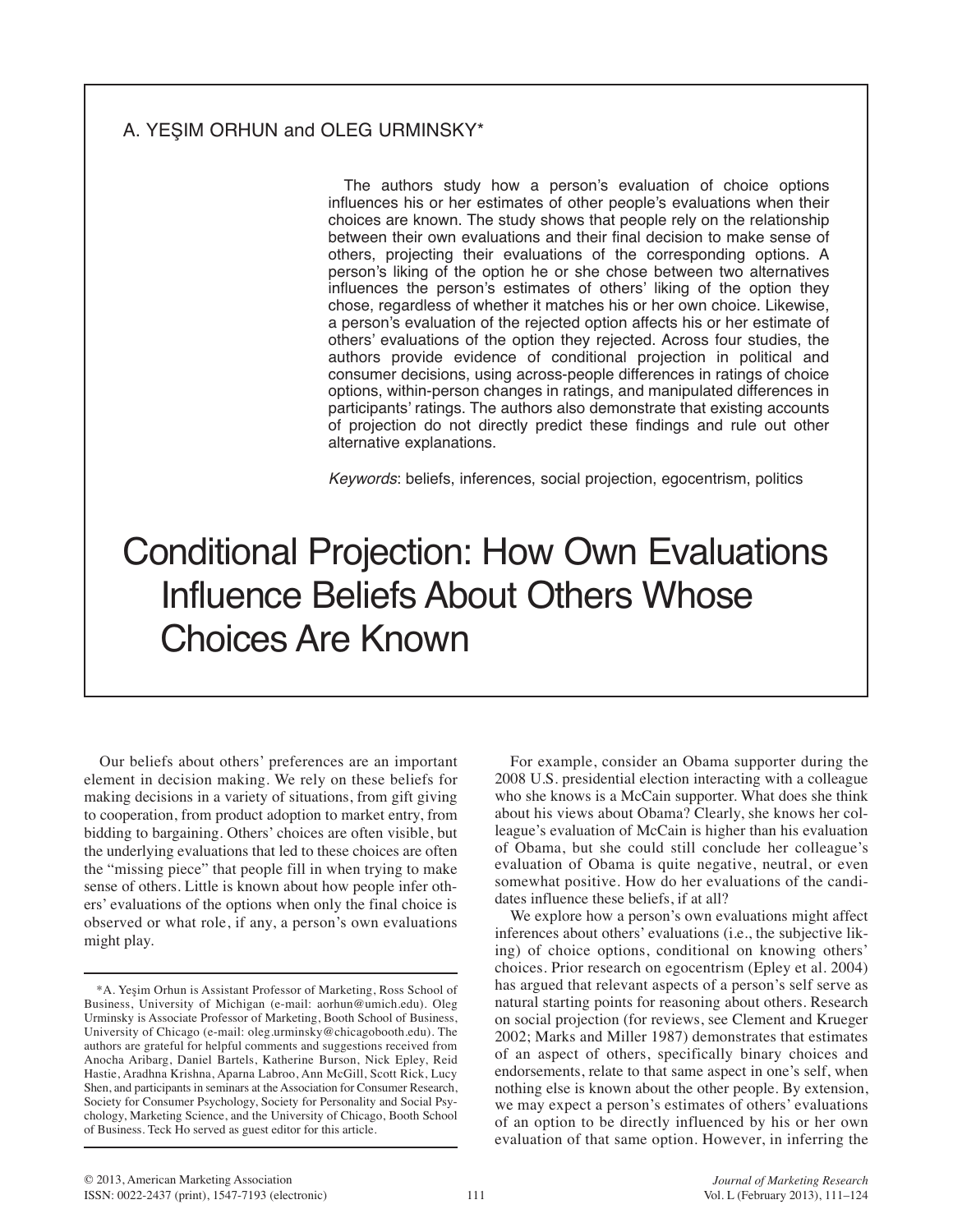evaluations of others whose choices are known, people are privy not only to their evaluations of each option but also to the relationship between their own evaluations and final choices. Thus, people can draw from a rich set of aspects to form a mental model of the other person. Studying beliefs about evaluations introduces this novel ambiguity and enables us to investigate how knowledge about others' choices shapes projection.

We propose that when a person knows which option others have chosen among two alternatives and estimates others' evaluations of one of the options, she will specifically project her own evaluations of the *corresponding option* rather than her evaluations of the same option.<sup>1</sup> This "conditional projection" account yields testable predictions for observers' beliefs about the evaluations of others who have chosen differently between the same two alternatives ("opposite-choosers"). First, consider an observer's estimate of the evaluation that an opposite-chooser places on the option the latter rejected. We predict that the observer's evaluation of the rejected option, rather than of the option being estimated, will influence her estimate. For example, Obama voters with more positive evaluations of McCain will believe that McCain voters have more positive evaluations of Obama. Second, we predict that the observer's evaluation of the chosen option, rather than of the option being estimated, will influence her beliefs about the oppositechooser's evaluation of *his* chosen option. Thus, in our example, Obama voters with more positive evaluations of Obama will believe McCain voters correspondingly have more positive evaluations of McCain.

This view is distinct from the following three alternative predictions (illustrated in Figure 1), which are based on the assumption that the observer's mental model of the oppositechooser is determined by attempting to directly relate her own evaluation of an option to the opposite-choosers' evaluation of that same option:

- 1. People might directly and negatively project their own evaluations of an option. A person with a high evaluation of a chosen option would believe that opposite-choosers have a lower evaluation of it than would a person with lukewarm evaluations. For example, Obama voters with high evaluations of Obama would believe McCain voters value him less, on average, than Obama voters with lower evaluations.
- 2. People might directly and positively project their own evaluation of an option. A person with a higher evaluation of a chosen option would then estimate other-choosers' evaluations as being higher (albeit lower than their evaluations of their chosen option). For example, Obama voters with a high evaluation of Obama would estimate McCain voters' evaluations of Obama as being, on average, higher than would those with lower evaluations.
- 3. People might not project if they find opposite-choosers too different to rely on any aspect of themselves for making sense of the opposite-choosers. In this case, everyone would, on average, have the same beliefs about opposite-choosers' evaluations.

These three predictions differ from those of our conditional projection hypothesis (depicted as quadrant IV in Fig-

Figure 1 POSSIBLE INFLUENCE PATTERNS OF OWN EVALUATIONS OF A AND B ON THE ESTIMATES OF OPPOSITE-CHOOSERS' EVALUATIONS, E(A) AND E(B)

| I. | A                | ーーーーチ | $---\rightarrow E(A)$<br>E(B) | Π.  |   | $\begin{array}{ccc}\n&\xrightarrow{+} & E(A) \\ &+ & E(B)\n\end{array}$ |
|----|------------------|-------|-------------------------------|-----|---|-------------------------------------------------------------------------|
| Ш. | $\mathbf A$<br>R |       | E(A)<br>E(B)                  | IV. | A | $\boldsymbol{\pi} \boldsymbol{\mathrm{E}}$ (A)<br>E (B)                 |

ure 1) in the type of introspective information people rely on when forming opinions of others. Across four studies, we test whether and how people rely on their own evaluations to estimate others' evaluations. We find uniform support for conditional projection: people project their evaluations of the corresponding options onto others, regardless of others' choices. We argue that these findings provide evidence that people use the relationship between their own evaluations and their own final decisions as an immediately accessible point of reference to make sense of others' evaluations given their decisions.

In contrast, recent literature has concluded that people do not project onto others with different choices (Ames 2004a; O'Brien and Ellsworth 2012), because they do not treat aspects of themselves as relevant for making sense of dissimilar others (Ames 2004b; Krueger 2000). We agree that people do not rely on their own evaluations of an option to guess how others who chose differently evaluate that same option. Instead, the conditional projection account proposes that people may make estimates about others' evaluations, given their choices, based on how their own evaluations shaped their own choices, even when others' choices do not match their own. Indeed, our results show that people rely on their evaluations of the corresponding option to guess the evaluations of others with different choices. Conditional projection suggests that people have a sense of shared similarity to others, even when their decisions are incongruent. These results highlight the pervasive influence of people's own perspectives on how they make sense of others.

In the next section, we review the existing literature on social projection and relate prior accounts of projection to the different predictions discussed previously. Then, we present evidence for conditional projection across four studies. Study 1 provides evidence for our account using acrosspeople differences in ratings of choice options and withinperson changes in ratings over time in a real-world political decision context. Study 2 expands the analysis to a productchoice domain, investigates the role of believed correlation between option evaluations, and examines participants' awareness of projection. Studies 3 and 4 provide direct causal evidence for our account by manipulating preferences, across participants and within participants over time,

<sup>1</sup>We define the corresponding option for another person's chosen option as one's own chosen option and the corresponding option for another person's rejected option as one's own rejected option, regardless of whether one's own choice matches the other person's choice.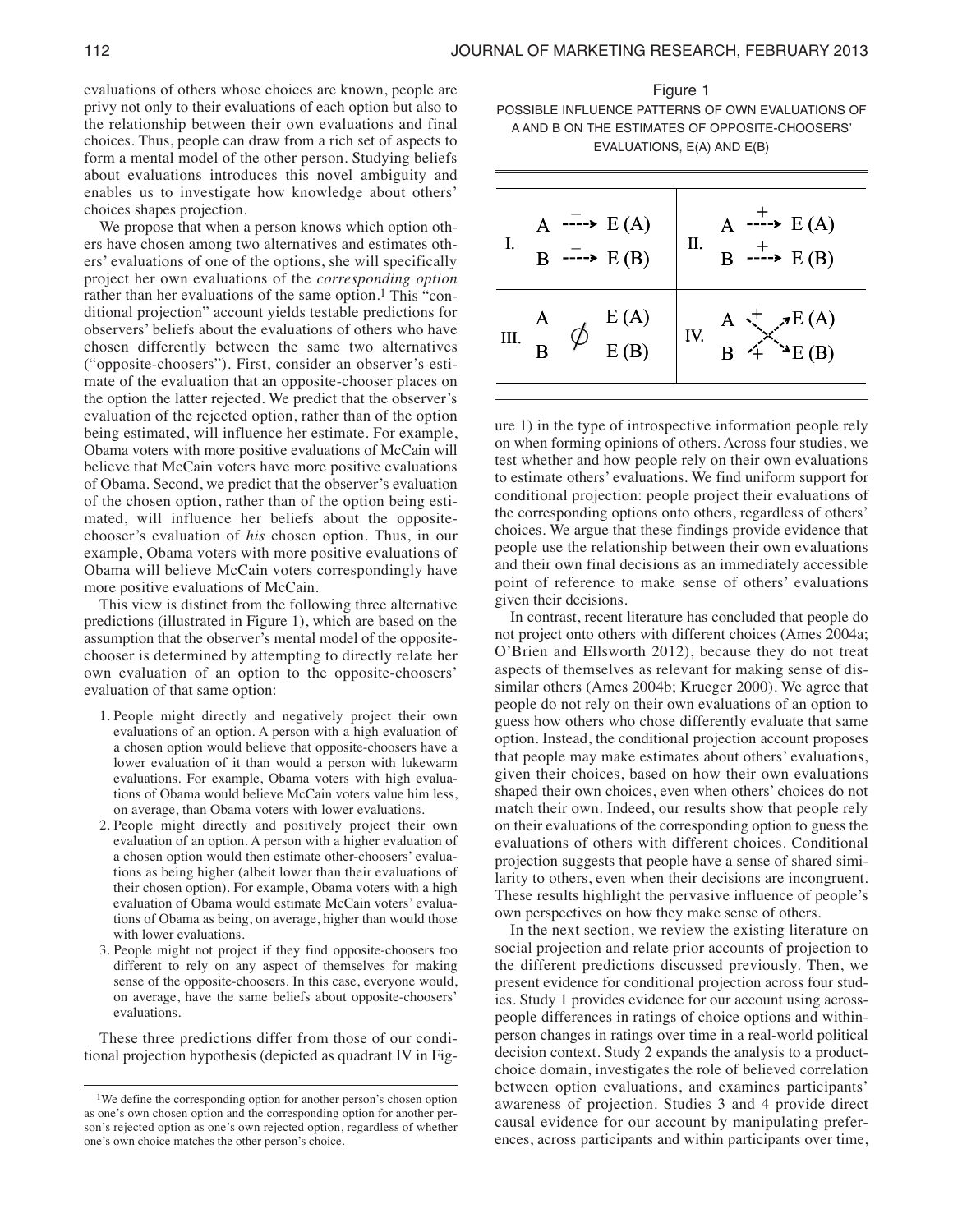respectively. The different choice contexts in these studies establish the robustness and generalizability of our findings. In the last section, we review and rule out possible alternative hypotheses and discuss the implications of our findings for related fields of research.

#### *LITERATURE REVIEW AND THEORETICAL DEVELOPMENT*

Research in social psychology has shown that aspects of a person's self often serve as a starting point for making inferences about others (Allport 1924; Epley et al. 2004). The literature on social projection (or "false consensus"; Ross, Greene, and House 1977) is the most directly relevant body of research to this article. False consensus has been defined as the phenomenon that "people who engage in a given behavior will estimate that behavior to be more common than it is estimated to be by people who engage in the alternative behavior" (Mullen et al. 1985, p. 262). Consistent with this widely adopted definition, false consensus has generally been demonstrated as a positive correlation between a person's own choice (i.e., choosing option A over option B) and the estimated likelihood of that choice among others (see Figure 2).2 We instead use the term "choice projection" to refer specifically to this robust finding for choices and to avoid the nonnormativity claims implied by "false consensus."

#### *Projection of Choices to Different Groups: Moderation of "False Consensus"*

Three primary competing process accounts of social projection are based on the evidence of choice projection: anchoring (Clement and Krueger 2002), differentiation (Cadinu and Rothbart 1996; Mullen et al. 1992), and induction (Dawes 1989; Hoch 1987). Clement and Krueger (2002, p. 220) differentiate these accounts by noting that "all three theories predict projection to the in-group, [but] one theory (differentiation) predicts reverse (i.e., negative) projection to the out-group, another theory (induction) predicts reduced projection to the out-group and a third theory (anchoring) predicts no projection to the out-group."

2Few exceptions to the binary-decisions context exist. Nisbett and Kunda (1985) provide evidence that one's own evaluations influence estimates of others' evaluations when others' choices are not known (see also Ames 2004b).



Figure 2 PATTERN OF CHOICE PROJECTION

Figure 3 visually summarizes the differing expected relationships between one's own choice and one's expectations about an out-group's choices for each theory. In the differentiation account, people are motivated to contrast away from dissimilar others, yielding an inverse relationship between own choice and beliefs about the out-group's choices. According to the induction account, people rely on the self as a valid source of information, yielding a positive (but potentially weak) relationship between own choice and believed choices in the out-group. The prevailing theory (Robbins and Krueger 2005) is that people anchor on the self, but only when the self is directly relevant to the group being estimated, with no projection of choices to out-groups or dissimilar others (Ames 2004a).

Figure 3 PROJECTION ONTO OUT-GROUP: DIFFERENT PREDICTED ESTIMATES FOR CHOICE OF A

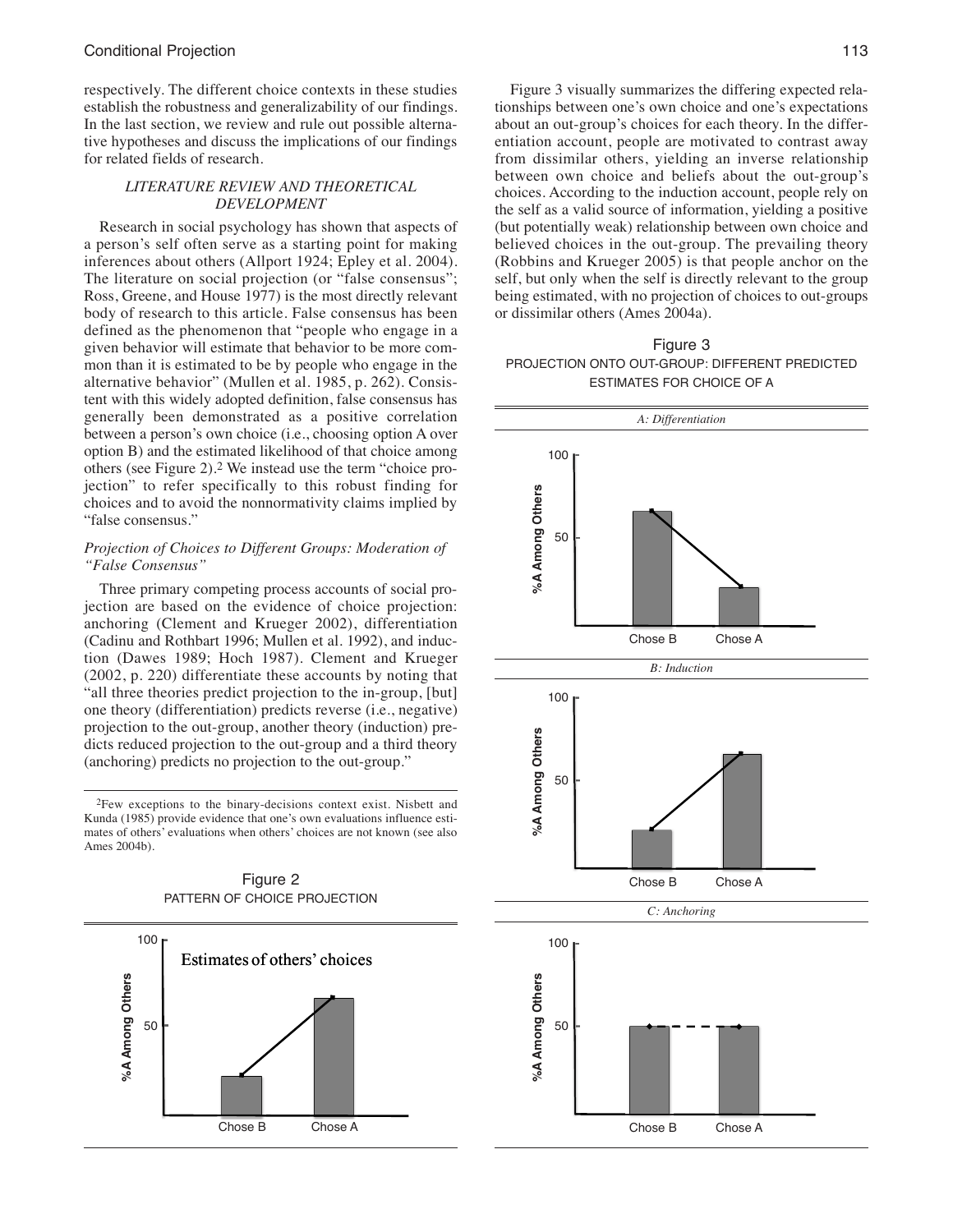#### *Projection of Evaluations Beyond Choice Projection*

Although the existing theories do not make specific predictions when others' choices are known, Clement and Krueger (2002) describe them as broadly extending to reasoning about others. Accordingly, we outline how these theories could be extended to predict the three alternatives for projection to opposite-choosers we discussed at the beginning of the article. To do so, we assume that oppositechoosers are viewed as dissimilar out-group members. This assumption is generally held in the social projection literature and is explicitly employed in O'Brien and Ellsworth (2012) and Ames (2004b).

The differentiation theory may imply a negative relationship between a person's own evaluation and her estimates of opposite-choosers' evaluations for a given option, on the basis of the argument that people contrast their evaluations with that estimated for the out-group. In contrast, arguments made for the induction theory may imply a positive relationship on the basis of the observation that a person's own evaluation may be informative about others' evaluations of the same option. Last, the selective anchoring theory may imply a lack of any relationship between own evaluation of a choice option and estimates of the opposite-choosers' evaluations of that option. Researchers have relied on demonstrating lack of projection to out-groups as evidence of selective anchoring. Krueger (2000, p. 334) is particularly emphatic on this point, arguing, "The surest way to eliminate projection is to ask people to estimate social consensus for a group to which they do not belong.… It is as if people treat members of out-groups as members of different species."

Figure 4 depicts these three possibilities. The figure also reflects several expected null relations due to the assumption that others' evaluations of the two options are orthogonal to each other. If people think others' evaluations of the two options are correlated, the projection of own estimates for one option might influence estimates of the other option. For clarity of exposition, we focus on the case of uncorrelated evaluations here and revisit this issue in the empirical data.

The conditional projection hypothesis proposes that people may perceive a similarity in the way evaluations shape decisions, even when those decisions are known to be different. Thus, it predicts a different pattern (see Figure 4). When estimating opposite-choosers' ratings of one choice option—for example, Option B—a person is expected to rely primarily on her own evaluation of Option A, which has a corresponding status to the opposite-choosers' evaluation of Option B. Specifically, if she has chosen Option A, Option B is the chosen option among opposite-choosers, and if she has rejected Option A, Option B is the rejected option among opposite-choosers. In contrast, her evaluation of Option B may not have any impact on her estimate of opposite-choosers' evaluations of Option B precisely because of its different choice status.

The literature on similarity judgments suggests an explanation for why people may still perceive a similarity to others whose choices do not match their own and thus relate their evaluations to theirs. This literature distinguishes two types of assessments: surface similarity, which is based on matches in the same information, and analogical similarity,

Figure 4 PROJECTION OF EVALUATIONS ONTO OPPOSITE-CHOOSERS BY A-CHOOSERS



which is based on parallels in corresponding information (structural alignment; Gentner and Markman 1997). This distinction has not been incorporated in existing research on social projection, which has thus far relied only on surface similarity to define out-groups. Our projection account is consistent with opposite-choosers being perceived as analogically similar, on the basis of a structural alignment between one's own and others' evaluations of the chosen and rejected alternatives, respectively.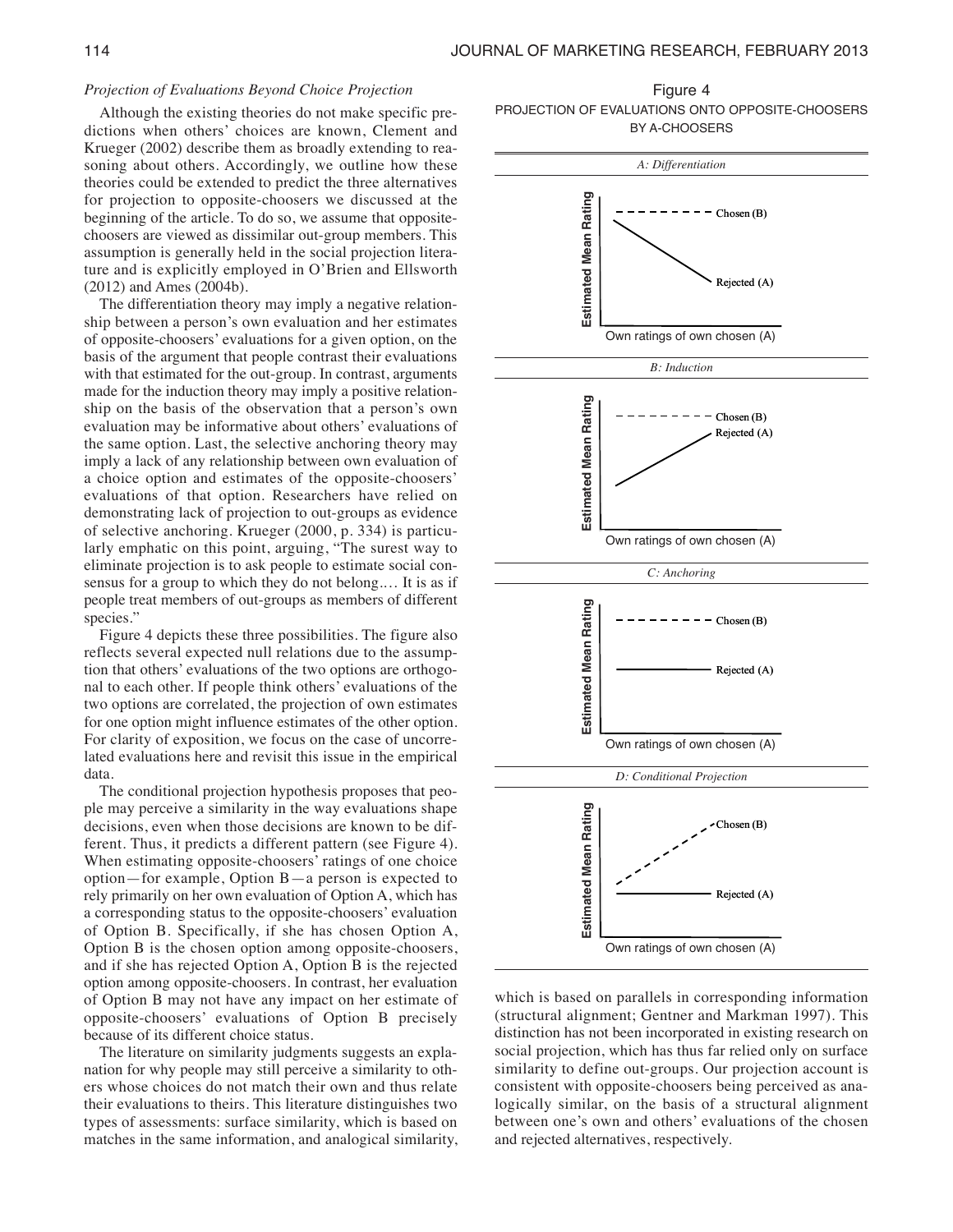Analogical inference is prompted directly by the goals and process of comparison, often occurring spontaneously when the object of analogy (in this case, the self) is accessible in mind (Gentner and Medina 1998; Holyoak and Koh 1987). Consistent with research on egocentrism (Epley et al. 2004), we expect people's own decision process to be generally salient. The act of making estimates about others will prompt people to map their own decision process onto others, facilitating spontaneous analogical inferences. Accordingly, we predict that people will primarily base their estimates of another person's evaluation of an option on their own evaluation of the analogous option.

Next, we present the results of four studies that investigate people's beliefs about the evaluations of same-choosers and opposite-choosers. The pattern of projection onto oppositechoosers will provide the key test for our account of conditional projection as distinct from direct extensions of the existing choice-projection theories to evaluations.

#### *STUDY 1: VOTERS' PROJECTIONS OF CANDIDATE EVALUATIONS*

In Study 1, we investigate the relationship between a person's evaluations of political candidates and that person's beliefs about others' evaluations of these candidates. We use political decision making as a particularly appropriate and important context to study the formation of people's beliefs about others' views. These beliefs are influential in deciding whom to vote for (Bartels 1988), whether to donate to or volunteer for a political campaign (Fehr and Fischbacher 2003), and even where to live (Bishop and Cushing 2008). Beliefs about other voters differ considerably, though detailed factual information about others' views is widely available and consumed. For example, in the 2008 election, the media reported more than 500 polls encompassing more than 800,000 voters (Blumenthal 2008).

We conducted three studies (Studies 1a, 1b, and 1c) before the 2008 U.S. presidential general election. We use both cross-sectional and within-person differences in candidate evaluations to examine whether and how differences in a person's own evaluations relate to differences in beliefs.

#### *Methods*

We conducted Study 1a among undergraduate student Obama supporters at a major midwestern university one week before the 2008 election, using an incentive-compatible belief elicitation method. Participants rated each of the candidates on a scale from 1 ("very unfavorable") to 9 ("very favorable") and chose the candidate for whom they would vote. They then predicted choices among all other participants. Next, they estimated the distribution of ratings of each candidate on the same favorability scale using an interactive bar chart (see the Web Appendix, Figure A1, at www. marketingpower.com/jmr\_webappendix), first only among McCain voters, then only among Obama voters, and finally among all voters.

Because the student population strongly favored Obama, differences in the beliefs of these voters were the focus of the study, and we collected the views of a small group of McCain supporters to implement an incentive-compatible elicitation of beliefs. We told participants they could earn up to an additional \$8 for the accuracy of their estimates, by minimizing the absolute errors in their estimation. After the study, one

question was selected at random, and we recontacted participants to collect their additional accuracy-incentive compensation. In all, we collected 72 surveys from Obama supporters, all of which were complete and internally consistent.

Studies 1b and 1c used a single sample of registered voters, drawn from a national consumer survey panel. We conducted Study 1b September 25–26, 2008, right before the first presidential debate. We recontacted the same respondents for Study 1c October 1–2, 2008. In the predebate survey (Study 1b), respondents chose the candidate they planned to vote for and rated each candidate on a scale from 0 ("very unfavorable") to 10 ("very favorable"). Respondents then estimated the percentage of voters that would vote for each candidate. Following these questions, we elicited respondents' beliefs about the average favorability rating of others, first among all other participants in the survey, then among only same-choosers (fellow supporters of their preferred candidate), and finally among only oppositechoosers (supporters of the other candidate). The postdebate study (Study 1c) repeated these questions, counterbalancing the same-chooser and opposite-chooser estimation tasks. The predebate survey yielded 351 internally consistent and complete surveys, 153 of which also had a complete postdebate survey (Study 1c).<sup>3</sup> Respondents who completed the recontact survey did not significantly differ in observable characteristics or political attitudes (see the Web Appendix, Table A1, at www.marketingpower.com/jmr\_webappendix) from those who did not complete it.

#### *Social Projection in Beliefs About Evaluations and Choices of Other Voters in General*

Before we turn to beliefs about others whose choices are known, we briefly consider beliefs about others whose choices are unknown. First, we replicate choice projection. As Granberg and Brent (1983) and Brown (1982) documented for every presidential election from 1952 to 1980, people who chose one candidate believed that choice was more prevalent in the population, compared with the beliefs of those who chose the other candidate (see the Web Appendix, Table A2, at www.marketingpower.com/jmr\_webappendix).

Second, we provide novel evidence for projection of candidate ratings over and above choice projection. Nisbett and Kunda (1985) have shown a correlation between own ratings and guesses of others' mean ratings. However, this relationship might reflect the impact of a person's own choice on beliefs alone, in that those who choose an item also evaluate it more highly. In contrast, we show that voters' relative candidate ratings affect their beliefs about the election outcome ( $\beta = 1.03$ ,  $p < .01$ ), even controlling for the effect of their own choices ( $\beta$  = .42,  $p > 0.1$ ; see the Web Appendix, Table A3, at www.marketingpower.com/jmr\_ webappendix). Thus, the influence of a person's own evaluations on her beliefs about others' choices is not attributable to her evaluations being a proxy for her choice. Even two voters who make the same choice systematically differ in their predictions for the election outcome if they differ in their evaluations of the candidates. This finding motivates

<sup>3</sup>Of 483 completed surveys, we excluded respondents whose ratings conflicted with their choices (1%), who estimated a lower rating for the chosen versus rejected option in a subgroup (15%), or whose summed option share estimates exceeded 100 (10%).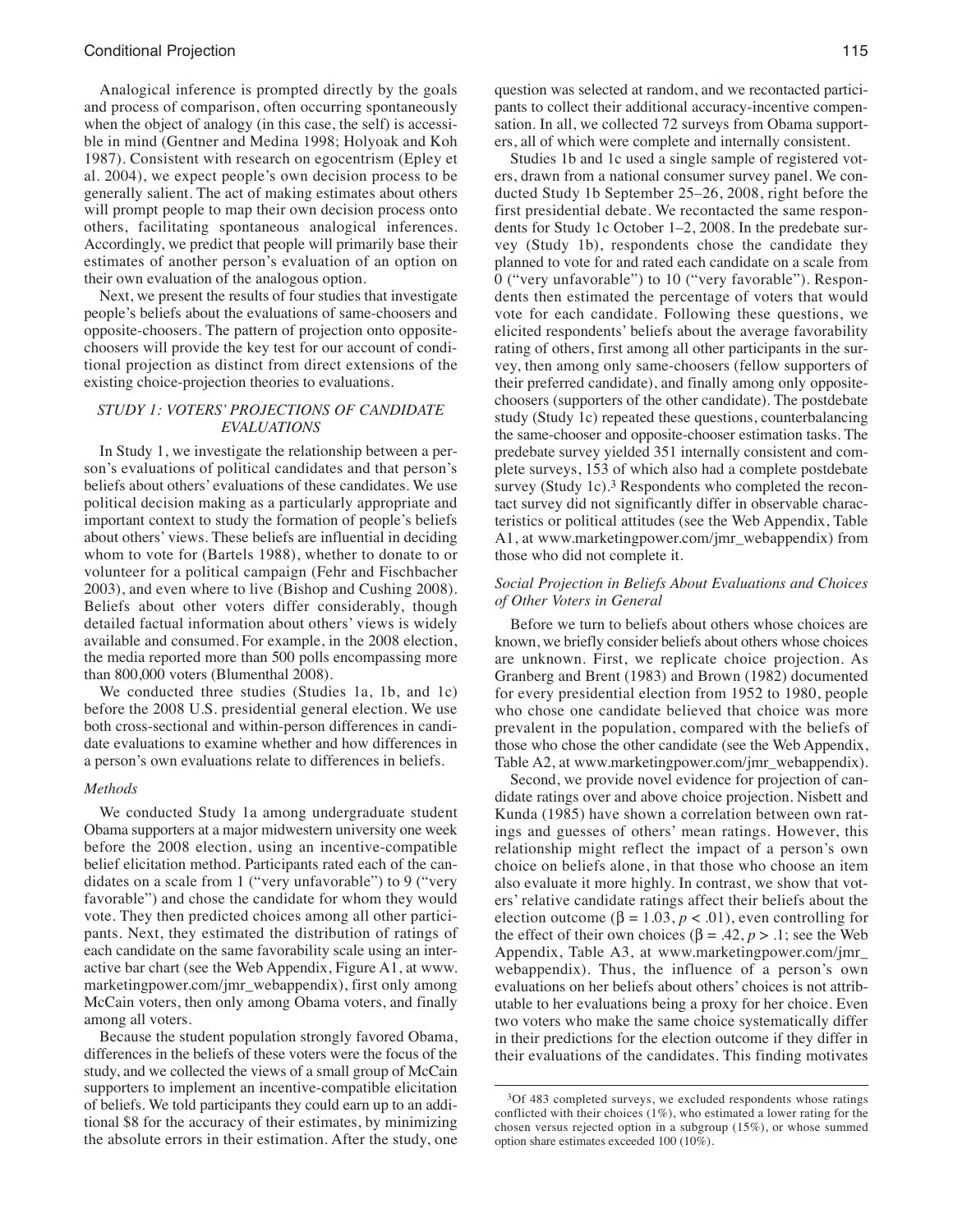our investigation of how a person's own evaluations shape beliefs about others' evaluations, *conditional* on knowing others' choices. Next, we briefly describe our findings for beliefs about same-choosers and then turn to beliefs about opposite-choosers, the group that provides the key test of our hypotheses.

#### *Social Projection in Estimates of Others Whose Choices Are Known*

We explore how a person's own evaluations influence her beliefs about others' evaluations when their choices are known. A total of four dependent variables capture beliefs about same-choosers' and opposite-choosers' evaluations of the two candidates: mean estimated rating of samechoosers' chosen option, same-choosers' rejected option, opposite-chooser's chosen option, and opposite-choosers' rejected option. We conduct a multiple regression for each of the dependent variables, with participants' own ratings of the chosen and rejected options as the predictors. We recoded the dependent and independent variables from each participant's beliefs about each subgroup and evaluations of each candidate, according to the participant's choice.

*Projection onto same-choosers*. In a series of multiple regressions (Table 1, top panel), beliefs about same-choosers' mean ratings of their chosen candidate are predicted by ratings of own chosen candidate (Study 1a:  $\beta = .17$ ,  $p < .05$ ; Study 1b:  $\beta = .50, p < .01$ ; Study 1c:  $\beta = .54, p < .01$ <sup>4</sup> and not by ratings of own rejected candidate (Study 1a:  $\beta$  =  $-0.02, p > 0.1$ ; Study 1b:  $\beta = 0.05, p > 0.1$ ; Study 1c:  $\beta = 0.05, p > 0.05$ .1). Likewise, beliefs about same-choosers' ratings of their rejected candidate are predicted by ratings of own rejected candidate (Study 1a:  $\beta$  = .14,  $p < .05$ ; Study 1b:  $\beta$  = .57,  $p <$ 

4Throughout the article, we omit repeating the standard deviations in the text if they are already included in a table. For completeness, we report *p*values in the text.

| Table 1                                      |
|----------------------------------------------|
| PREDICTING ESTIMATED AVERAGE EVALUATIONS FOR |
| SAME-CHOOSERS                                |

|                                                 |                |           | Target Group: Same Choosers |           |
|-------------------------------------------------|----------------|-----------|-----------------------------|-----------|
| Variables                                       | <i>Studyla</i> | Study 1b  | Study 1c                    | Study 2   |
|                                                 | Lab Voting     | Predebate | Postdebate                  | Posters   |
| Mean Estimated Rating for Their Chosen Option   |                |           |                             |           |
| Own rating of one's                             | $.173*$        | .495**    | $.538**$                    | $.377**$  |
| chosen option                                   | (.067)         | (.031)    | (.047)                      | (.078)    |
| Own rating of one's                             | $-.024$        | .046      | .051                        | $-.011$   |
| rejected option                                 | (.047)         | (.028)    | (.045)                      | (.054)    |
| Constant                                        | $6.476**$      | $4.159**$ | $3.728**$                   | 3.868***  |
|                                                 | (.513)         | (.247)    | (.384)                      | (.388)    |
| Mean Estimated Rating for Their Rejected Option |                |           |                             |           |
| Own rating of one's                             | $-.022$        | .074      | $-.04$                      | $-.128$   |
| chosen option                                   | (.084)         | (.055)    | (.065)                      | (.124)    |
| Own rating of one's                             | $.137*$        | $.572**$  | $.676**$                    | .666**    |
| rejected option                                 | (.06)          | (.051)    | (.061)                      | (.087)    |
| Constant                                        | $2.382**$      | $1.138*$  | $1.253*$                    | $1.864**$ |
|                                                 | (.645)         | (.448)    | (.529)                      | (.619)    |
| Number of observations                          | 72             | 351       | 153                         | 123       |

\*Significant at *p* < .05.

\*\*Significant at  $p < .01$ .

Notes: Standard errors are in parentheses.

.01; Study 1c:  $\beta = .68$ ,  $p < .01$ ; Table 1, lower panel) and not by ratings of own chosen candidate (Study 1a:  $\beta = -.02$ ,  $p >$ .1; Study 1b:  $\beta = .07, p > .1$ ; Study 1c:  $\beta = -.04, p > .1$ ). Both the extensions of the current theories of false consensus and our own conditional projection account predict this positive relation.

*Projection onto opposite-choosers*. Projection onto others whose choices are known to be different from one's own provides support for a novel view of social projection. Estimates of opposite-choosers' ratings of their chosen candidate are predicted by ratings of the participants' own chosen candidate (Study 1a:  $\beta = .17, p < .10$ ; Study 1b:  $\beta = .16, p <$ .01; Study 1c:  $\beta = .41$ ,  $p < .01$ ; Table 2, top panel) and (except for Study 1b) not by the ratings of the participants' rejected candidate, which is the same as the oppositechoosers' chosen candidate (Study 1a:  $\beta = .08, p > .1$ ; Study 1b:  $\beta = .17, p < .01$ ; Study 1c:  $\beta = .07, p > .1$ ). In addition, we found that estimates of opposite-choosers' ratings of their rejected candidate are predicted by ratings of the participants' own rejected candidate (Study 1a:  $\beta = .24$ ,  $p < .01$ ; Study 1b:  $\beta = .39, p < .01$ ; Study 1c:  $\beta = .40, p < .01$ ; Table 2, lower panel) and not by ratings of the participants' own chosen candidate (Study 1a:  $\beta = -0.14$ ,  $p > 0.1$ ; Study 1b:  $\beta =$  $-0.06, p > 0.1$ ; Study 1c:  $\beta = 0.08, p > 0.1$ . In summary, a person's rating of her chosen candidate predicted her estimate of how the supporters of the opposing candidate would rate *their* chosen candidate, and a person's rating of her rejected candidate predicted her estimate of how the supporters of the opposing candidate would rate *their* rejected candidate. These results are robust to the order of belief elicitation.

The unique prediction of our account, projection of the corresponding evaluations to opposite-choosers (as depicted in Panel D of Figure 4), is consistently supported by our data. In contrast, our results are inconsistent with the three other possible predictions shown in Figure 4 (Panels A–C).

### Table 2 PREDICTING AVERAGE EVALUATIONS ESTIMATED FOR OPPOSITE-CHOOSERS

|                                                 | Target Group: Opposite-Choosers |           |                                  |                    |  |  |
|-------------------------------------------------|---------------------------------|-----------|----------------------------------|--------------------|--|--|
| Variables                                       | <i>Studyla</i><br>Lab Voting    | Study 1b  | Study 1c<br>Predebate Postdebate | Study 2<br>Posters |  |  |
| Mean Estimated Rating for Their Chosen Option   |                                 |           |                                  |                    |  |  |
| Own rating of one's                             | $.170*$                         | $.161***$ | $.408***$                        | $.458***$          |  |  |
| chosen option                                   | (.091)                          | (.049)    | (.06)                            | (.079)             |  |  |
| Own rating of one's                             | .084                            | $.174***$ | .065                             | .045               |  |  |
| rejected option                                 | (.065)                          | (.046)    | (.057)                           | (.056)             |  |  |
| Constant                                        | 5.424***                        | 5.837***  | 4.208***                         | $3.163***$         |  |  |
|                                                 | (.700)                          | (.400)    | (.488)                           | (.397)             |  |  |
| Mean Estimated Rating for Their Rejected Option |                                 |           |                                  |                    |  |  |
| Own rating of one's                             | $-.14$                          | $-.06$    | .082                             | .077               |  |  |
| chosen option                                   | (.113)                          | (.053)    | (.076)                           | (.137)             |  |  |
| Own rating of one's                             | $.240***$                       | 393 ***   | $.396***$                        | $.515***$          |  |  |
| rejected option                                 | (.080)                          | (.049)    | (.071)                           | (.096)             |  |  |
| Constant                                        | $3.416***$                      | 2.884 *** | $1.597**$                        | 1.297***           |  |  |
|                                                 | (.865)                          | (.430)    | (.616)                           | (.682)             |  |  |
| Number of observations                          | 72                              | 351       | 153                              | 123                |  |  |

\*Significant at *p* < .1.

\*\*Significant at *p* < .05.

\*\*\*Significant at *p* < .01.

Notes: Standard errors are in parentheses.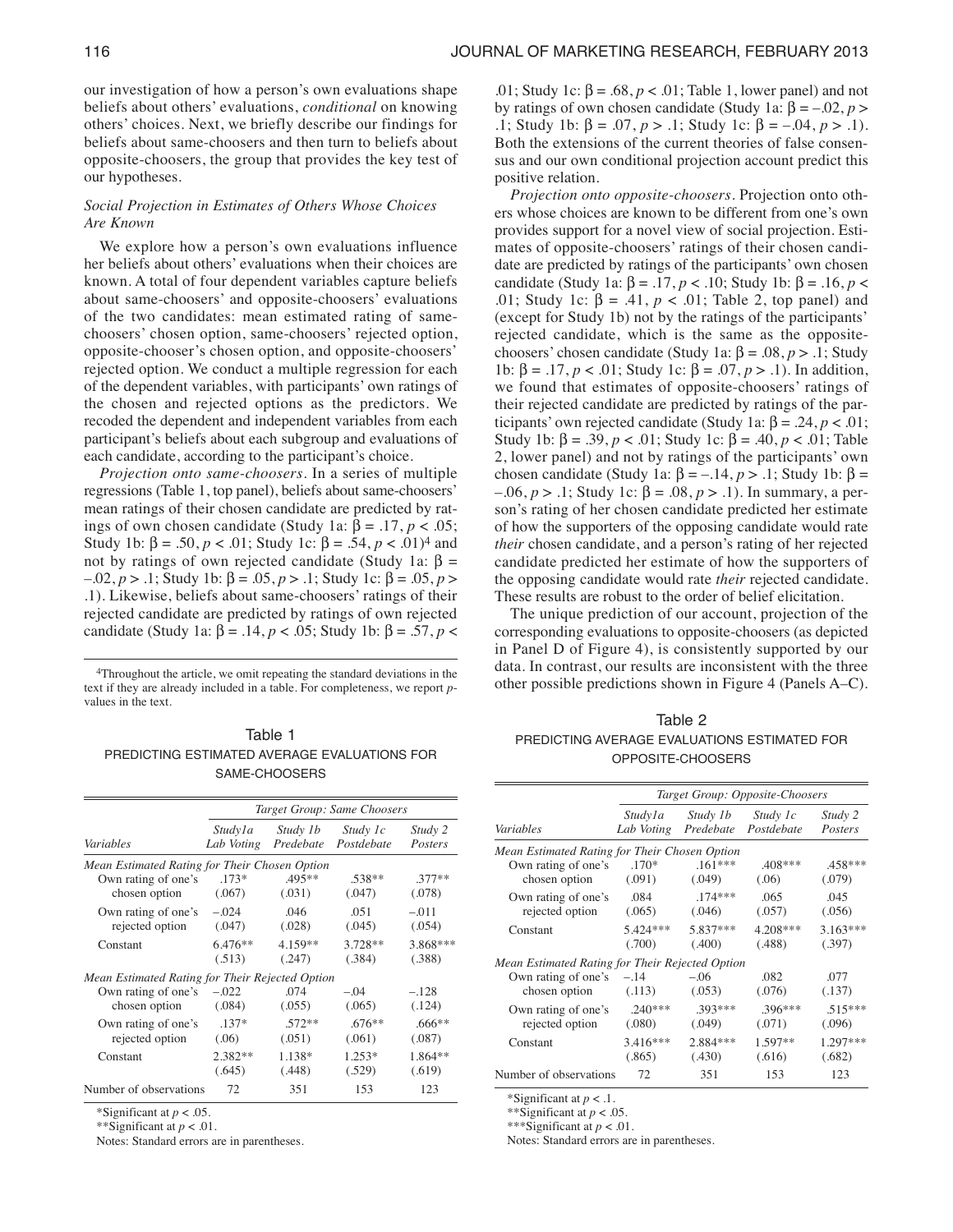These results support a novel view of projection, in which people find their own evaluations relevant for making sense of others and draw a parallel between themselves and others in how the evaluations shaped final decisions. These findings are contrary to the argument that people generally lack the ability to project onto dissimilar others, such as those with opposing political allegiances (O'Brien and Ellsworth 2012).

These analyses relate static, across-people differences in evaluations to static, across-people differences in beliefs about others' evaluations and resulting choices. Next, we investigate how changes in a given person's evaluations over time influence changes in that same person's beliefs. If, as we argue, a person's beliefs are shaped by her corresponding evaluations, as her evaluations change over time, we should observe a change in her corresponding beliefs.

#### *Changes in Beliefs About Others Whose Choices Are Known, from Changes in Own Evaluations*

We test whether changes in a person's candidate evaluations relate to changes in her estimates about others' corresponding evaluations. The time between Study 1b and Study 1c included not only the first presidential debate, but also the public's reaction to McCain's campaign suspension and the candidates' responses to the rapidly deepening financial crisis and the proposed bailout. Although none of the participants' choices reversed over the several days between the two surveys, we observed substantial variation in people's evaluations of candidates. Differences between the pre- and postdebate evaluations ranged from  $-5$  to  $+3$ for the chosen candidate and from  $-6$  to  $+5$  (on a ten-point scale) for the rejected candidate. The mean of the absolute differences was .96 for evaluations and 1.33 for beliefs.

The results based on changes in people's beliefs about how each candidate's supporters evaluated the two candidates (Table 3) reflect the same projection pattern we uncovered using static ratings and beliefs. In particular, voters who became more positive toward their chosen candidate also increased their estimates of how positively both samechoosers ( $\beta$  = .26, *p* < .01) and opposite-choosers ( $\beta$  = .26,

#### Table 3 STUDY 1B AND 1C: PREDICTING CHANGE IN ESTIMATED CANDIDATE EVALUATIONS OF SAME- AND OPPOSITE-CHOOSERS

|                           |          | Change in the<br><b>Estimated Mean</b><br>Rating for Their<br>Chosen Candidate | Change in the<br><b>Estimated Mean</b><br>Rating for Their<br>Rejected Candidate |                 |
|---------------------------|----------|--------------------------------------------------------------------------------|----------------------------------------------------------------------------------|-----------------|
| Variables                 | Same-    | Opposite-                                                                      | Same-                                                                            | Opposite-       |
|                           | Choosers | <b>Choosers</b>                                                                | Choosers                                                                         | <b>Choosers</b> |
| Change in own rating of   | $.256**$ | $.259*$                                                                        | .164                                                                             | .16             |
| one's candidate of choice | (.095)   | (.112)                                                                         | (.148)                                                                           | (.178)          |
| Change in own rating of   | $-.065$  | $-.091$                                                                        | $.321**$                                                                         | .130            |
| one's rejected candidate  | (.068)   | (.08)                                                                          | (.106)                                                                           | (.127)          |
| Constant                  | .098     | $.282*$                                                                        | .227                                                                             | .068            |
|                           | (.118)   | (.139)                                                                         | (.183)                                                                           | (.220)          |
| Number of observations    | 153      | 153                                                                            | 153                                                                              | 153             |
|                           |          |                                                                                |                                                                                  |                 |

\*Significant at  $p < .05$ .

\*\*Significant at  $p < .01$ .

Notes: Standard errors are in parentheses.

*p* < .05) each rated their own candidate. However, changes in the evaluation of a person's rejected candidate did not influence these beliefs (both *p*s > .1). Similarly, changes in the ratings of the rejected candidate predicted changes in beliefs about same-choosers' rejected candidate ( $\beta = .32$ ,  $p < .01$ ), whereas changes in the evaluations of a person's chosen candidate did not play a role  $(p > 0.1)$ . The relationship between changes in own evaluation of the rejected candidate and changes in beliefs about the opposite-choosers' evaluations of their rejected candidate was directionally consistent with our expected finding, but not significant. The relationship between shifts in evaluations and shifts in beliefs (even when choices have not changed) suggests that as people change the evaluations that form their choices, their beliefs about others change correspondingly.

#### *Discussion of Study 1 Results*

Study 1 presents the first evidence that people's evaluations affect their beliefs about the evaluations of others whose choices are known, even when the other person's choice differs from one's own. These findings not only provide support for the hypothesis that people project onto opposite-choosers but also, more importantly, distinguish the specific way in which people rely on their own evaluations to make sense of others'.

The replication of our static findings in this within-person analysis rules out the possibility that the relationship between differences in own evaluations and beliefs across people is attributable to omitted individual factors, such as scale-usage bias or stable beliefs about the extremity of others' ratings. However, the context of choices between political candidates is likely to be more polarized (i.e., characterized by a negative correlation between evaluations of the two candidates) than a typical decision. To ensure that the results are not limited to settings in which participants believe others' evaluations are negatively correlated, in Studies 2–4, we not only replicate our findings in nonpolarized contexts (for all response correlations, see the Web Appendix, Table A6, at www.marketingpower.com/jmr\_ webappendix) but also elicit participants' beliefs regarding the correlation in evaluations, and we find no moderation of our projection results.

#### *STUDY 2: PROJECTION OF POSTER EVALUATIONS*

Study 2 extends the analysis in Study 1 to a consumer product choice domain. We elicit beliefs about the correlation between others' evaluations of the two choice options as well as their thought process in making estimates about others' evaluations.

#### *Method*

In an online survey  $(N = 127)$ , participants viewed two black-and-white posters (one of the New York City skyline and one of a shoreline with round boulders), chose between them, and then rated both on a seven-point scale. They then estimated the ratings of both posters for a typical oppositechooser, estimated opposite-choosers' evaluations, and answered an open-ended question about how they had made their estimates. Participants then answered the same questions for a typical same-chooser. We used this order to ensure that answering questions about same-choosers did not result in spurious projection onto opposite-choosers. We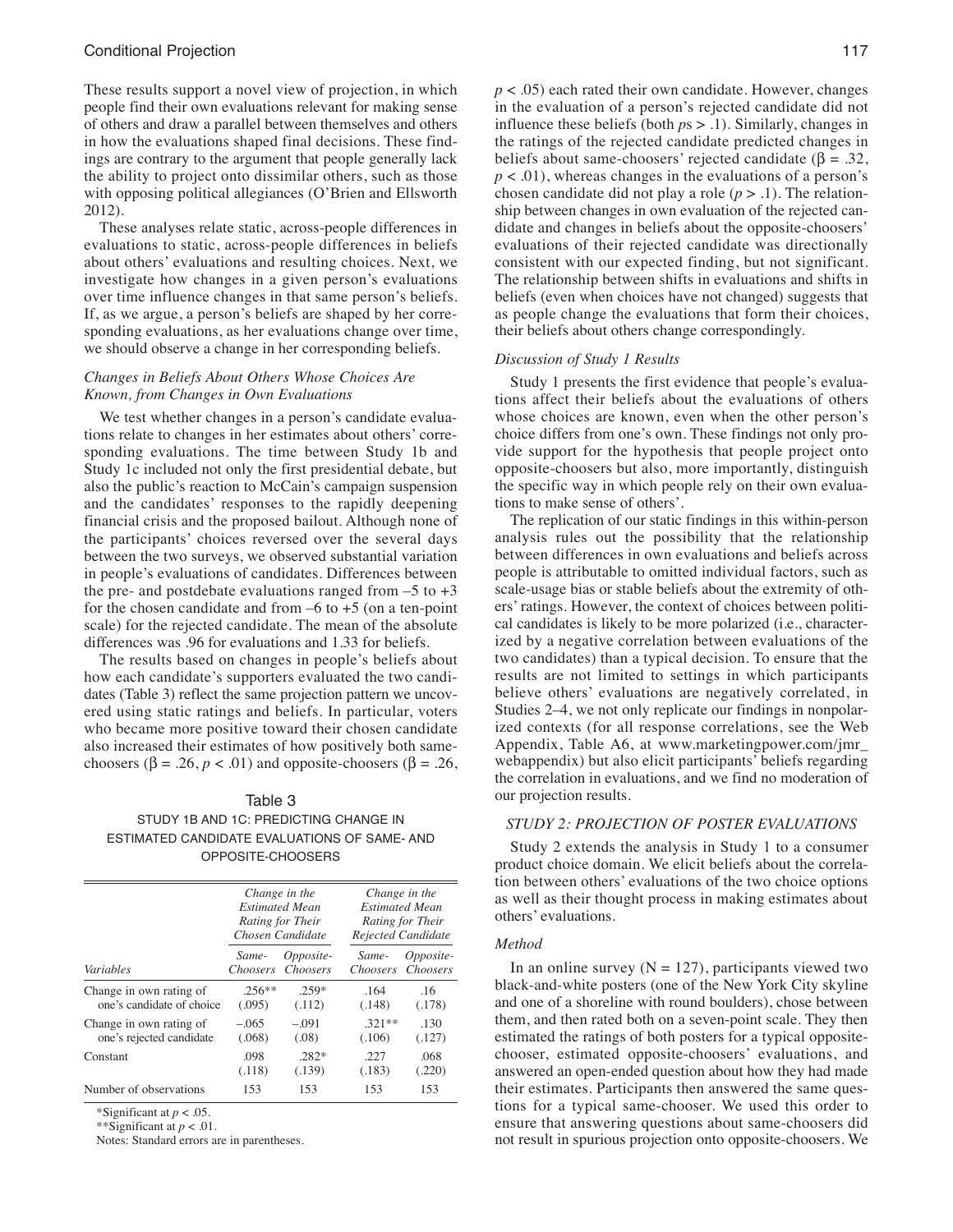also replicated these findings in a between-subjects study using the same stimuli, reported in the Web Appendix (www.marketingpower.com/jmr\_webappendix).

In Study 1, we excluded a substantial number of participants who erroneously estimated a higher rating for a rejected option than a chosen option among a subgroup. In Study 2, the software checked for this problem during the survey, informed participants who made any such error (29 out of the 127 completed surveys, or 22%), and prompted them to restate their estimates for the task in which they had made a mistake. As a result, we obtained usable data for 123 participants.5 Excluding respondents who initially made a mistake but then corrected their answers  $(N = 26)$  did not have any effect on the results, which supports the validity of such exclusions in Study 1. Participants also indicated their beliefs about the correlation between peoples' ratings and answered demographic questions.

#### *Projection of Evaluations to Others Whose Choices Are Known*

Our results replicate the findings of Study 1 regarding projection onto same-choosers (see Table 1). Estimates of same-choosers' ratings of the chosen poster are predicted by ratings of own chosen poster ( $\beta = .38, p < .01$ ) and not by ratings of own rejected poster ( $\beta = -0.01$ ,  $p > 0.1$ ). Likewise, estimates of same-choosers' ratings of the rejected poster are predicted by ratings of own rejected poster ( $\beta$  = .67 *p* < .01) and not by ratings of own chosen poster  $(\beta = -13, p > 0)$ .1). More important, we replicate our findings regarding projection onto opposite-choosers (Table 2). Estimates of opposite-choosers' ratings of their chosen poster are predicted by ratings of the participants' own chosen poster ( $\beta$  = .46,  $p < .01$ ) and not by ratings of the participants' rejected poster  $(\beta = .05, p > .1)$ . The estimates of opposite-choosers' ratings of their rejected poster are predicted by ratings of participants' own rejected poster ( $\beta = .52$ ,  $p < .01$ ) and not by ratings of the participants' own chosen poster ( $\beta = .08$ , *p* > .1). These results support our prediction that people's beliefs about opposite-choosers' evaluations are influenced by their own corresponding evaluations.

#### *Awareness of Conditional Projection*

We have proposed that people draw a parallel between themselves and others based on the known choice and conditionally project their own evaluations of the corresponding option. This process could be a deliberate and conscious inferential one in which people identify which of their own evaluations are most relevant for estimating the evaluations of specific others. However, prior research has suggested that egocentrism in general (Epley et al. 2004), and choice projection specifically (Krueger and Clement 1994), are not conscious and may occur due to an automatic activation of relevant self-information. Likewise, analogical inference has been shown to occur spontaneously, without conscious awareness (Day and Gentner 2007). Thus, the influence of own evaluations when estimating the corresponding evaluations of others might occur in the absence of a deliberate

inferential strategy to do so. In this study, we collected some initial data on the basis of participants' reasoning.

First, we analyzed people's descriptions of how they had made their estimates.6 We gave a research assistant who was unaware of the hypotheses a list of the participants' reasons, in random order, with no indication of which reasons corresponded to same-chooser or opposite-chooser estimates. The assistant coded whether each response discussed the posters as either polarizing or similar (or neither) and whether the response either compared or contrasted the participant with the group being estimated. The majority of participants did not relate their own preferences or decision processes to either estimate (79% same-choosers, 85% opposite-choosers, difference  $\chi^2(1) = 1.29$ ,  $p > .1$ ). They instead talked about aspects of the specific posters and their beliefs about others' likes and dislikes. Participants were more likely to indicate similarity rather than dissimilarity to others (20% vs. 2% for same-choosers,  $\chi^2(1) = 16.96$ , *p* < .01; 11% vs. 4% for opposite-choosers,  $\chi^2(1) = 2.72$ ,  $p <$ .10). Thus, although the majority of people did not explicitly relate their own evaluations to the estimates for others, those who did were much more likely to mention a perceived similarity than dissimilarity. These results are consistent with a process in which analogical inference is prompted by the estimation task and occurs spontaneously for most participants.

We also tested whether participants would agree with a characterization of others' evaluations in terms of analogical relationships, when explicitly presented with multiple possibilities. Participants indicated which of four statements best described how they thought about the decision processes of opposite-choosers and indicated which best described same-choosers. A strong majority in both cases (71% for same-choosers vs. 63% for opposite-choosers, difference  $\chi^2(1) = 2.03$ ,  $p > .1$ ) endorsed a description of the group as analogous to themselves ("Their preferences are probably analogous to mine: they feel about the poster they chose the way I feel about the one I chose"), as opposed to others' preferences reflecting (1) poor decisions, (2) decisions unrelated to one's own process, or (3) a process of direct contrast with one's own evaluations.

Taken together, these data suggest that although most participants' evaluations did not involve conscious analogical inference, most endorsed the implied congruent structural alignment between themselves and others. We provide these results as suggestive evidence for a spontaneous analogical reasoning account that can reconcile why people may view their evaluations as relevant for estimating the evaluations of others with dissimilar choices.

#### *The Role of Believed Correlation Between Evaluations*

Whereas political choices, as in Study 1, are often characterized as polarizing, consumers frequently own multiple posters, and therefore, appreciating one does not necessarily imply a more negative view of another. An exploration of whether our findings are sensitive to the correlation between evaluations of the two options, or to participants' beliefs about this correlation, is of value. People with more polarized evaluations of two options are more likely to

<sup>5</sup>Three participants (less than 3%) repeated the error when asked to correct their estimate, and therefore we excluded them. One additional participant rated his rejected poster higher than his chosen poster.

<sup>6</sup>We thank an anonymous reviewer for suggesting the thought-listing procedure.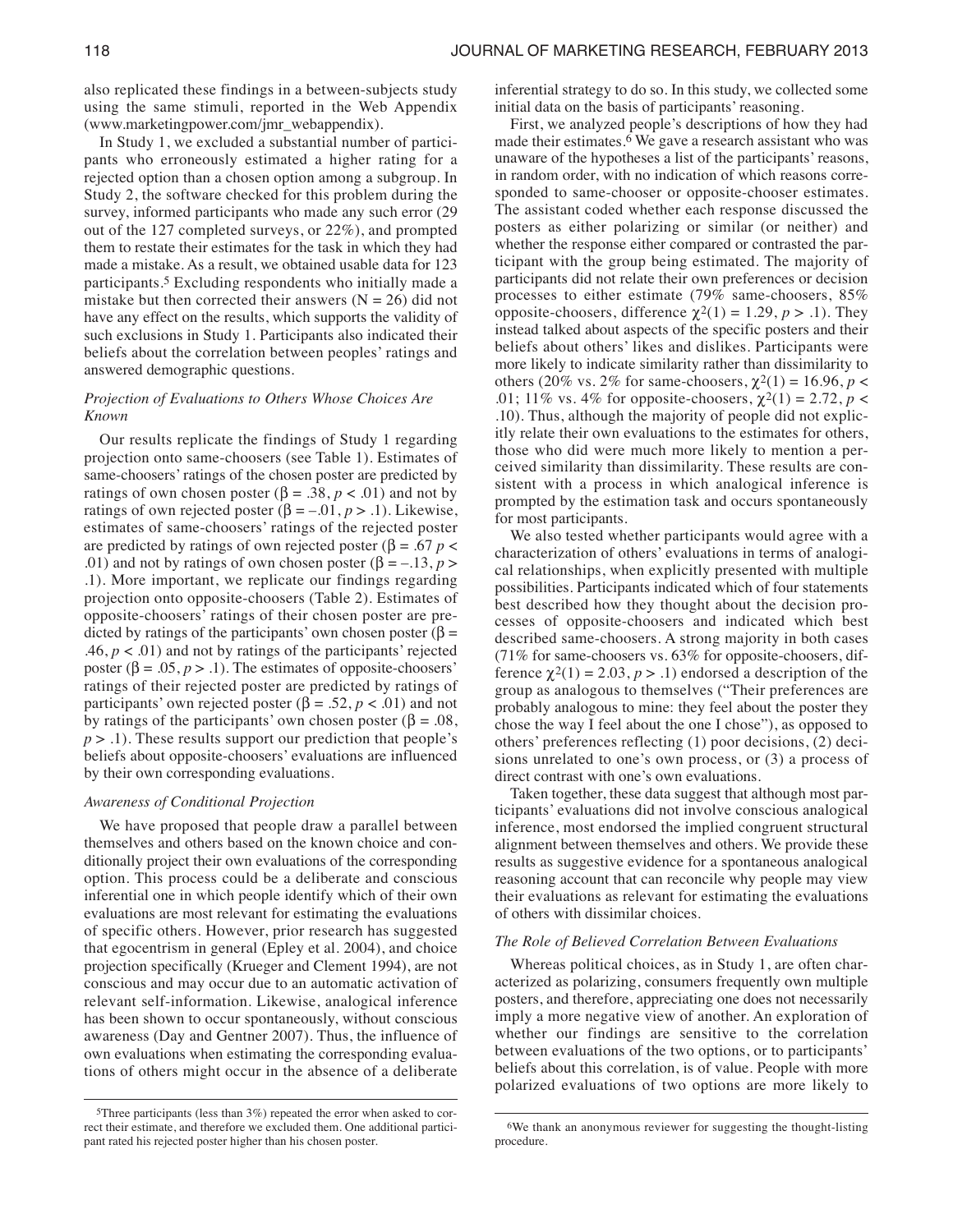believe in a negative correlation between others' evaluations of the two options (Critcher and Dunning 2009). A person who believes evaluations are negatively or positively correlated might reconcile her estimates to reflect this belief. Such a reconciliation could have implications for the degree of projection of both option ratings. For example, as we mentioned previously, the projection of own estimates for one option might also influence estimates of the other option.

In this study, participants' ratings of the two posters were slightly negatively correlated  $(r = -.15, p < .1)$ , suggesting minimal polarization. However, their beliefs about correlations for others' ratings were mixed: 33% indicated a belief in negative correlations, whereas the majority indicated either no correlation (34%) or a positive correlation (33%). In the open-ended questions, participants' descriptions reflected similar mixed opinions about whether others' evaluations of the two posters were polarized or similar (41% polarized vs. 36% similar for same-choosers,  $\chi^2 = .38$ ,  $p > 0.1$ ; 38% polarized vs. 42% similar for oppositechoosers,  $\chi^2 = .25$ ,  $p > .1$ ). Participants' agreement with the statements characterizing the correlation between others' evaluations was significantly related to both the degree of correlation in their estimates and their open-ended description of their decision process as assuming others' views of the posters were polarized or similar (for a discussion, see the Web Appendix at www.marketingpower.com/jmr\_ webappendix).

In a series of regression analyses (see the Web Appendix, Tables A9 and A10), we found no evidence that participants' endorsements about the correlation between others' evaluations of the two options or their open-ended characterization of this correlation moderated any of the projection findings. Therefore, we conclude that lay beliefs about correlations between others' evaluations of the two options do not explain or contribute to our understanding of the results in this study.

#### *Discussion of Study 2 Results*

In both Study 1 and Study 2, we used correlational analyses to investigate the presumed projection of a person's own evaluations when estimating others'. A limitation of this approach is that it allows for the possibility that people might form their preferences on the basis of their beliefs about others'. Although people are unlikely to base their evaluations on the believed evaluations of others who chose a different poster, we conducted a pretest to offer evidence that the poster evaluations were not affected by beliefs about opposite-choosers' evaluations (reported in the Web Appendix at www.marketingpower.com/jmr\_webappendix). To provide further causal evidence for our results, we also manipulated evaluations independently of choices in Study 3 and analyzed systematic within-person changes in evaluations in Study 4.

#### *STUDY 3: THE PROJECTION OF MANIPULATED EVALUATIONS*

In Study 3, we manipulate evaluations to further establish the causality of conditional projection in beliefs about opposite-choosers. To directly test the causality of our claims, we need an experimental manipulation that yields differences in average evaluations of the chosen option versus the rejected option. This approach enables us to test whether the

manipulated differences in evaluations, in turn, yield the corresponding differences in beliefs. Such a manipulation must satisfy several key criteria. First, it cannot provide differential objective information across conditions that might directly affect beliefs. Second, the manipulation must shift evaluations conditional on choice because a manipulation that only shifts choices (but not evaluations among choosers of each option) would not allow us to test our claims. Third, to identify the effect of evaluations of the chosen option on beliefs separately from the effect of evaluations of the rejected option, the manipulation needs to change evaluations asymmetrically. If evaluations of both the chosen and the rejected options change in the same direction, the manipulation does not provide a test that can rule out different patterns of projection. We found that manipulating whether people expect to provide reasons for their choice yields an appropriate experimental test of our claims.

#### *Method*

A total of 89 students at a large midwestern university completed a study about their preferences regarding two campus postcards. Postcards depicted a scenic spot on campus from two different vantage points, one a close-up of the law school (Postcard A) and the other a wider-angle perspective including the law quadrangle (Postcard B). We randomly assigned participants to either the reasons or the noreasons condition. In the no-reasons condition, participants inspected both postcards, learned that a local artist painted the postcards and that both were of equal value, and were told they would be asked to pick the postcard they liked better and to rate both postcards. In the reasons condition, we gave the participants the same postcards and the same information but also told them that they would be asked to list two reasons explaining their choice, after they indicated their choice and ratings. Thus, in the reasons condition, participants knew they would be providing the reasons for their choice, but the actual information available to participants did not vary across conditions. After making their choice, all participants rated their liking of both postcards from 1 ("do not like at all") to 7 ("like very much"). Participants in the reasons condition then provided reasons for their choice on the next screen.

We expected that the manipulation would not necessarily affect participants' choices but would influence the strength of participants' preferences. Previous research has shown that postdecisional accountability prompts defensive bolstering of initial attitudes (Lambert et al. 1996; Tetlock, Stitka, and Boettgar 1989). Specifically, participants employ a confirmatory thought process when they anticipate providing postdecisional justification, looking for reasons that bolster their initial choice (Lerner and Tetlock 1999). Therefore, in our context, we hypothesized that expectations of justification would increase participants' focus on the differences between otherwise similar postcards. Accordingly, we expected an increase in preference strength, reflected in a decrease in the ratings of the rejected option, an increase in the ratings for the chosen option, or both.

After participants made their choices, rated the postcards, and provided reasons (if applicable), we asked them to estimate the ratings of both postcards among others who had chosen either one or the other postcard. Participants who made mistakes (rating a postcard higher among a group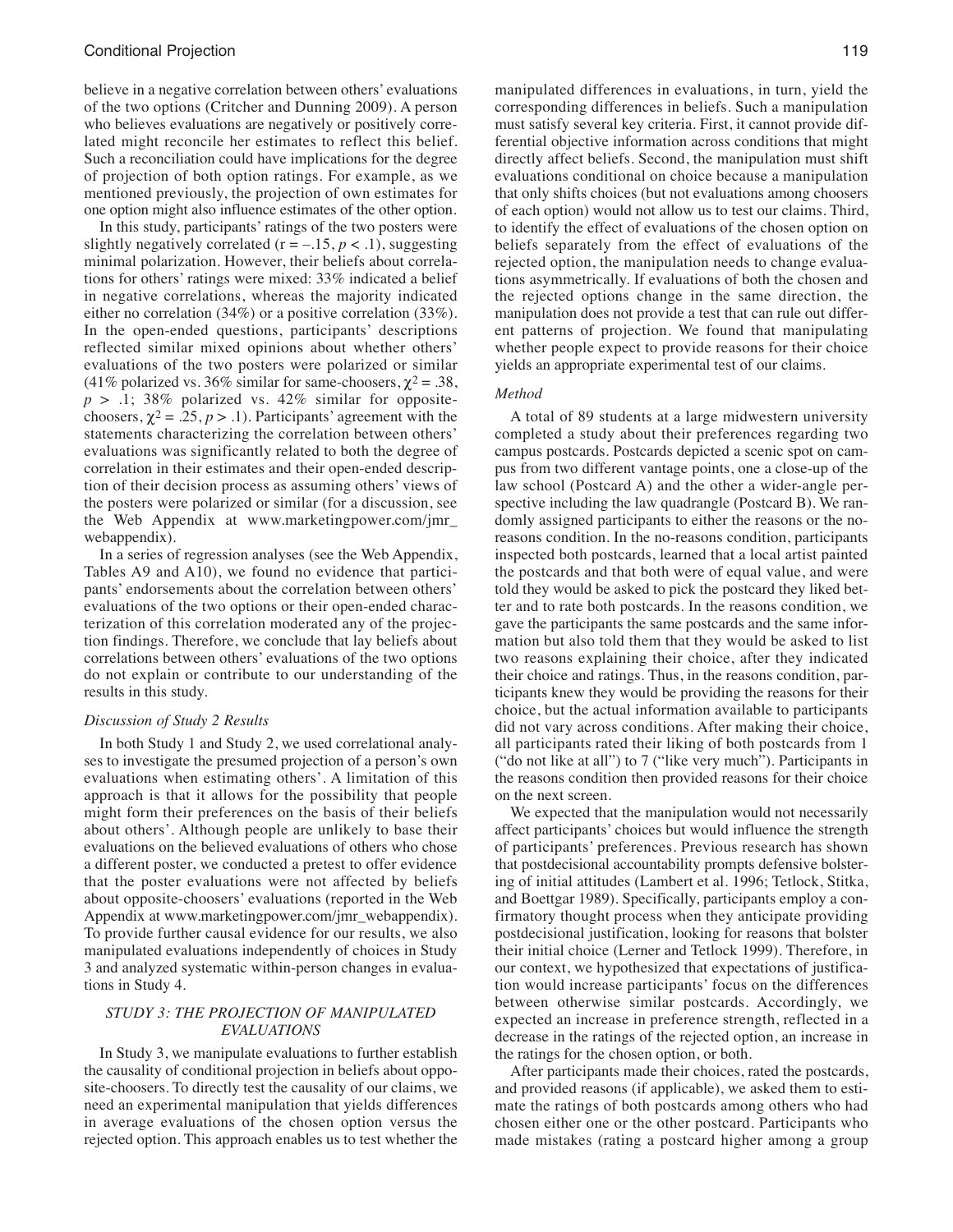defined by choosing the other postcard) were prompted to correct their mistakes. To ensure that changes in beliefs were due to changes in own preferences and not to lay beliefs about the effect of giving reasons, we did not ask participants about other participants from the same study. Instead, participants in both conditions read about other students who had participated in an online survey in which they saw both postcards, chose one, and rated both, but they were not asked any other questions (as in the no-reasons condition). Finally, participants indicated their beliefs about the correlation between evaluations of the two postcards among others and filled out demographic questions.

#### *Projection of Experimentally Manipulated Evaluations*

A total of 89 students in a major midwestern university completed the study. The majority of participants in both conditions chose Postcard B (68% in the no-reasons condition,  $N = 44$ ; 80% in the reasons condition,  $N = 45$ , difference insignificant;  $\chi^2 = 1.62$ ,  $p > 0.1$ ). Furthermore, participants' ratings of the chosen option did not differ across conditions  $(M = 6.14 \text{ vs. } 5.89, SD = .77 \text{ vs. } 1.13; t = 1.21, p > .1).$ However, ratings for the rejected option were significantly higher in the no-reasons condition than in the reasons condition (M = 4.80 vs. 4.11, SD = 1.17 vs. 1.11;  $t = 2.83$ ,  $p <$ .01). A repeated measures analysis of variance confirmed that the difference in ratings between conditions for the rejected option was significantly different from the difference in ratings between conditions for the chosen option  $(F(1, 87) = 4.12, p < .05).$ 

The manipulation produced the required asymmetric change in ratings, enabling us to distinguish different potential patterns of projection using this experimentally manipulated difference. On the one hand, because ratings of the rejected option were higher in the no-reasons condition, we expected the estimates of both same-choosers' and oppositechoosers' ratings of their respective rejected options to be higher in this condition. On the other hand, because ratings of the chosen option were not affected by the manipulation, we expected the estimates of both same-choosers' and oppositechoosers' ratings of their respective chosen options not to differ across conditions.

Indeed, participants' estimates of same-choosers' evaluations of their chosen postcard did not differ  $(M = 5.91$  vs. 6.07, SD = .74 vs. .81; t =.96, *p* >.1), but estimates for the rejected postcard were higher in the no-reasons (vs. reasons) condition (M = 4.18 vs. 3.69, SD = 1.08 vs. 1.20; t = 2.03, *p* < .05). This result provides evidence for a causal effect of own evaluations being directly projected in forming beliefs about same-choosers. Furthermore, estimated oppositechoosers' evaluations of their own chosen postcard did not differ (M = 5.80 vs. 5.87, SD = .67 vs. .97; t = .40,  $p > 1$ ), but estimates of their own rejected postcard were higher in the no-reasons (vs. reasons) condition  $(M = 4.32$ . vs. 3.80,  $SD = .96$  vs.  $1.01$ ;  $t = 2.48$ ,  $p < .05$ ). A repeated measures analysis of variance confirmed the differing effect of condition on estimates for the rejected versus the chosen option  $(F(1, 87) = 7.63$  same-choosers,  $F(1, 87) = 8.43$  oppositechoosers; both  $ps < .01$ ).

#### *Discussion of Study 3 Results*

The results of this study establish conditional projection as a causal mechanism. To clarify the findings of Study 3, consider the participants who chose Postcard B. When asked to provide reasons for their choice, they rated their rejected postcard (A) lower than if they were not asked to provide reasons. They also provided lower estimates for how A-choosers would rate postcard B but gave nearly identical estimates of how A-choosers would rate postcard  $\mathsf{A}$ .

In addition to providing causal evidence, Study 3 also fully replicates the conditional projection analyses employed in Study 2. We collapse the data from both conditions and thus combine manipulated and spontaneously occurring variation in evaluations and relate this variation to variation in beliefs about same- and opposite-choosers (see the Web Appendix, Tables A4 and A5, at www.marketingpower.com/ jmr\_webappendix). Furthermore, we found no consistent moderation of either the experimental effects or the correlational analysis by participants' beliefs about the correlation between others' evaluations of the options (Web Appendix, Tables A11 and A12).

#### *STUDY 4: THE IMPACT OF SPONTANEOUS CHANGE IN EVALUATIONS ON BELIEFS*

In Studies 1b and1c, the change in people's evaluations occurred largely because of an external change in their information: the debate itself and the circumstances surrounding it. In Study 4, we investigate the effect of spontaneous changes in postchoice evaluations over time on beliefs, when no new information is made available.

#### *Method*

In the first wave, the participants saw detailed profiles of Sony Cybershot and Panasonic Lumix, including pictures, the brand, identical prices (\$120), and 19 technical attributes based on Amazon.com product descriptions, including optical zoom, aperture, physical measurements, and performance information (see the Web Appendix, Figure A2, at www. marketingpower.com/jmr\_webappendix). Participants made their choices and rated each of the cameras from 1 ("do not like at all") to 7 ("like very much"). They estimated the ratings of both cameras for the typical person who chose the Sony camera and then for the typical person who chose the Panasonic camera. Participants were prompted to correct their ratings if needed (i.e., estimating higher Panasonic than Sony ratings for a Sony-chooser) and were told that a second survey would be conducted in one week. In the second wave, participants again viewed the pictures, price, and brand name of both cameras, but they did not see any of the other camera attributes they had seen the prior week. They rated both cameras on the same scale, and their beliefs were collected, as in the first wave.

We did not expect participants' choices to change, because they were likely to remember their initial choice and no new information was presented. However, we speculated that evaluations would systematically change over time. In the first wave, participants faced a relatively complicated choice, because each camera was superior on some of the attributes. In the second wave, however, participants had to rely on their initial choices and memory of attributes when evaluating the cameras. Therefore, we expected participants in Wave 2 to anchor on their initial choice and, with the conflicting attributes being less salient, to have stronger preferences. Any systematic change specifically in participants'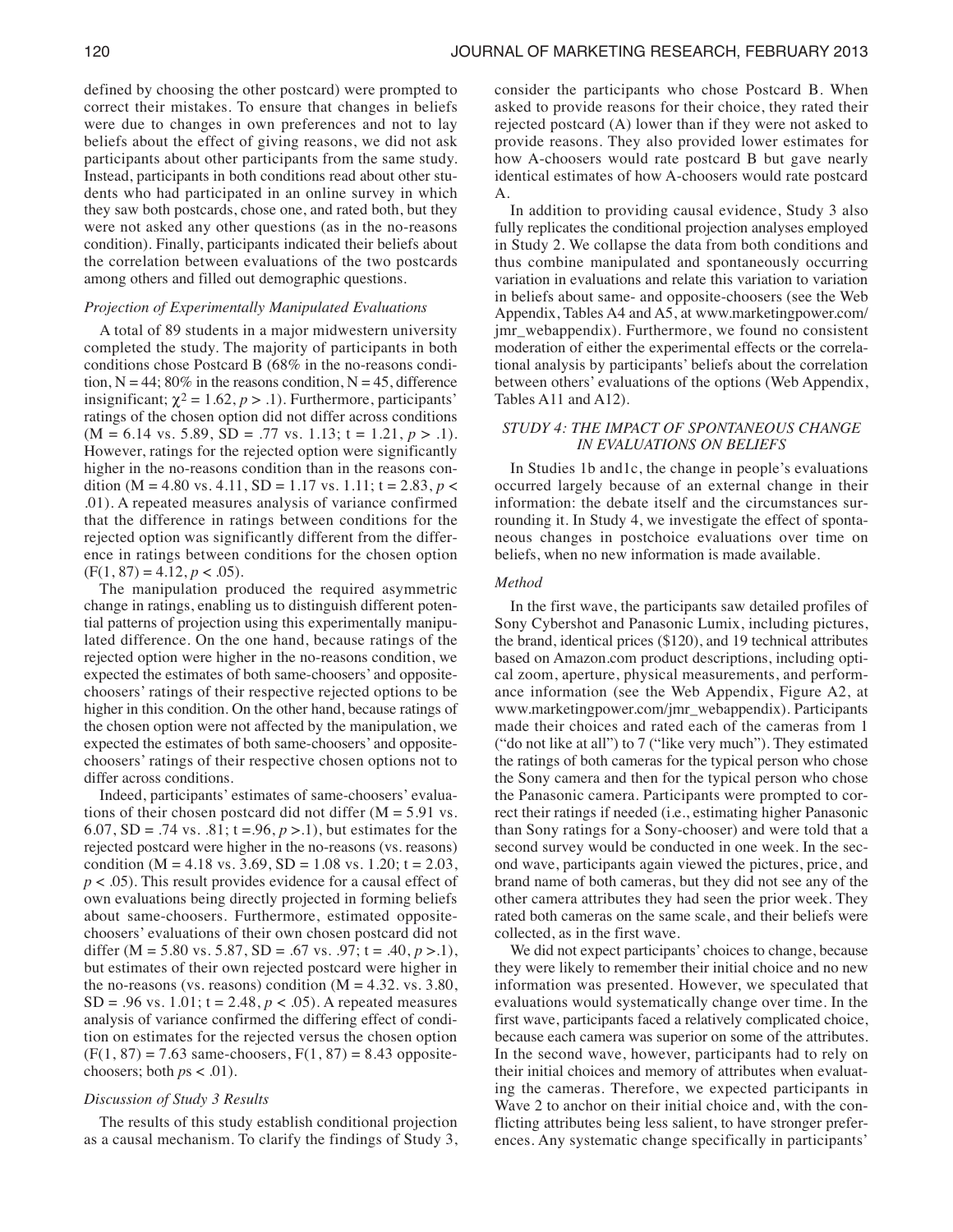chosen (or rejected) brand evaluations would present a unique way to test conditional projection, which would predict a corresponding change in beliefs for both samechoosers and opposite-choosers.

We collected 274 complete and usable surveys.<sup>7</sup> We calculated the chosen camera rating for a participant in a given wave as the higher of the two camera ratings in that wave for the participant; we calculated the rejected camera rating as the minimum of the participant's two ratings in that wave. In Wave 1, 30% of the participants preferred the Sony camera, and 70% preferred the Panasonic. Of these, 15 people had a change in the higher-rated camera between the two waves, 14 from preferring Panasonic to preferring Sony and 1 from Sony to Panasonic. We coded a participant's estimates for same-choosers and opposite-choosers according to which camera the participant rated higher in that wave, with stated choice used as a tiebreaker. The results are robust to excluding these participants.

#### *Relating Within-Person Changes in Evaluations to Within-Person Changes in Beliefs*

Participants' evaluations varied substantially between Waves 1 and 2. The mean of the absolute differences between evaluations in Waves 1 and 2 was .51 for the chosen and .4 for the rejected option (on a seven-point scale). The changes in the evaluations of the chosen camera ranged between –2 and 2, and changes in the evaluations of the rejected camera ranged between –4 and 2. More important, we relate these within-person changes in evaluations to within-person changes in beliefs, replicating the analysis presented in Study 1.

In Study 4, this analysis takes advantage of both the manipulated and the spontaneously occurring variation in evaluations over time. As we report in Table 4, an increase in the evaluation of the chosen option led to an increase in

7Of 277 participants who completed valid surveys in both waves, we excluded 3 because they estimated a group as rating their rejected camera as higher than their chosen camera even after being prompted to correct the mistake.

Table 4 STUDY 4: PREDICTING CHANGE IN ESTIMATED CAMERA EVALUATIONS OF SAME- AND OPPOSITE-CHOOSERS

|                         | Change in the<br><b>Estimated Mean</b><br>Rating for Their<br>Chosen Camera |                 | Change in the<br><b>Estimated Mean</b><br>Rating for Their<br>Rejected Camera |                 |  |
|-------------------------|-----------------------------------------------------------------------------|-----------------|-------------------------------------------------------------------------------|-----------------|--|
| Variables               | Same-                                                                       | Opposite-       | Same-                                                                         | Opposite-       |  |
|                         | <i>Choosers</i>                                                             | <b>Choosers</b> | Choosers                                                                      | <b>Choosers</b> |  |
| Change in own rating of | $.186***$                                                                   | $.158**$        | $-.023$                                                                       | $.146*$         |  |
| one's preferred camera  | (.055)                                                                      | (.062)          | (.079)                                                                        | (.083)          |  |
| Change in own rating of | .002                                                                        | $-.024$         | $.331***$                                                                     | $.264***$       |  |
| one's rejected camera   | (.045)                                                                      | (.050)          | (.065)                                                                        | (.068)          |  |
| Constant                | $-.063*$                                                                    | $-.062$         | $-.197***$                                                                    | $-.151***$      |  |
|                         | (.036)                                                                      | (.041)          | (.052)                                                                        | (.055)          |  |
| Number of observations  | 274                                                                         | 274             | 274                                                                           | 274             |  |
|                         |                                                                             |                 |                                                                               |                 |  |

\*Significant at *p* < .1.

\*\*Significant at *p* < .05.

\*\*\*Significant at *p* < .01.

Notes: Standard errors are in parentheses.

the estimated evaluation of the chosen option of samechoosers ( $\beta = .19$ ,  $p < .01$ ), but increased evaluations of the rejected option did not  $(p > 0.1)$ . Likewise, an increase in a participant's own evaluation of the chosen option led to an increase in the estimated evaluation of opposite-choosers' chosen option ( $\beta$  = .16,  $p < .05$ ), but changes in own evaluations of the rejected option did not  $(p > 0.1)$ . Similarly, an increase in the evaluation of the rejected option led to an increase in the estimated evaluations of the rejected option of same-choosers  $(\beta = .33, p < .01)$ , but an increase in the evaluation of the chosen option did not  $(p > 0.1)$ . Finally, an increase in the evaluation of the rejected option led to an increase in the estimated evaluation of the rejected option of opposite-choosers  $(\beta = .26, p < .01)$ , as well as a marginal increase in the estimate for the chosen option ( $\beta = .15$ ,  $p <$ .1).

#### *Impact of Systematic Changes in Evaluations Over Time*

Not only does our experiment yield overall variation in evaluations over time, but more important, the passage of time and absence of repeating product information in Wave 2 systematically shifts evaluations.8 Participants' average rating for their rejected camera was lower in Wave 2 than in Wave 1 (M = 4.39 vs. 4.60, SD = .97 vs. .95; t = 4.0, *p* < .01), whereas ratings of the chosen brand did not differ  $(M =$ 5.81 vs. 5.84, SD = .79 vs. .76; t = .76, *p* > .1). This difference represents an asymmetric shift in evaluations, with a significantly different change across the two waves for the rejected versus chosen camera  $(F(1, 273) = 12.32, p < .01)$ , which provides a causal test for conditional projection onto opposite-choosers.

Consistent with conditional projection and the lack of change in participants' own ratings of their chosen option, average estimates of opposite-choosers' evaluations of their respective chosen option did not differ across the two waves  $(M = 5.98$  vs.  $6.04$ ,  $SD = .71$  vs.  $.58$ ;  $t = 1.6$ ,  $p > .1$ ), and we found only marginal changes for same-choosers  $(M = 6.05$  vs. 6.12,  $SD = .61$  vs.  $.59$ ;  $t = 1.9, p < .1$ ). In contrast, corresponding to participants' own decline in evaluations of the rejected camera, the estimated evaluations of the rejected option decreased among both same-choosers  $(M = 4.13 \text{ vs. } 4.40)$ ,  $SD = 1.04$  vs.  $.97$ ;  $t = 5.0$ ,  $p < .01$ ) and opposite-choosers  $(M = 4.26 \text{ vs. } 4.47, SD = 1.03 \text{ vs. } .95; t = 3.80 p < .01)$ . Both the differences for same-choosers  $(F(1, 273) = 13.01, p \le$ .01) and opposite-choosers  $(F(1, 273) = 6.28, p < .05)$  were statistically significant. Only our conditional projection account predicts this specific pattern of casual relationship.

#### *Discussion of Study 4 Results*

In this study, we replicated our finding that changes over time in a person's evaluations leads to changes in that person's beliefs (as in Study 1), even when no new information is provided during that time. Furthermore, we found that a within-subject manipulation of evaluations leads to corresponding changes to participants' beliefs that support our causal account of projection. We fully replicated all the prior static findings when we analyze Waves 1 and 2 sepa-

<sup>8</sup>We asked choice before ratings in Wave 1 and coded evaluations as chosen versus rejected separately in each wave, ignoring the choice question. Thus, the effect of our manipulation on ratings does not imply either cognitive dissonance or revealed preference.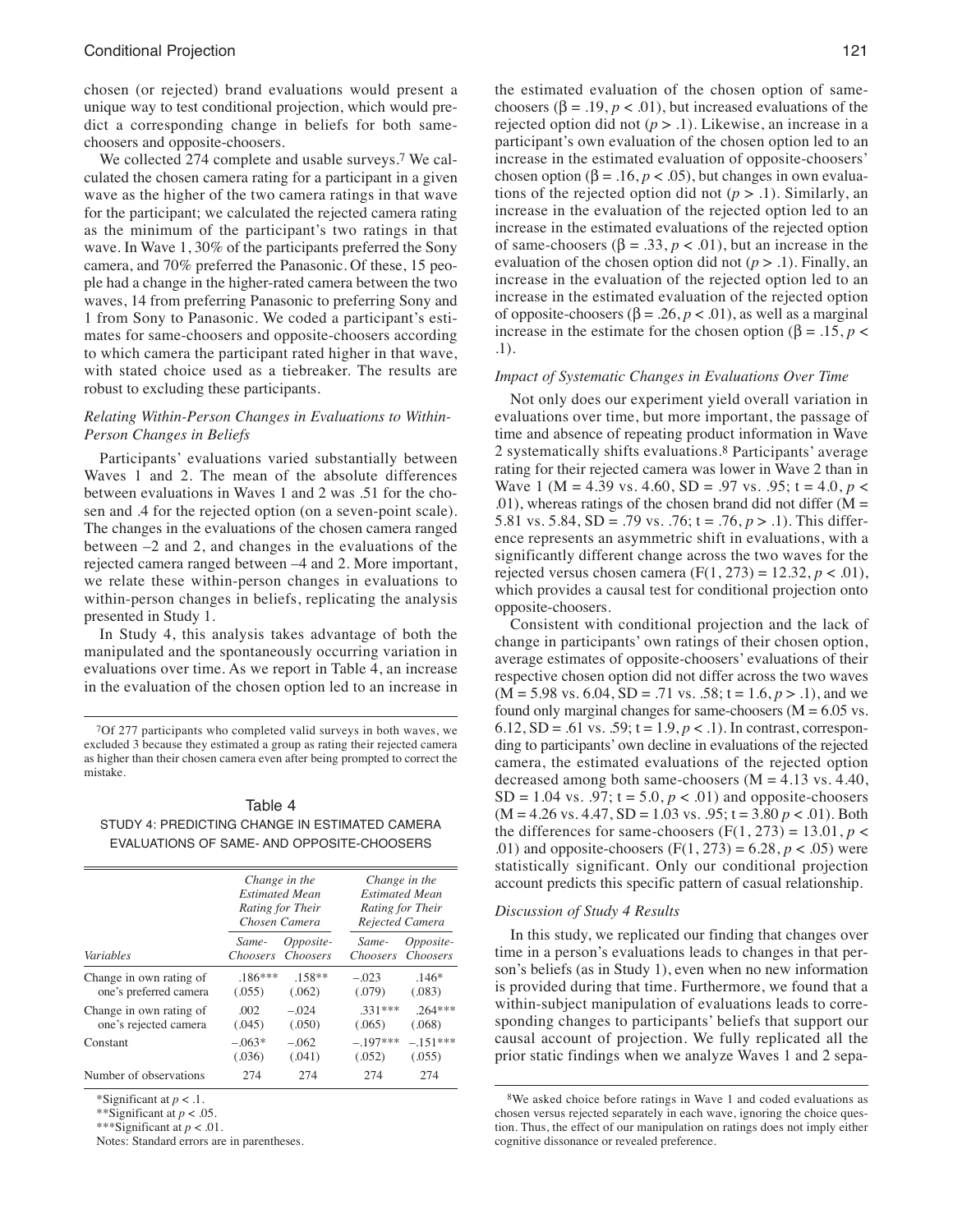rately (see the Web Appendix, Tables A4 and A5, at www. marketingpower.com/jmr\_webappendix). Again, we found no evidence that any of the findings were consistently moderated by people's beliefs about correlations between others' ratings of the two options (Web Appendix, Tables A13 and A14).

#### *GENERAL DISCUSSION*

Across four studies, our findings support the notion that people estimating the evaluations of others draw a parallel between themselves and others on the basis of the known choice and conditionally project their own evaluations of the corresponding option. These findings not only provide support for the finding that people project onto oppositechoosers, but, more important, distinguish the specific way people rely on their own evaluations to make sense of others. We provide a brief overview of why our findings are incompatible with several key alternative explanations and then discuss implications for the theory of social projection, as well as for consumer decision making.

#### *Discussion of Alternative Accounts*

*Systematic differences in reasoning*. If unobserved personspecific factors jointly affect both own ratings and beliefs about others' ratings, spurious correlations would result. Potential causes include rating differences in scale usage, polarization or partisanship, defensive pessimism, wishful thinking (e.g., Krizan and Windschitl 2007), and lay theories (Gershoff, Mukherjee, and Mukhopadhyay 2007). If people vary in these factors, we might expect a correlation between own evaluations and estimates of others'. However, these accounts would predict that own evaluations should generally correlate with estimates of others' evaluations of any of the options, whereas we propose (and find) that the corresponding evaluations are projected.

Furthermore, in Study 3, shifts in beliefs across conditions are attributable only to the experimental manipulation of evaluations and cannot be explained by these causes. Projection of changes in evaluations (from Study 1b to Study 1c and from Wave 1 to Wave 2 in Study 4) also rules out potential alternative explanations based on omitted personspecific biases or beliefs. Calculating within-person difference scores in the analyses relating changes in evaluation to changes in estimates eliminates these factors.

*Projection of polarization*. A more nuanced version of the preceding argument is that our findings are explained by projection of polarization, such that people who are more extreme in their own evaluations make estimates of others that are more polarized (Van Boven, Judd, and Sherman 2012). Even though our data are consistent with this general prediction, our proposed process provides a more specific account of which of the beliefs regarding same and opposite choosers will respond to differences in evaluations. While projection of polarization relationships could occur from different relationships among the estimates for others (including a simple negative projection to opposite choosers), the data support our specific predictions. Furthermore, we find conditional projection in settings (e.g., posters) that lack the "partisan alignment" theorized as potentially necessary for projection of polarization. Thus, although our proposed process would predict an effect seemingly similar to projection of polarization as a by-product, a

general account of projecting polarization could not explain our results.

*Reverse causality*. The potential for reverse causality (own views being influenced by knowledge of or beliefs about others' views) is an understudied issue in the literature on social projection, which has predominantly relied on correlational analyses. In a pretest for Study 2, we found that manipulating participants' beliefs about oppositechoosers' evaluations did not influence their own evaluations of the posters we used (see the Web Appendix at www. marketingpower.com/jmr\_webappendix). Moreover, we manipulated participants' own evaluations, both between subjects (Study 3) and within subjects over time (Study 4) and found the predicted corresponding change in estimates.

#### *Implications for Theories of Social Projection*

This article is the first to investigate how people estimate the choice-option evaluations of others whose choices are known. We introduce a novel account, conditional projection, which predicts that evaluations of the chosen item will be projected onto others' evaluations of their chosen item, for both same- and opposite-choosers. Similarly, this account predicts that the evaluations of the rejected item will be projected onto others' evaluations of their rejected item, regardless of the option chosen.

Our account of conditional projection shares the intuition of general theories of projection, which posit that the self serves as a basis for forming judgments about others (Allport 1924). However, studying beliefs about others' evaluations when their choices are known enables us to identify important distinctions that cannot be addressed by studying projection of choices and binary endorsements. Prior research has concluded that people generally do not project onto dissimilar others, because the self is judged irrelevant for making sense of dissimilar out-groups (Krueger 2000). We introduce a critical distinction between two ways people may relate themselves to others whose choices are known: literal equivalence in evaluations of the same option or an analogical relationship between a person's own evaluation of an option and others' evaluation of the corresponding option. Although we agree that projection may rely on an assessment of whether a person's own information is relevant, departing from the previous conclusions, we contend that surface dissimilarity to others does not necessarily make them seem irrelevant. Rather, people may project onto even dissimilar others if the context prompts an analogical correspondence between themselves and others. In support of the conditional projection account, we find highly robust projection onto opposite-choosers. The degree of projection onto opposite-choosers is generally lower than it is for the same-choosers, suggesting that perhaps the required analogical correspondence may be less readily accessible for others with dissimilar choices. These results suggest that understanding how people relate to others is essential for broadening general accounts of social projection. We hope our findings will spur further research on the implications of analogical inference for social projection.

We have refrained from relating our findings to the prominent and lively debate over normativity of projection. Hoch (1987) and Dawes (1989) argue that "false consensus" is not really "false"—that normative models of inference can predict choice-projection findings. In contrast, Krueger and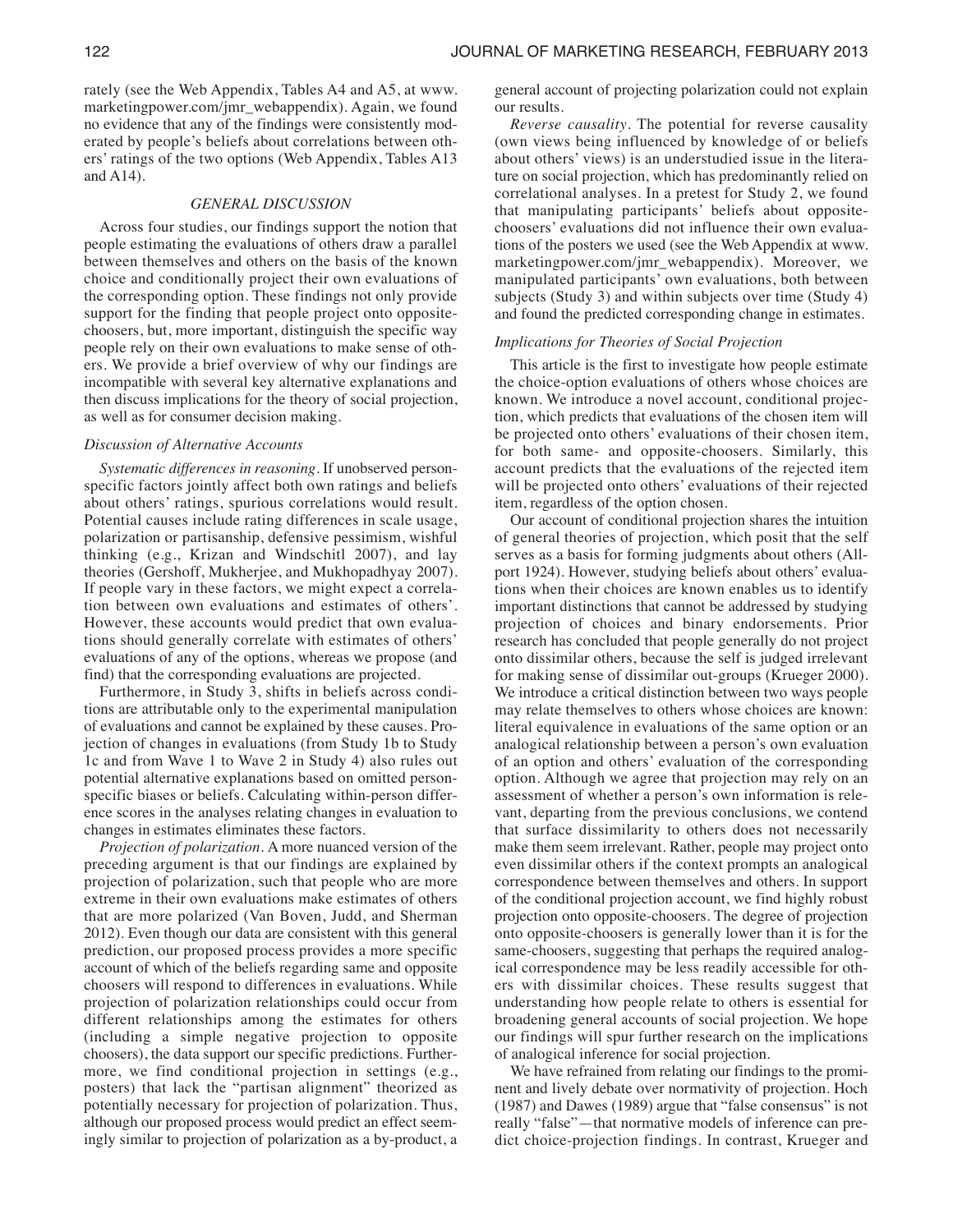Clement (1994) present evidence of falsity that they argue satisfies Dawes' criterion. Addressing normativity in the projection of evaluations requires eliciting expectations of joint and marginal distributions of others' evaluations and a fundamentally different analysis that is beyond the scope of this article. Therefore, we stress that our current results neither rule out nor support the contention that projection is a bias.

We have distinguished our findings from one particular extension of the induction account to our context, which is based on the common assumption that surface similarity determines perceived relevance. Under this assumption, a person's own evaluation of an option will (and should) have a positive, though weakened, effect for estimates of oppositechoosers' evaluations of that *same* option. As Dawes (1989, p. 9) argues in the context of choice projection, "If I believe that I am liberal but the group as a whole is conservative, then … the weight given my own response considered in isolation should decrease relative to the weight given it without considering such a variable [ideology]." In contrast, we find that a person's evaluation of an option consistently influences his or her estimate of opposite-choosers' evaluations of the *other* option rather than her estimates of the evaluation of the same option.

That being said, Dawes's critique could be generalized to the intuition that people should use their own information to assess how it could be useful for the estimation task. Our account can then be viewed as a way to distinguish the different ways people might make such an assessment. Rather than merely relying on surface similarity, we argue that people incorporate what they know about others to draw parallels between themselves and others and thereby conclude that their own evaluations are relevant for estimating others' corresponding evaluations. The consideration of a more sophisticated reasoning, by which people map their own evaluations to the corresponding evaluations of others, thereby potentially facilitating a different kind of induction, is precisely the conceptual contribution of our study that distinguishes it from the prior literature.

#### *Implications for Consumer Decision Making*

In the current study, we concentrate on the evaluations underlying choices between two options across a range of consumer decision contexts (posters, cameras, postcards, and video game consoles; see the Web Appendix at www. marketingpower.com/jmr\_webappendix) to test conditional projection for estimates of both chosen and rejected options. The conditional projection account could also be generalized more broadly to choices among multiple options. We would expect a person's estimates of others' evaluations of their chosen option to be influenced by the evaluations of her chosen option, when making estimates for either samechoosers or opposite-choosers. However, estimates of others' rejected options may not be influenced by the person's own evaluations, particularly when making estimates for opposite-choosers, when there are multiple rejected options. Moreover, in such settings, the distinction between knowing that someone has chosen a different option than one's own choice (which might inhibit conditional projection) and knowing which other option the person has chosen (which would enable drawing a correspondence between that person and oneself, facilitating conditional projection) may be important.

We believe that our results have implications for many common decision situations in which people's decisions are influenced by how others will make a decision or react to one's own choices. For example, consider how a person's own evaluations might influence the choice of a gift for another person. If the intended recipient is someone who is known to share the gift giver's tastes, then the giver's own evaluations will affect the choice of gift. However, our results suggest that own evaluations could play a role even when purchasing a gift for someone known to have different tastes (e.g., whose observed choices differ from one's own), as long as identifying a correspondence between one's own evaluations and those of the other person is possible. Similarly, people may use themselves as a basis for thinking about both similar and different others when making strategic decisions such as purchasing when network externalities are present or stockouts are likely, bidding in an auction, and bargaining with a buyer or investing in a public good. For example, Orhun (2011) shows that projection substantially influences people's choices in a strategic setting and highlights the econometric biases arising from a failure to account for the resulting correlation between beliefs and preferences. Furthermore, beliefs about the distributions of others' preferences can be an important influence on one's own choices when using relative standing to make inferences about the decision context (Burson 2007; Gershoff and Burson 2011). Exploring how conditional projection can influence these kinds of decisions is an important direction for further research.

Not accounting for such effects can also lead to misinterpreting the causes of people's choices. Currently, the notion that a person's own evaluations systematically influence beliefs about others contradicts an assumption widely invoked in formal models: mutual consistency of beliefs. Such models may overestimate the effect of own preferences and underestimate strategic effects when not accounting for projection. We hope that this work will also facilitate inclusion of these systematic influences on beliefs into how researchers structure and interpret models of strategic decision making.

Our findings highlight the pervasive influence of our own perspectives on how we make sense of others. Even if others' choices are different from ours, we continue to view others as broadly similar to ourselves, on the basis of how others' views correspond to ours. Ultimately, our understanding of ourselves fundamentally shapes the way we perceive people around us.

#### REFERENCES

- Allport, Floyd H. (1924), *Social Psychology*. New York: Houghton Mifflin.
- Ames, Daniel R. (2004a), "Inside the Mind Reader's Tool Kit: Projection and Stereotyping in Mental State Inference," *Journal of Personality and Social Psychology*, 87 (3), 340–53.
- (2004b), "Strategies for Social Inference: A Similarity Contingency Model of Projection and Stereotyping in Attribute Prevalence Estimates," *Journal of Personality and Social Psychology*, 87 (5), 573–85.
- Bartels, Larry M. (1988), *Presidential Primaries and the Dynamics of Public Choice*. Princeton, NJ: Princeton University Press.
- Bishop, Bill and Robert G. Cushing (2008), *The Big Sort: Why the Clustering of Like-Minded America Is Tearing Us Apart.* New York: Houghton Mifflin/Harcourt.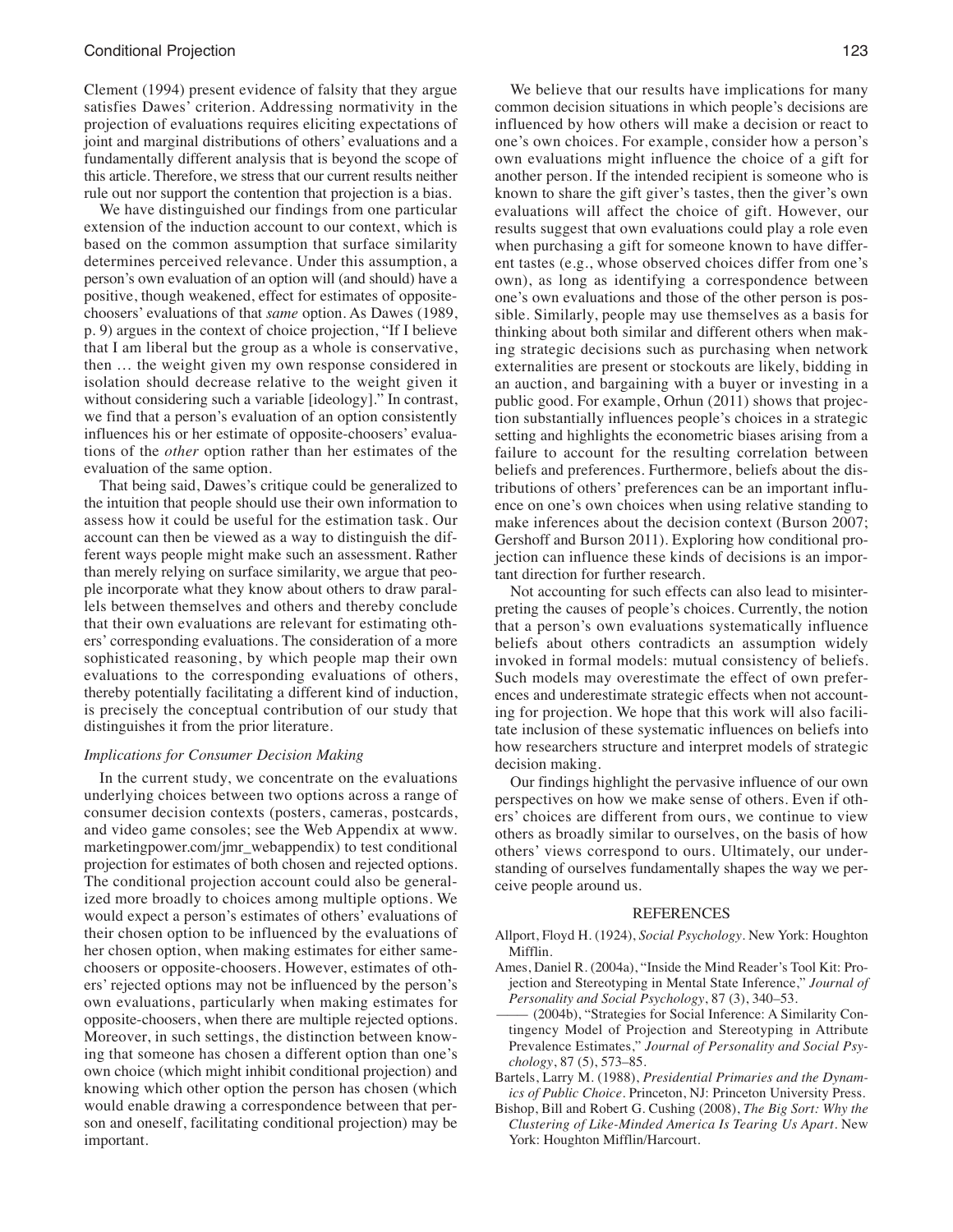- Blumenthal, Sydney (2008), "2008 National Presidential General Election: McCain vs Obama," (accessed December 21, 2012), [available at http://www.pollster.com/polls/us/08-us-pres-ge-mvo. php?nr=1].
- Brown, Clifford E. (1982), "A False Consensus Bias in 1980 Presidential Preferences," *Journal of Social Psychology*, 118 (1), 137–38.
- Burson, Katherine (2007), "Consumer–Product Skill Matching: The Effects of Difficulty on Relative Self-Assessment and Choice," *Journal of Consumer Research*, 34 (1), 104–110.
- Cadinu, Maria R. and Myron Rothbart (1996), "Self-Anchoring and Differentiation Processes in the Minimal Group Setting, *Journal of Personality and Social Psychology*, 70 (4), 661–77.
- Clement, Russell W. and Joachim Krueger (2002), "Social Categorization Moderates Social Projection," *Journal of Experimental Social Psychology*, 38 (3), 219–31.
- Critcher, Clayton R. and David Dunning (2009), "Egocentric Pattern Projection: How Implicit Personality Theories Recapitulate the Geography of the Self," *Journal of Personality and Social Psychology*, 97 (1), 1–16.
- Dawes, Robyn (1989), "Statistical Criteria for Establishing a Truly False Consensus Effect," *Journal of Experimental Social Psychology*, 25 (11), 1–17.
- Day, Samuel and Dedre Gentner (2007). "Nonintentional Analogical Inference in Text Comprehension," *Memory and Cognition*, 35 (1), 39–49.
- Epley, Nicholas, Leaf Van Boven, Boaz Keysar, and Thomas Gilovich (2004) "Perspective Taking as Egocentric Anchoring and Adjustment," *Journal of Personality and Social Psychology*, 87 (3), 327–39.
- Fehr, Ernst and Urs Fischbacher (2003), "The Nature of Human Altruism," *Nature*, 425, 785–91.
- Gentner, Dedre and Arthur B. Markman (1997), "Structure Mapping in Analogy and Similarity," *American Psychologist*, 52 (1), 45–56.
- and Jose Medina (1998), "Similarity and the Development of Rules," *Cognition*, 65 (2/3), 263–97.
- Gershoff, Andrew and Katherine Burson (2011), "Knowing Where They Stand: The Role of Inferred Distributions of Others in Misestimates of Relative Standing," *Journal of Consumer Research*, 38 (3), 407–419.
- , Ashesh Mukherjee, and Anirban Mukhopadhyay (2007), "Few Ways to Love, but Many Ways to Hate," *Journal of Consumer Research*, 33 (4), 499–505.
- Granberg, Donald and Edward Brent (1983), "When Prophecy Bends," *Journal of Personality and Social Psychology*, 45 (3), 471–99.
- Hoch, Stephen (1987), "Perceived Consensus and Predictive Accuracy," *Journal of Personality and Social Psychology*, 53 (2), 221–34.
- Holyoak, Keith J. and Kyunghee Koh (1987), "Surface and Structural Similarity in Analogical Transfer," *Memory & Cognition*, 15 (4), 332–40.
- Krizan, Zlatan and Paul Windschitl (2007), "The Effect of Outcome Desirability on Optimism," *Psychological Bulletin*, 133 (1), 95–121.
- Krueger, Joachim (2000), "The Projective Perception of the Social World," in *Handbook of Social Comparison: Theory and Research*, J. Suls and L. Wheeler, eds. New York: Kluwer, 323–51.
- and Russell Clement (1994), "The Truly False Consensus Effect: An Ineradicable and Egocentric Bias in Social Perception," *Journal of Personality and Social Psychology*, 67 (4), 596–61.
- Lambert, Alan, Stephanie Cronen, Alison Chasteen, and Brian Lickel (1996), "Private vs. Public Expressions of Racial Prejudice," *Journal of Experimental Social Psychology*, 32 (5), 437–59.
- Lerner, Jennifer and Philip Tetlock (1999), "Accounting for the Effects of Accountability," *Psychological Bulletin*, 125 (2), 255–75.
- Marks, Gary and Norman Miller (1987), "Ten Years of Research on the False Consensus Effect: An Empirical and Theoretical Review," *Psychological Bulletin*, 102 (1), 72–79.
- Mullen, Brian, Jennifer L. Atkins, Debbie S. Champion, Cecelia Edwards, Dana Hardy, John E Story, et al. (1985), "The False Consensus Effect: A Meta-Analysis of 115 Hypothesis Tests," *Journal of Experimental Social Psychology*, 21 (3), 262–83.
- ———, John F. Dovidio, Craig Johnson, and Carolyn Copper (1992), "In-Group–Out-Group Differences in Social Projection," *Journal of Experimental Social Psychology*, 28 (5), 422–40.
- Nisbett, Richard E. and Ziva Kunda (1985), "Perception of Social Distributions," *Journal of Personality and Social Psychology*, 48 (2), 297–311.
- O'Brien, Ed and Phoebe Ellsworth (2012), "More Than Skin Deep: Visceral States Are Not Projected Onto Dissimilar Others," *Psychological Science*, 23 (4), 391–96.
- Orhun, A. Yeşim (2011), "Systematic Differences in Beliefs About Others in Strategic Interactions," working paper, Ross School of Business, University of Michigan.
- Robbins, Jordan and Joachim Krueger (2005), "Social Projection to Ingroups and Outgroups: A Review and Meta-Analysis," *Personality and Social Psychology Review*, 9 (1), 32–47.
- Ross, Lee, David Greene, and Pamela House (1977), "The False Consensus Phenomenon: An Attribution Bias in Self-Perception and Social-Perception Processes," *Journal of Experimental Social Psychology*, 13, 279–301.
- Tetlock, Philip, Linda Stitka, and Richard Boettger (1989), "Social and Cognitive Strategies for Coping with Accountability: Conformity, Complexity, and Bolstering." *Journal of Personality and Social Psychology*, 57 (4), 632–40.
- Van Boven, Leaf, Charles Judd, and David Sherman (2012), "Political Polarization Projection: Social Projection of Partisan Attitude Extremity and Attitudinal Process," *Journal of Personality and Social Psychology*, 103 (1), 84–100.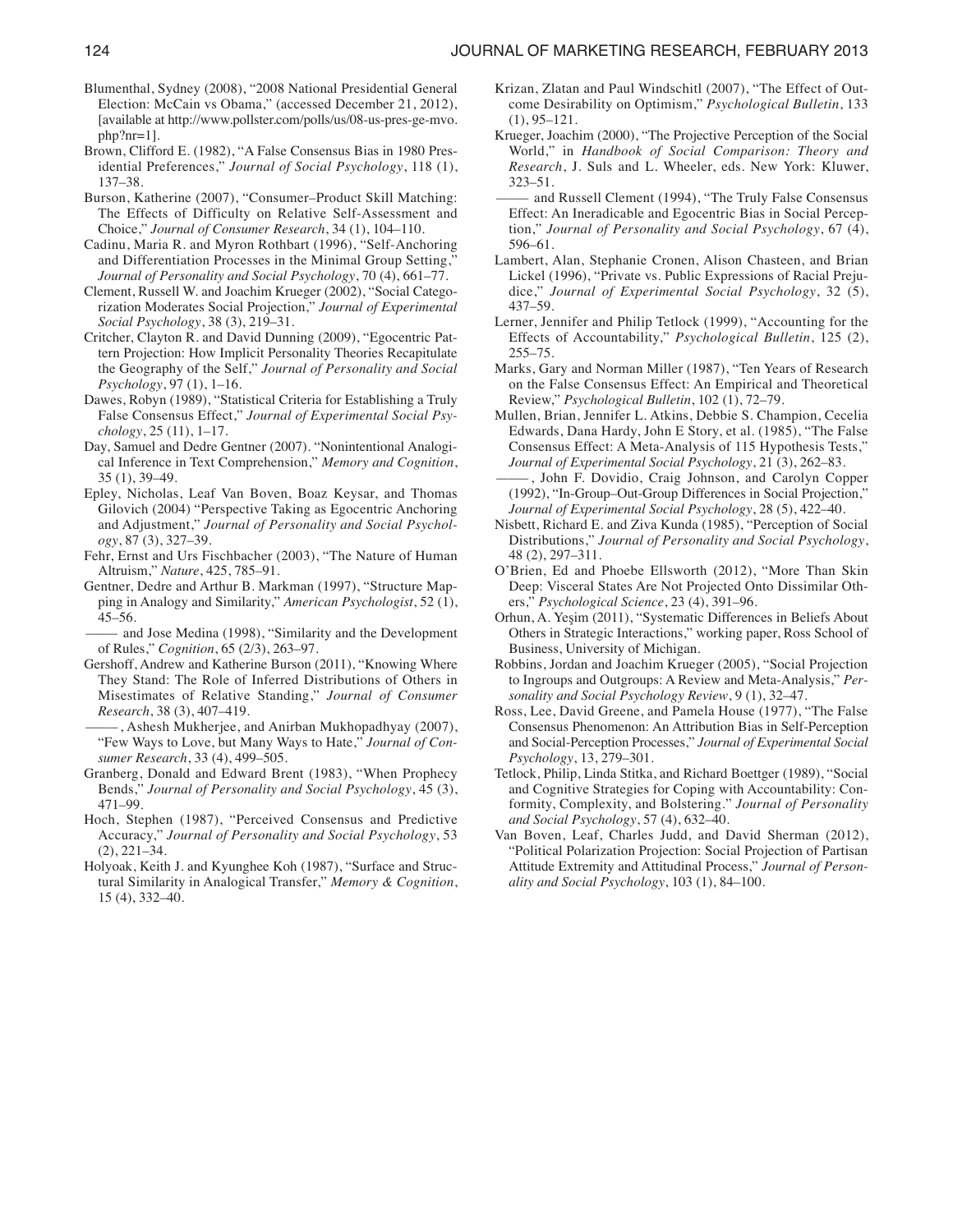# "Conditional Projection: How Own Evaluations Impact Beliefs

About Others Whose Choices Are Known"

A. Yeşim Orhun and Oleg Urminsky

## **WEB APPENDIX**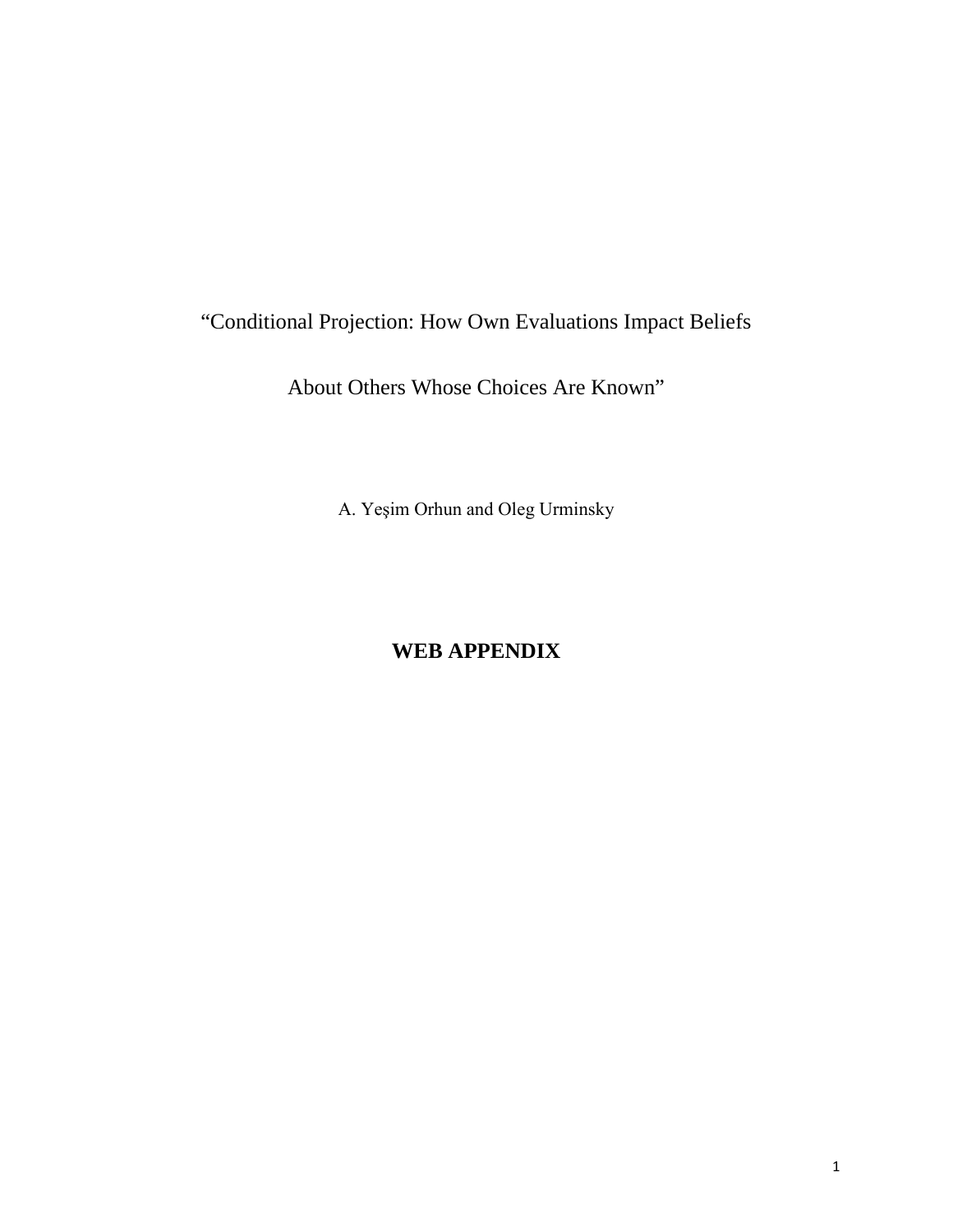### **Table of Contents**

### **1. Supplemental Studies**

Study A1: Projection of videogame console evaluations Study A2: Projection of poster evaluations Study A3: Projection of manipulated camera evaluations

### **2. Technical Discussion**

Order of elicitation Beliefs about correlation of evaluations

### **3. Figures**

Figure A1. Screen shot of distribution elicitation tool used in Study 1b **Figure A2.** Cameras and characteristics in Study 4

### **4. Tables**

**Table A1.** Summary statistics for Study 1

**Table A2.** Evidence for choice projection to general others (Study 1b and A1)

**Table A3.** Projection of evaluations beyond projection of choice to general others (Study 1b and A1)

**Table A4.** Predicting estimated evaluations for typical same-chooser (Studies 3, 4)

**Table A5.** Predicting estimated evaluations for typical opposite-chooser (Studies 3, 4)

**Table A6.** Within-person correlations of responses

**Table A7.** Predicting estimated evaluations for typical same-chooser (Studies A1-A3)

**Table A8.** Predicting estimated evaluations for typical opposite-chooser (Studies A1-A3)

**Table A9.** Moderation by beliefs about others' correlations in ratings (Study 2)

**Table A10.** Moderation by open-ended characterization of others' correlations in ratings (Study 2)

**Table A11.** Moderation of manipulation by beliefs about others' correlations in ratings (Study 3)

**Table A12.** Moderation by beliefs about others' correlations in ratings (Study 3)

**Table A13.** Moderation of manipulation by beliefs about others' correlations in ratings (Study 4)

Table A14. Moderation of analysis of change in evaluations and change in beliefs by beliefs about others' correlations in ratings (Study 4)

**Table A15.** Moderation by beliefs about others' correlations in ratings (Study A2)

**Table A16.** Moderation by beliefs about others' correlations in ratings (Study A3)

**Table A17.** Moderation of manipulation by beliefs about others' correlations in ratings (Study A3)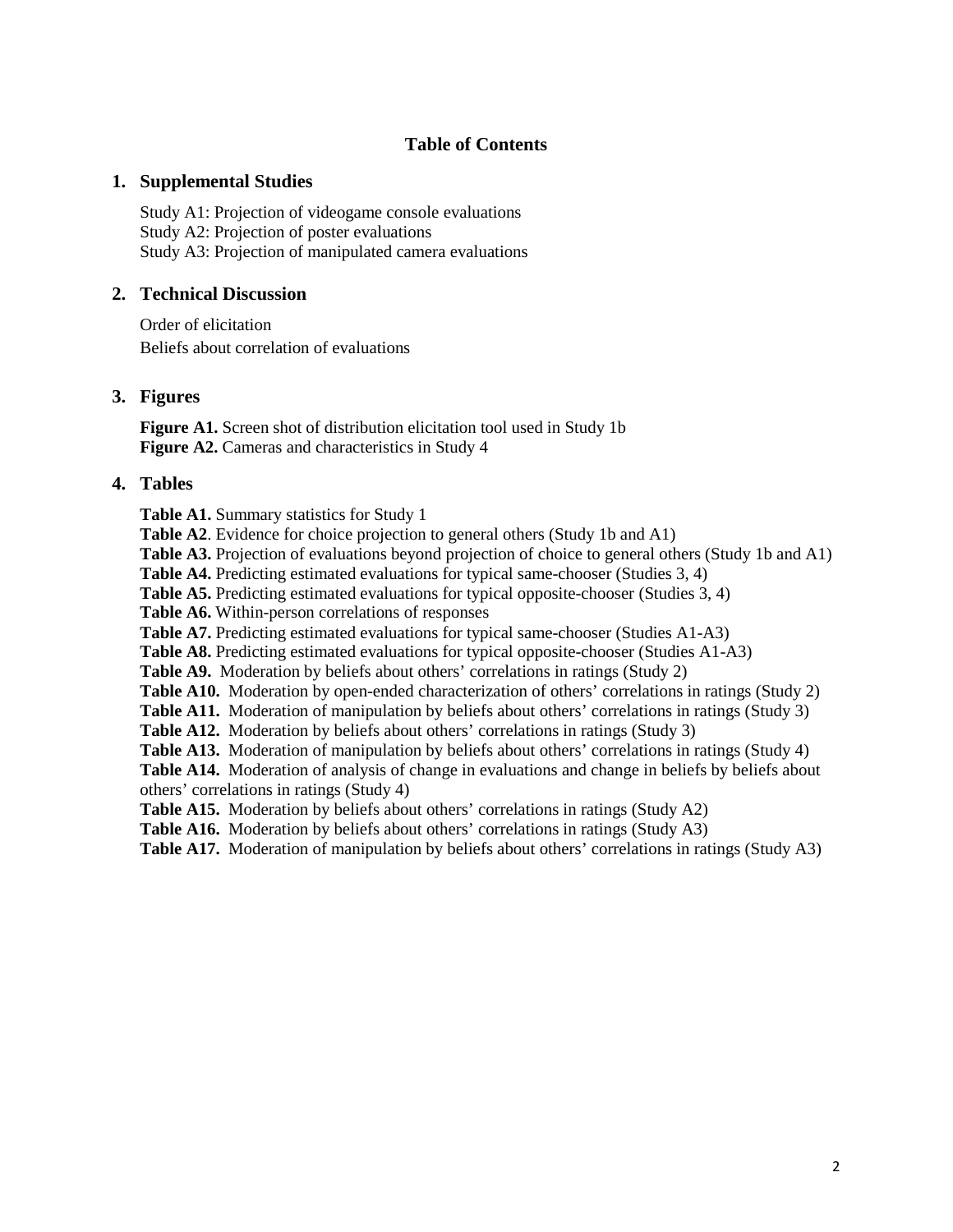### *SUPPLEMENTAL STUDIES*

### *Study A1: Consumers' Projection of Videogame Console Evaluations*

In this study, we investigate the views of a national online sample of videogame players about videogame consoles, specifically, the Nintendo Wii and the Sony Playstation 3 (PS3). Unlike the political context, evaluations for choice options are not negatively correlated in this domain. Data from an industry survey conducted several months before our study shows favorability ratings of the Wii and PS3 were weakly positively correlated,  $r = .14$ ,  $p < .01$ , N=1646).<sup>1</sup> In addition, to elicit people's beliefs about correlation in evaluations, we conducted a pre-test with 69 videogame players. We find no difference in their estimates of how Nintendo-likers (rating the Nintendo Wii a 7 on a 9-point scale) or Nintendo-haters (rating it a 3 on a 9-point scale) evaluated the Sony PS3 ( $M = 3.9$  vs. 3.8, respectively; paired- $t = .64$ ,  $p > .1$ ), suggesting participants in the pre-test believed evaluations of the two consoles were uncorrelated. Testing for our predictions in this domain provides further generalization of our findings to contexts in which subjects do not believe evaluations of two options are negatively correlated.

In the main study, we analyze the beliefs and evaluations of a national online sample of 159 videogame players, between 18 and 65 years old.<sup>2</sup> To measure beliefs, we asked participants to estimate the proportion of survey respondents who would pick either the Nintendo Wii or the Sony PS3 console, when choosing between the two. They estimated the average ratings for each console among the respondents, on a 9-point favorability scale. Next, participants chose between the two consoles and rated each on the scale. In line with the beliefs elicited in the pre-test, the participants' ratings of the two consoles were not correlated  $(r = -0.04, p > 0.1)$ . We next asked participants to think about respondents who had chosen the Wii and then estimate the average ratings of each console among this group. They repeated the exercise for estimates of ratings among PS3 supporters.

Finally, participants filled out informational questions about video gaming and some demographic items. In particular, we asked people to rate their knowledge about videogames and the degree to which videogames were important to them personally. In addition, to objectively assess participants' knowledge of the category, we asked them five factual questions, in which they identified which of the two consoles a console-specific attribute applied to (three product features and two game releases). We computed each participant's knowledge score based on the total number of factual questions he or she answered correctly.

We replicate choice projection, even when beliefs about others' choices were elicited before the participants made their own evaluations of the consoles. As Table A2 shows, PS3-choosers estimate a higher percentage of people choosing PS3 ( $\beta$  = 15.9,  $p$  < .01) than do others who prefer the Wii. The replication of false consensus results, despite eliciting beliefs first, addresses a potential alternative account based on response-scale anchoring and adjustment (Biernat et al.

l

<sup>&</sup>lt;sup>1</sup> An anonymous market research firm that consults for the videogame industry provided the data.

<sup>&</sup>lt;sup>2</sup> Of 198 completed surveys, we excluded respondents whose ratings were inconsistent with their choice (1%), or who demonstrated a misunderstanding of instructions, that is, estimates that were inconsistent with the definition of subgroups (19%).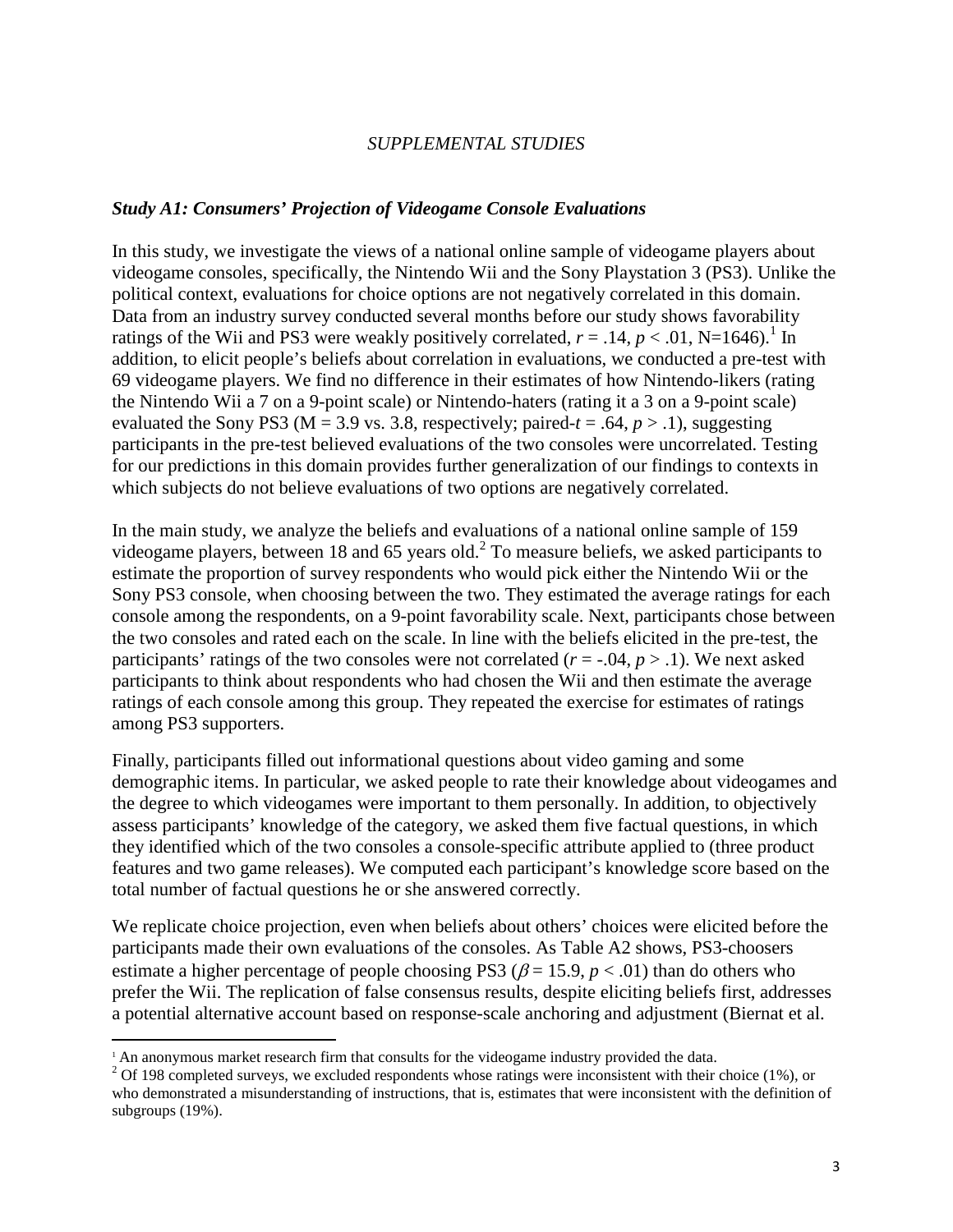1997). In contrast to their predictions regarding choice projection, we observe assimilation to the self regardless of elicitation order.<sup>3</sup> As in Study 1b, we also provide evidence for projection of candidate ratings over and above choice projection. As Table A3 shows, participants' own differences in ratings of the videogame consoles influence their beliefs about others' choices ( $\beta$  = 1.88,  $p < .05$ ), controlling for the effect of their own choices ( $\beta = 8.64$ ,  $p < .05$ ).

Returning to our primary research question, we examine beliefs about others whose console choices are known, either the same-choosers (who favor the same console) or the oppositechoosers (who favor the other console). We conduct multiple regressions with the participants' estimates of the average ratings among same-choosers and opposite-choosers for both videogame consoles as the dependent variables, predicted by the participants' own ratings of the consoles. As in the studies reported in the paper, we find a direct relation between one's own evaluations of each console and the estimated average ratings of same-choosers (Table A7). Estimates of same-choosers' ratings of the chosen console are predicted by ratings of own chosen console ( $\beta$ )  $= .38$ ,  $p < .01$ ) and not by ratings of own rejected console ( $\beta = .07$ ,  $p > .1$ ). Similarly, estimates of same-choosers' ratings of the rejected console are predicted by ratings of own rejected console  $(\beta = .47, p < .01)$  and not by ratings of own chosen console  $(\beta = .02, p > .1)$ .

Likewise, consumers' own evaluations underlying their decisions impact their beliefs about the corresponding ratings of opposite-choosers (Table A8). Estimates of opposite-choosers' ratings of their chosen console are predicted by ratings of the participants' own chosen console ( $\beta$  = .15,  $p < .01$ ), as well as, in this case, the ratings of the participants' rejected console, which is the same as the opposite-choosers' chosen console ( $\beta$  = .14,  $p$  < .01). Furthermore, estimates of opposite-choosers' ratings of their rejected console are predicted by ratings of participants' own rejected console ( $\beta$  = .32,  $p$  < .01) and not by ratings of the participants' own chosen console ( $\beta$  $= .03, p > .1$ ).

We collected additional measures to help us address a potential concern that less involved participants might use the console rating scales more conservatively, both when expressing their own evaluations and when estimating their beliefs about others'. If this were the case, differences in overall category involvement could contribute to our findings. However, we find no evidence for this possibility. Relative preference for one's chosen console (i.e., difference in evaluations between chosen and rejected options) does not correlate with videogame importance, category knowledge, or quiz score (all  $r$ 's < .05,  $p > 0.1$ ). Additionally, all of our results replicate when we control for importance, self-reported knowledge, and quiz score. We also check whether uninformed participants projected their evaluations more onto others. We find self-reported knowledge or quiz score do not moderate any of the effects reported above.

### *Study A2: Projection of Poster Evaluations*

This study employs the same stimuli as Study 2 in the paper. First, we report a pre-test, conducted to test the potential for reverse causality, in which participants base their own evaluations on their beliefs about others' evaluations.

*Pre-test for direction of causality.* Online participants (N=88) were shown the same two posters

<sup>&</sup>lt;sup>3</sup> We thank an anonymous reviewer for pointing out this comparison.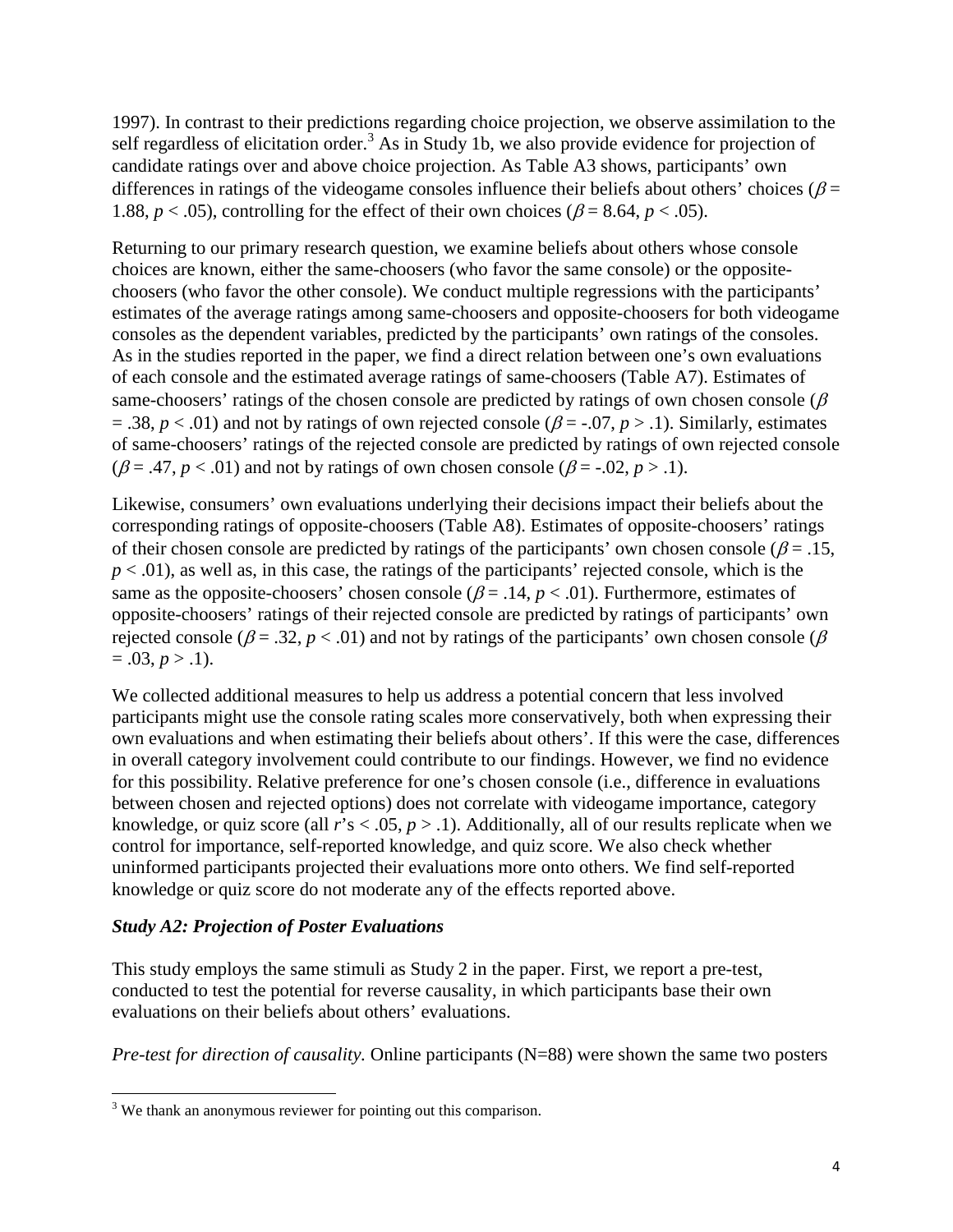as in Study 2 and chose the one they preferred. Then each participant saw the ratings of both posters among a subset of participants from a previous study who had chosen the other poster. In a between-subjects conjoint design, we told participants the average rating on a 7-point scale of the opposite-choosers' preferred poster was high (7) versus moderate (5), and that the rating of the poster opposite-choosers' rejected poster was either one point or three points lower. Thus participants learned the ratings were 7 and 6, 7 and 4, 5 and 4, or 5 and 2 among oppositechoosers for their preferred and rejected poster, respectively. After seeing this information, participants rated both posters and then estimated the rating of a typical opposite-chooser. Participants gave significantly higher estimates for opposite-choosers' ratings of each poster when they were shown higher ratings for that poster in a sample of previous opposite-chooser respondents. This result confirms that the participants read, understood, and believed the manipulated information.

The information manipulation did not, however, affect the participants' own ratings. To test for an effect, we ran two multiple regressions on the full sample, predicting participants' own ratings of each of the posters based on the information we gave them about opposite-choosers' ratings. Participants' ratings of their chosen poster are not significantly affected by the provided opposite-choosers' ratings of either poster (both *p*'s > .1). Likewise, participants' ratings of their rejected poster are not significantly affected by the provided opposite-choosers' ratings of either poster (both  $p$ 's > .1). This result suggests that in the context of choices for these posters, participants' own evaluations are unlikely to be influenced by their beliefs about how oppositechoosers rated the same posters.

*Study design.* To further ensure order effects do not contribute to our findings, the study replicated Study 2 in the paper using a between-subjects design in which we randomly assigned participants to two groups; one group estimated only the same-choosers' evaluations, the other group estimated only the opposite-choosers' evaluations. Participants chose between the two posters used in the pre-test and next rated both on a 7-point scale. Then they estimated the ratings of both posters for a typical respondent in their target group (same-chooser or opposite-chooser, by random assignment). We prompted participants who made mistakes (rating a poster higher among a group defined by choosing the other poster) to correct them (12 out of 155 completed surveys, or 8%). As a result, we obtained usable data for 151 participants (79 in the samechoosers condition and 72 in the opposite-choosers condition).4 Participants also completed two measures of beliefs about correlation of peoples' ratings. We find no consistent moderation of our results by beliefs about correlations, as discussed in 2.2 below.

*Results.* We find the same pattern for projection as in our other studies for participants who estimated same-choosers' evaluations (Table A7). Estimates of same-choosers' ratings of the chosen poster are predicted by ratings of own chosen poster ( $\beta$  = .40,  $p$  < .01) and not by ratings of own rejected poster ( $\beta$  = .08,  $p > 0.1$ ). Likewise, estimates of same-choosers' ratings of the rejected poster are predicted by ratings of own rejected poster ( $\beta$  = .24,  $p$  < .05) and not by ratings of own chosen poster ( $\beta$  = .23,  $p > 0.1$ ).

<sup>4</sup> Four participants (less than 3% of the total) repeated their errors when asked to correct their estimates, and were therefore excluded. We also checked whether excluding the respondents who initially made a mistake but then corrected their answers changed our results, and did not find any such effect, which speaks to the validity of such exclusions in Studies 1 and A1.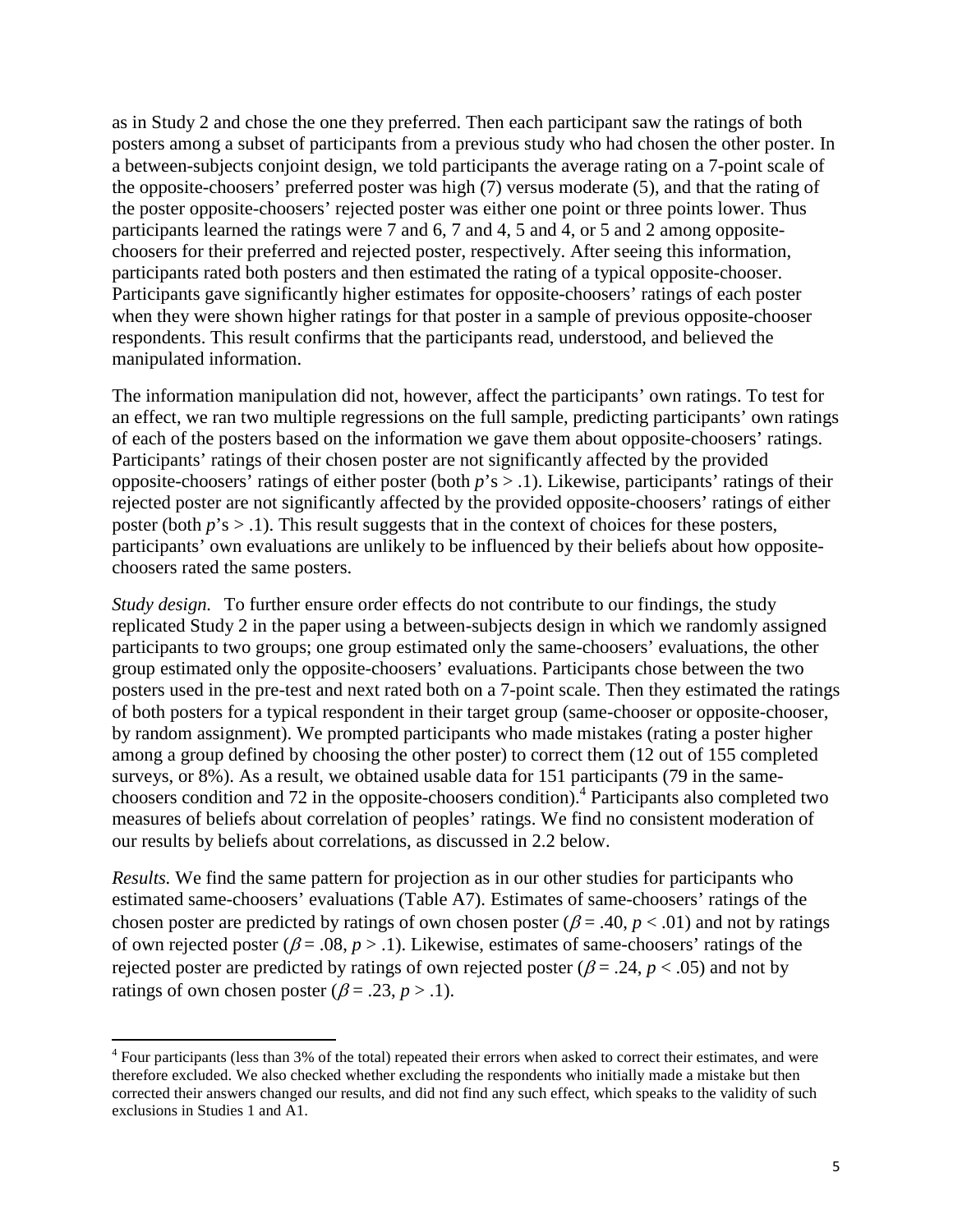More importantly, among participants who were randomly assigned to estimate oppositechoosers' evaluations, we likewise find the same pattern of influence of own ratings (Table A8). Estimates of opposite-choosers' ratings of their chosen poster are predicted by ratings of the participants' own chosen poster ( $\beta = .32$ ,  $p < .01$ ), as well as, in this case, marginally by ratings of the participants' rejected poster ( $\beta$  = .11,  $p$  = .10). Likewise, estimates of opposite-choosers' ratings of their rejected poster are predicted by ratings of participants' own rejected poster ( $\beta$  = .25,  $p = .05$ ) and not by ratings of the participants' own chosen poster ( $\beta = .11$ ,  $p > .1$ ).

### *Study A3: The Projection of Manipulated Evaluations*

*Study Design.* In this study, we aimed to manipulate evaluations of the chosen and rejected options. A total of 65 adult consumers successfully completed an online survey about purchasing digital cameras. We randomly assigned participants to either the *missing information unaware* or the *missing information aware* condition, and were presented with the corresponding information grid for two cameras, the Sony Cybershot and the Panasonic Lumix. In the *unaware* condition, participants saw a picture and the brand name of each camera, priced identically (\$120 for each). In the *aware* condition, participants saw the same information, but the grid also included 19 blank rows, labeled with other product attributes (e.g., Optical Sensor Resolution, Lens Type, Weight), and they were told, "For now, only some of the product information is provided below. You will see the additional information about the cameras at the end of the survey." Thus, in the *aware* condition, the fact that they had limited information with which to make their choices was made salient to the participants, although the actual information available to them did not vary across conditions. Our expectation was that manipulating awareness of the missing information would reduce the participants' evaluations of their chosen camera, without necessarily affecting which one they chose.

After choosing, participants rated on a scale of 1 ("Do not like at all") to 7 ("Like very much") their liking of both cameras. Then they estimated the ratings of the cameras among both Sonyand Panasonic-choosers, and were prompted to correct their mistakes (e.g., when they estimated higher ratings for the non-chosen camera than the chosen one for a group).<sup>5</sup> They completed measures of similarity to both same- and opposite-choosers, indicated their belief about the correlation of option evaluations among others, stated how they thought opposite-choosers formed their evaluations, and rated their own knowledge of digital cameras.

*Manipulation Results.* The majority of participants (84%) chose the Sony camera, and the choices did not differ significantly by condition (89% among unaware, N=35; 79% among aware, N=29, difference insignificant;  $\chi^2 = 1.0, p > .1$ ). Furthermore, participants' ratings of their chosen option were significantly higher in the unaware condition, compared to the aware condition,  $(M = 6.0 \text{ vs. } 5.3, t = 2.99, p < .01)$ . However, ratings for the rejected option did not differ across the two conditions ( $M = 4.2$  vs. 3.9,  $t = 1.0$ ,  $p = .32$ ).

According to our account, because ratings of the chosen option are higher in the unaware condition, we expect the estimates of both same- and opposite-choosers' ratings of their respective chosen options to be higher in this condition. On the other hand, because ratings of the

<sup>&</sup>lt;sup>5</sup> One participant did not correct an error after being prompted, and was excluded from further analyses.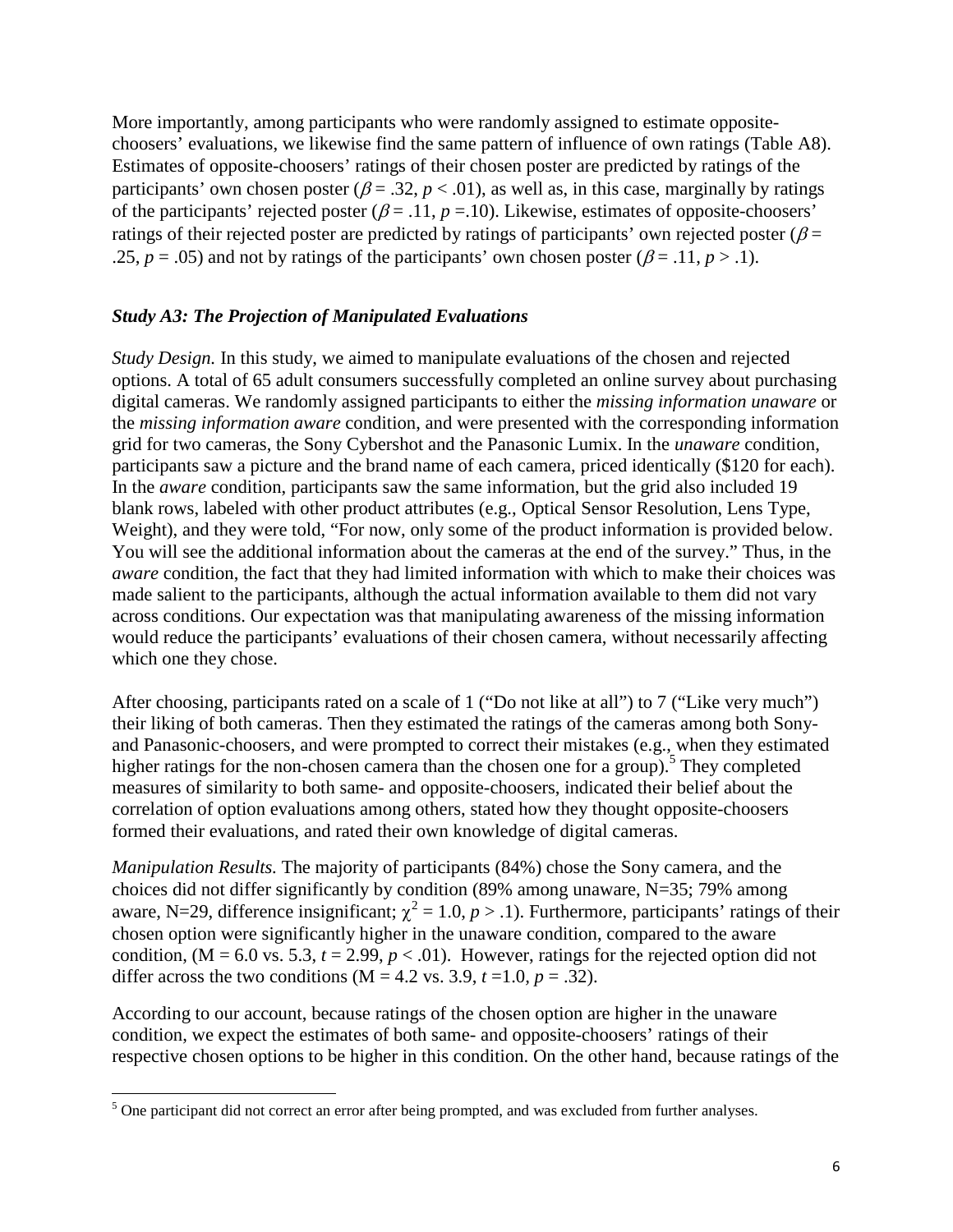rejected option are not affected by the manipulation, we expect the estimates of both same- and opposite-choosers' ratings of their respective rejected options to not differ across conditions. Indeed, participants' estimates of same-choosers' evaluations of their chosen camera are marginally higher in the unaware (vs. aware) condition ( $M = 6.2$ . vs. 5.9,  $t = 1.74$ ,  $p < .10$ ), but no differences are present in the estimates of their evaluations of the rejected camera ( $M = 3.8$ ) vs. 3.9,  $t = .39$ ,  $p > .1$ ). Furthermore, estimated opposite-choosers' evaluations of their own chosen camera are higher in the unaware (vs. aware) condition ( $M = 6.1$ , vs. 5.6,  $t = 2.32$ ,  $p <$ .05), but no differences are present in the estimates of their evaluations of the rejected camera (M  $= 4.0$  vs. 4.1,  $t = 23$ ,  $p > 1$ ).

To clarify this finding, consider the Sony-choosers. When the missing information was made salient to them (in the *aware* condition), they rated their chosen camera (Sony) lower than in the *unaware* condition. They also provided lower estimates for how Panasonic-choosers would rate the Panasonic camera, but gave nearly identical estimates of how Panasonic-choosers would rate the Sony camera.

*Comments.* Two comments are in order. First, we note that although we find a shift in evaluations and the corresponding change in beliefs about same and opposite choosers in the *aware* condition and not the *unaware* condition, the effect of the *aware* versus *unaware* conditions on the difference score (chosen – rejected) was directional but not significant ( $Ms =$ 1.80 vs. 1.38, t = 1.33, p = .19 for own ratings; Ms = 2.40 vs. 1.93, t = 1.36, *p* = .18 for estimates of same-choosers;  $Ms = 2.06$  vs.  $1.52$ ,  $t = 1.77$ ,  $p = .08$  for estimates of opposite-choosers).

Second, we note a potential concern in the interpretation of these results. One could argue that when participants were aware of the missing information, they might have become more uncertain, and they may have inferred that other participants would also be uncertain in the same situation. We tested this possibility in a separate post-test  $(N=62)$  by having participants choose and rate cameras in the two experimental conditions. Then instead of estimating the evaluations of others, participants estimated how certain or uncertain they thought same- and oppositechoosers would be about their own preferences between the two cameras. Rated certainty was nearly identical in the *aware* and *unaware* conditions for same- (Ms = 4.51 vs. 4.39, *p* = .78) as well as for opposite-choosers (Ms = 4.94 vs. 4.87,  $p = .82$ ). Thus beliefs about others' certainty do not seem to account for our findings. Note that Study 3 in the paper deals with this potential issue directly, by having people estimate the ratings of others who have had the same experience, in both conditions.

*Additional Results.* For comparison to our prior studies, we collapse the two conditions (which combines manipulated and spontaneously occurring variation) and replicate the correlational analyses (Tables A7 and A8). An observer projects her own option evaluation when estimating the same evaluation for same-choosers (chosen:  $\beta = .49$ ,  $p < .01$ , rejected:  $\beta = .78$ ,  $p < .01$ ). Importantly, she projects her evaluation of the corresponding option to opposite-choosers (chosen:  $\beta = .45$ ,  $p < .01$ , rejected:  $\beta = .63$ ,  $p < .01$ ), while she does not project her evaluation of the same option.

Beliefs about correlations in others' evaluations do not moderate our findings, as detailed in the next section. We also note that self-rated knowledge about cameras does not differ between the *unaware* and *aware* manipulated conditions ( $M = 2.7$  vs. 2.6,  $t = -0.42$ ,  $p > 0.1$ ) and it does not moderate the effect of the manipulation on estimates (interactions  $\beta = .10$ ,  $p > .1$  for chosen;  $\beta =$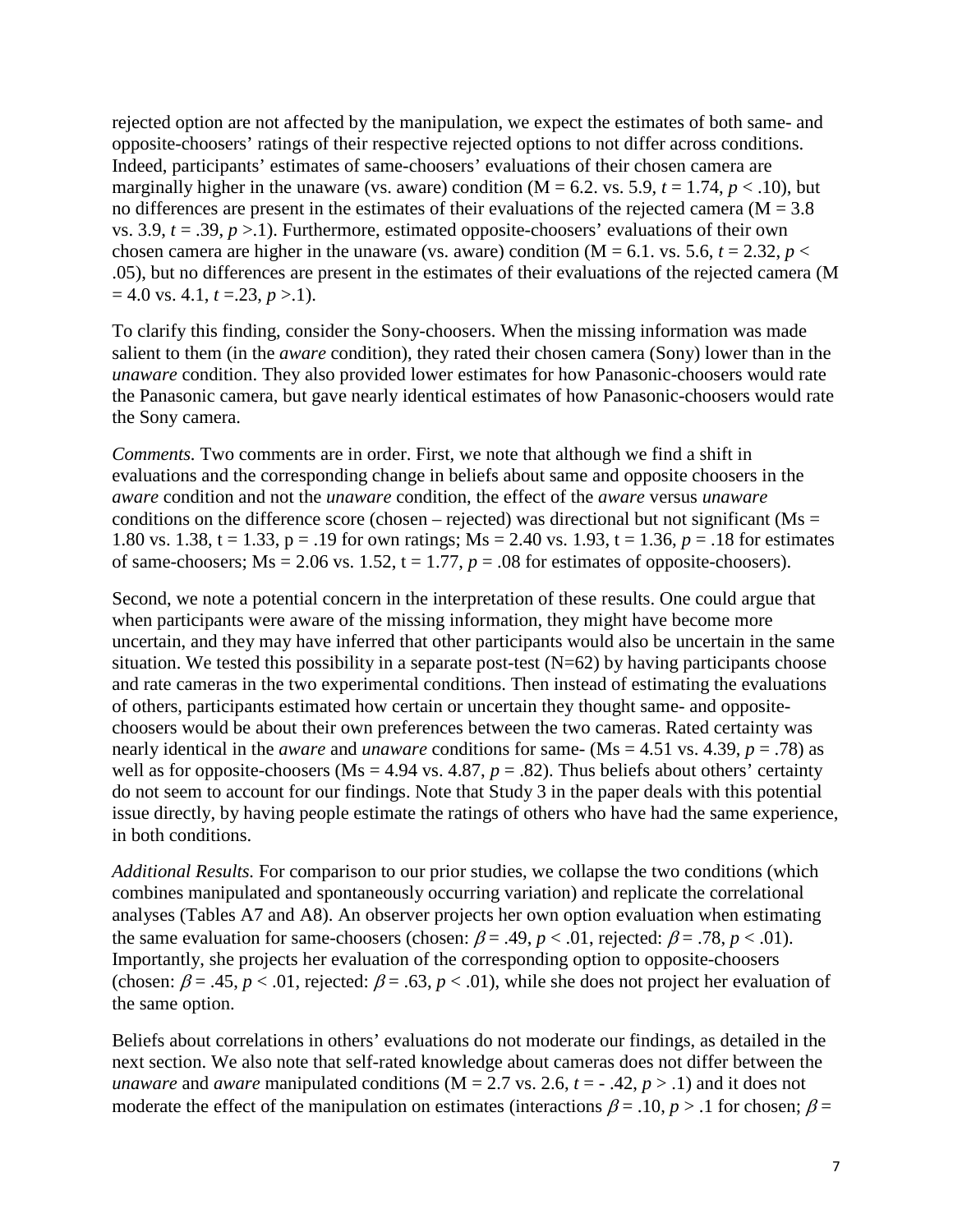$-0.05$ ,  $p > 0.1$  for rejected).

Lastly, we note that (as in Study 2 in the paper) a strong majority (74%) of the participants endorsed a description of opposite-choosers as analogous ("*Their preferences are probably analogous to mine: they feel about the camera they chose the way I feel about the one I chose*"), as opposed to reflecting either (1) poor decisions, (2) decisions unrelated to one's own process, or (3) a process of direct contrast with one's own evaluations. This endorsement lends additional support to our argument that most of the participants thought about the evaluations of oppositechoosers in analogous terms, recognizing a parallel between their own evaluations and the corresponding evaluations of others.

### *TECHNICAL DISCUSSION*

In the next section, we discuss several technical issues that we discussed only briefly in the main paper due to space constraints.

### *Order of elicitation.*

In Study 1a, Study 2, and Study 3, we elicited opposite-choosers' beliefs first, whereas in Study 1b and Study 4, we elicited same-choosers beliefs first. Our results replicate across both elicitation orders.

In addition, two studies allow us to provide direct evidence for the lack or order effects. First, we note that in Study 1c the order was counter-balanced. Thus some voters estimated evaluations among same-choosers first, whereas other voters estimated evaluations among opposite-choosers first. This variation allows us to test whether generating estimates for one group changes the projection patterns in the subsequent estimation for the other group. Our results for oppositechoosers are fully replicated and remain statistically significant when we restrict our analyses to only those who made these estimates first. We also re-ran the regressions in Tables 1 and 2 in the paper, adding the main effect of order and the interactions between order and own ratings, and found no significant moderation of projection for beliefs about either opposite- or samechoosers. Second, in Study A2, we randomly assigned participants to estimate only samechoosers or opposite choosers. We also replicate our findings in this study, which provides additional evidence that order effects do not contribute to our results.

In most of the studies, we ask participants to choose and rate the options first, before estimating others. We do so primarily to facilitate understanding of the options and the rating scale, and to make the estimating task more intuitive. However, this task is by no means necessary for the effect—in Study A1, participants first made their estimates and then rated choice options. We show that order of elicitation does not impact projection. The previous literature on egocentrism suggests the self comes to mind automatically when trying to make sense of others. Therefore, the lack of order effects was not surprising.

### *Beliefs about correlations in others' evaluations.*

All studies reported below asked subjects to endorse their choice of one of the following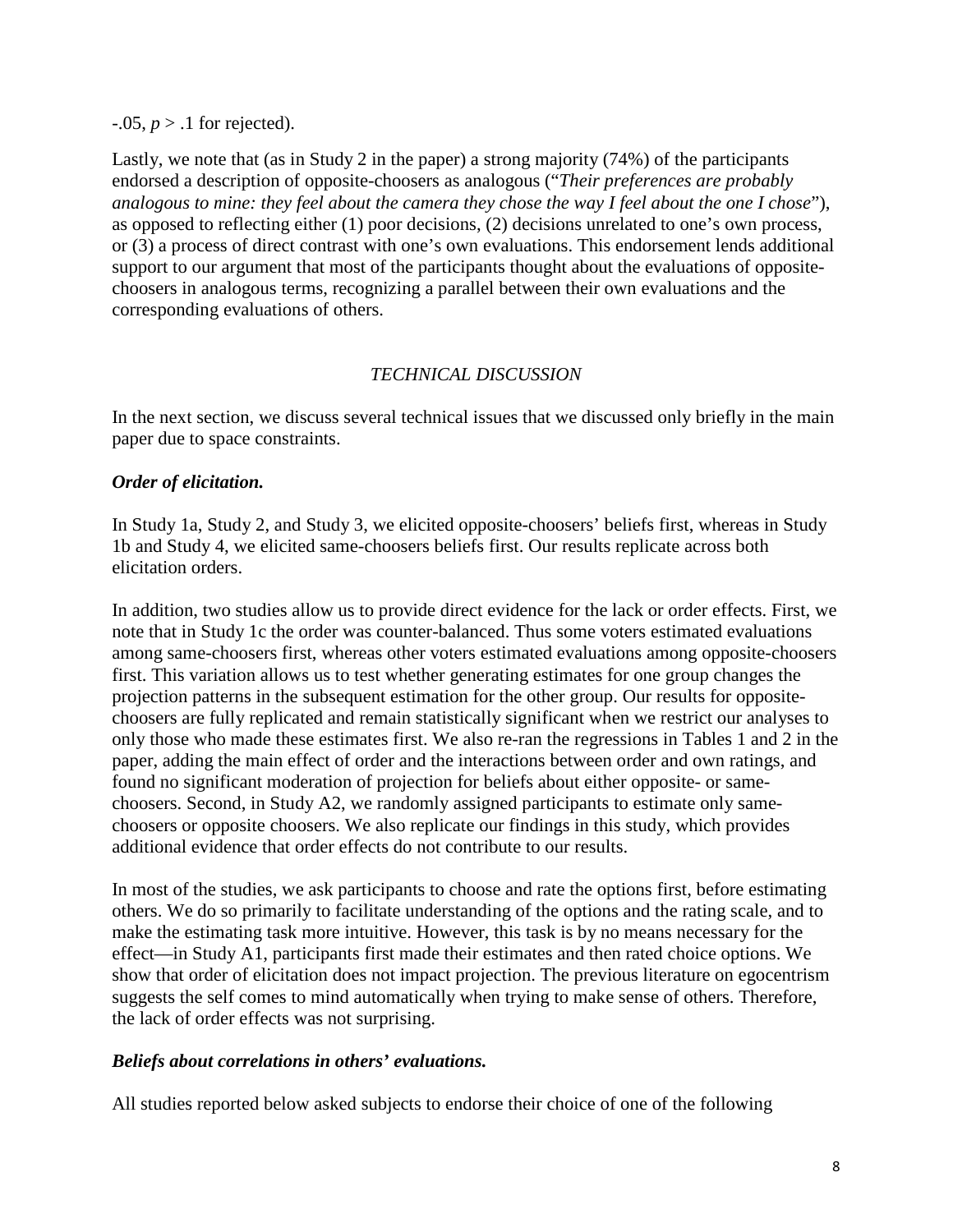statements regarding other participants:

- 1. Most people liked only one poster and disliked the other, and few people liked both or disliked both.
- 2. People who liked one poster were not more or less likely to also like the other poster.
- 3. Most people either liked both posters or disliked both posters, and few people liked one and disliked the other.

These statements were coded as indicating a belief in negatively correlated evaluations ("negcor"), uncorrelated evaluations, and positively correlated evaluations ("poscor"), respectively.

Tables A9–A17 report results from regressions we ran to test for potential moderation of our main findings by these beliefs. Beliefs in uncorrelated evaluations are taken as the base to which any impact of beliefs in negative or positive correlations are compared. We find no consistent pattern of moderation across five separate studies. We detail the results from each study below.

*Study 2*. Participants' ratings of the posters were weakly negatively correlated  $(r = -15, p < 0.1)$ . Participants' beliefs about correlations were mixed: 33% indicated a belief in negative correlations, whereas the majority indicated either no correlation (34%) or a positive correlation (33%).

We conducted several analyses to validate this measure and confirm that people understood it. First, those who endorsed a belief in negative correlations were less likely to characterize others' evaluations of the posters as similar in describing how they made their estimates ( $r = -23$ ,  $p <$ .05 same-choosers;  $r = -0.21$ ,  $p < 0.05$  opposite choosers). Likewise, those who endorsed a belief in negative correlations were more likely to describe others' evaluations of the posters as polarized  $(r = .20, p < .05$  same-choosers;  $r = .17, p < .10$  opposite-choosers).

Next, we note a significant relationship between belief in negative correlations and the difference in estimates of chosen and rejected posters. People who believe others' evaluations are negatively correlated report estimates of evaluations that are more polarized as measured by the difference between chosen and rejected (Ms = 2.93 vs. 1.89,  $t = 5.09$ ,  $p < .01$  same-choosers; Ms  $= 2.83$  vs. 1.90,  $t = 4.23$ ,  $p < 0.01$  opposite-choosers). Importantly, these people also have more polarized evaluations themselves (Ms = 2.45 vs. 1.58,  $t = 5.03$ ,  $p < .01$ ), as the previous literature (Critcher and Dunning, 2009) has documented.

For a person who believes in negative (vs. positive) correlations, we should also see a negative (vs. positive) correlation across that person's estimates for different pairs of items. Given that we only have one pair of items in our study, as a rough approximation, we calculated the correlations across participants' estimates for two posters, separately for the negative-correlation believers, no-correlation believers, and positive-correlation believers. We find a significantly stronger negative correlation among those who believed in negative correlations, in their estimates of the two posters' evaluations among same-choosers  $(F(1,119)=4.04, p < .05)$  and among opposite-choosers  $(F(1,119) = 7.44, p < .01)$ .

These analyses suggest participants understood the measure of belief in correlations, as validated by confirming the predicted relationships to other measures. Therefore, we can use this measure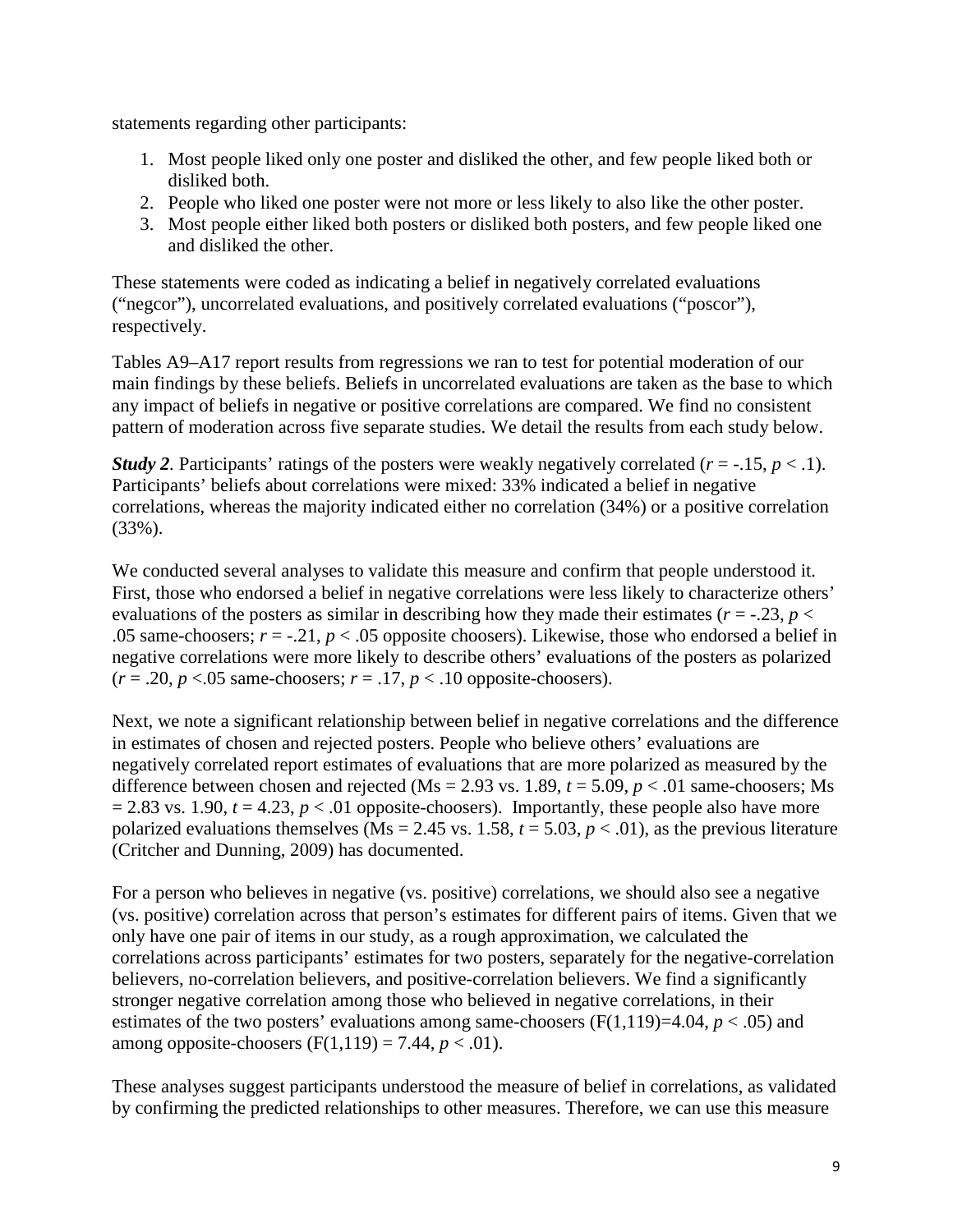to test whether belief in negative versus positive correlations moderates our projection findings. Table A9 depicts the results from four regressions predicting the estimated evaluations of the two posters among same- and opposite-choosers. Independent variables include own evaluations of each poster, beliefs about correlation of others' evaluations, and the interactions between the two sets of variables. We find no significant interactions (all  $p$ 's  $>$  .1).

We also replicated this analysis, using the variables coded from participants' descriptions of how they made their estimates (Table A10). "Similar" was coded as 1 if the participant's description implied others would see the two posters as similar, and 0 otherwise. "Polarized" was coded as 1 if the participant's description implied others' views of the two posters would be polarized. We find no significant interactions between the coded variables and own evaluations, suggesting that seeing the sub-group being estimated as polarized or not did not affect conditional projection to either same- or opposite-choosers (all  $p's > .1$ ).

*Study 3*. The actual correlation in participants' ratings of the two postcards was nonnegative  $(r =$ .14,  $p > 0.1$ ). Most of the participants endorsed a nonnegative belief, and the manipulation did not affect their beliefs about the correlation (no-reasons condition: 16% negative, 43% uncorrelated, 41% positive vs. reasons condition: 20% negative, 42% uncorrelated, 39% positive;  $\gamma^2 = .27$ , p > .1).

We ran two regressions that predicted the difference in estimates of chosen and rejected among same- and opposite-choosers separately based on the experimental condition, indicator variables for belief in negative and positive correlation, and the interactions of both indicator variables with experimental condition (see Table A11). We find that beliefs about the correlation between others' evaluations do not moderate the effect of the experimental manipulation on people's estimates of either opposite-choosers' or same-choosers' evaluations. We conclude that our manipulated results in Study 3 are not consistently accounted for by any belief in correlated evaluations.

We also run four regression analyses, as in Study 2, to test for moderation of the correlational findings. For the estimates of same-choosers, we find no effects of belief in either positive or negative correlations (all  $p$ 's  $> 0.1$ , see Table A12). We find the participants who believe in positively correlated evaluations (vs. uncorrelated or negatively correlated) differed in their projection onto opposite-choosers. Those who believed in positive correlations had stronger projection of their own chosen evaluation when estimating opposite-choosers evaluations of their chosen option. However, they had weaker projection of their rejected option when estimating opposite-choosers' evaluations of their rejected option. This result does not repeat in other studies and cannot be reconciled with any theory of which we are aware.

*Study 4*. The actual correlation between ratings in Wave 1 was slightly positive  $(r = .12, p < .1)$ , but participants' ratings for each camera in Wave 2 were uncorrelated  $(r = -0.08, p > 0.1)$ . We elicited participants' beliefs about correlation of others' evaluations only in Wave 2. A total of 30% of participants indicated a belief in negative correlations, 31% indicated no correlation and 39% indicated a positive correlation.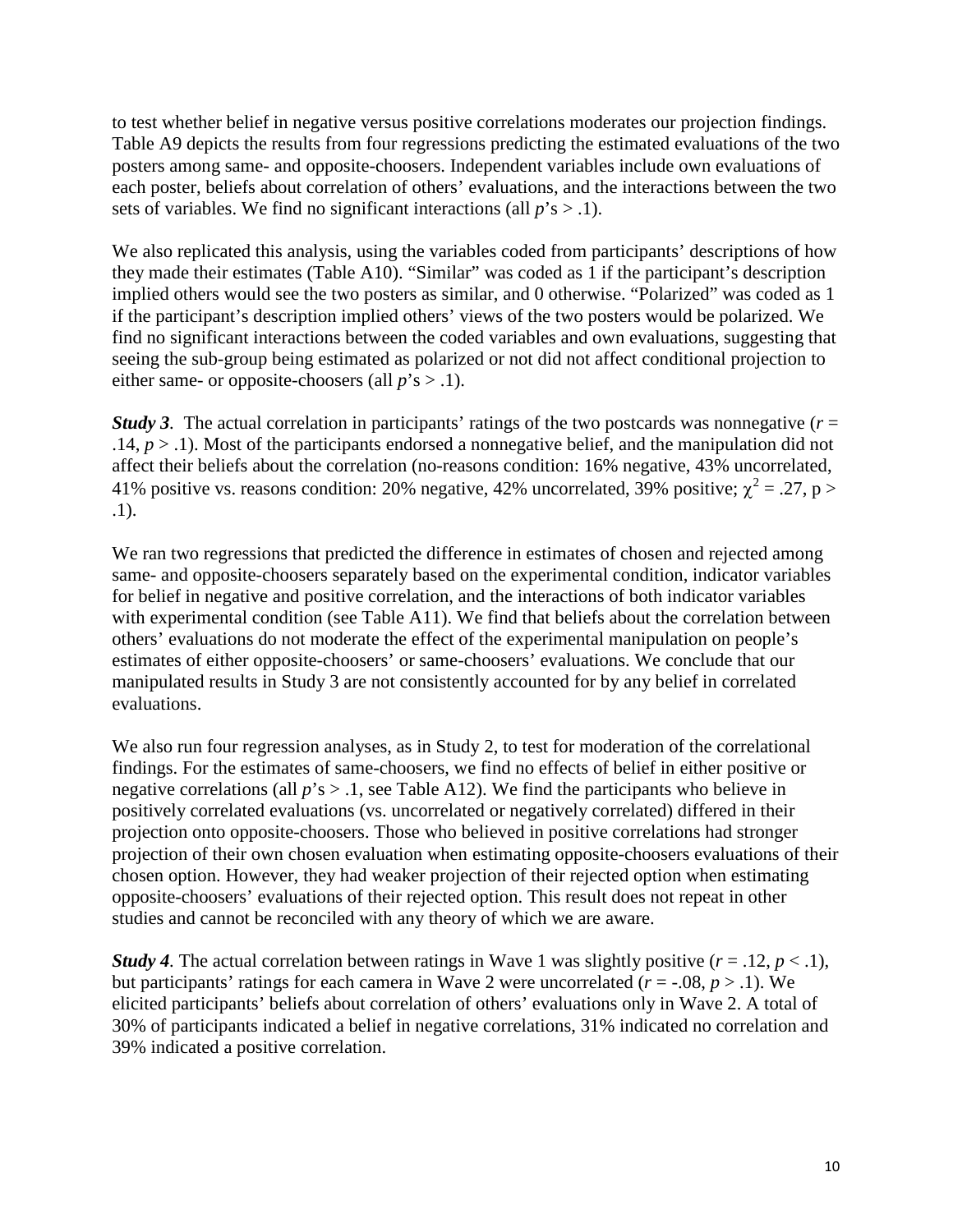We test for the effect of beliefs about the correlation between others' ratings on both the experimental manipulation and the correlational analysis of changes in ratings and beliefs between Wave 1 and 2 (Tables A13 and A14). The effects of the within-subjects manipulation on estimates of others' evaluations are not moderated by a belief in either positive or negative correlations in any of the analyses (all  $p$ 's  $>$  .1). For the effect of changes in own ratings on changes in beliefs over time, we find no moderation by a belief in either negative or positive correlations, except in one case. The change in one's evaluation of one's own preferred option among those who believe in negative correlations is projected more onto estimates of how samechoosers rate this option ( $\beta = .24$ ,  $p < .1$ ).

*Study A2.* The actual correlation between ratings in this study was slightly negative  $(r = -18, p <$ .05). Only 27% of participants indicated a belief in negative correlations, and the majority indicated either no correlation (40%) or a positive correlation (33%).

In two regressions predicting the estimated evaluations of both options among opposite-choosers, we find no moderation of beliefs about correlation of evaluations (all *p's > .*1, Table A15). In two regressions predicting the estimated evaluations of both options among same-choosers, we find moderation in the same direction by both positive- and negative-correlation beliefs (Table A15). Specifically, when estimating same-choosers' ratings of the chosen poster, those who believed ratings were uncorrelated had more projection of own chosen rating compared to positive ( $\beta$  = -.49,  $p < 0.10$ ) and less of an effect of own rating of the rejected poster (vs. positivecorrelation belief:  $\beta = .44$ ,  $p < .05$ ; vs. negative-correlation belief:  $\beta = .32$ ,  $p < .05$ ). When estimating same-choosers' ratings of the rejected poster, on the other hand, those who believed ratings were uncorrelated had less projection of their rejected poster compared to those who believed in positive ( $\beta$  = .59,  $p$  < .05) or negative ( $\beta$  = .51,  $p$  < .05) correlations, and had more of an effect of their of own chosen rating (vs. positive-correlation belief:  $\beta$  = -.88, *p* < .05; vs. negative-correlation belief:  $\beta$  = -.62,  $p$  < .10). Thus estimates of same-choosers made by people who believed others' ratings are uncorrelated reflected more of the predicted projection of own chosen when estimating the chosen poster, but less of the predicted projection of own rejected when estimating the rejected poster. Thus we conclude none of the lay beliefs about correlations between others' evaluations of the two options consistently explain or contribute to our results in this study.

*Study A3*. The correlation between evaluations was directionally positive ( $r = .18$ ,  $p > .1$ ). The manipulation did not affect participants' beliefs about the correlation (*unaware* condition: 37% negative, 34% uncorrelated, 29% positive vs. *aware* condition: 41% negative, 41% uncorrelated, 17% positive;  $\chi^2 = 1.15$ , p > .1).

We ran four regression analyses to test for moderation of the correlational findings, and found no effects of belief in either positive or negative correlations (all *p*'s > .1, see Table A16). We also ran four regressions that predicted estimates of chosen and rejected among both audiences based on the experimental condition, indicator variables for belief in negative and positive correlation, and the interactions of both indicator variables with experimental condition (see Table A17). We find that beliefs about correlation of evaluations do not moderate the effect of the experimental manipulation, with only one exception. The effect of the manipulation on same-choosers'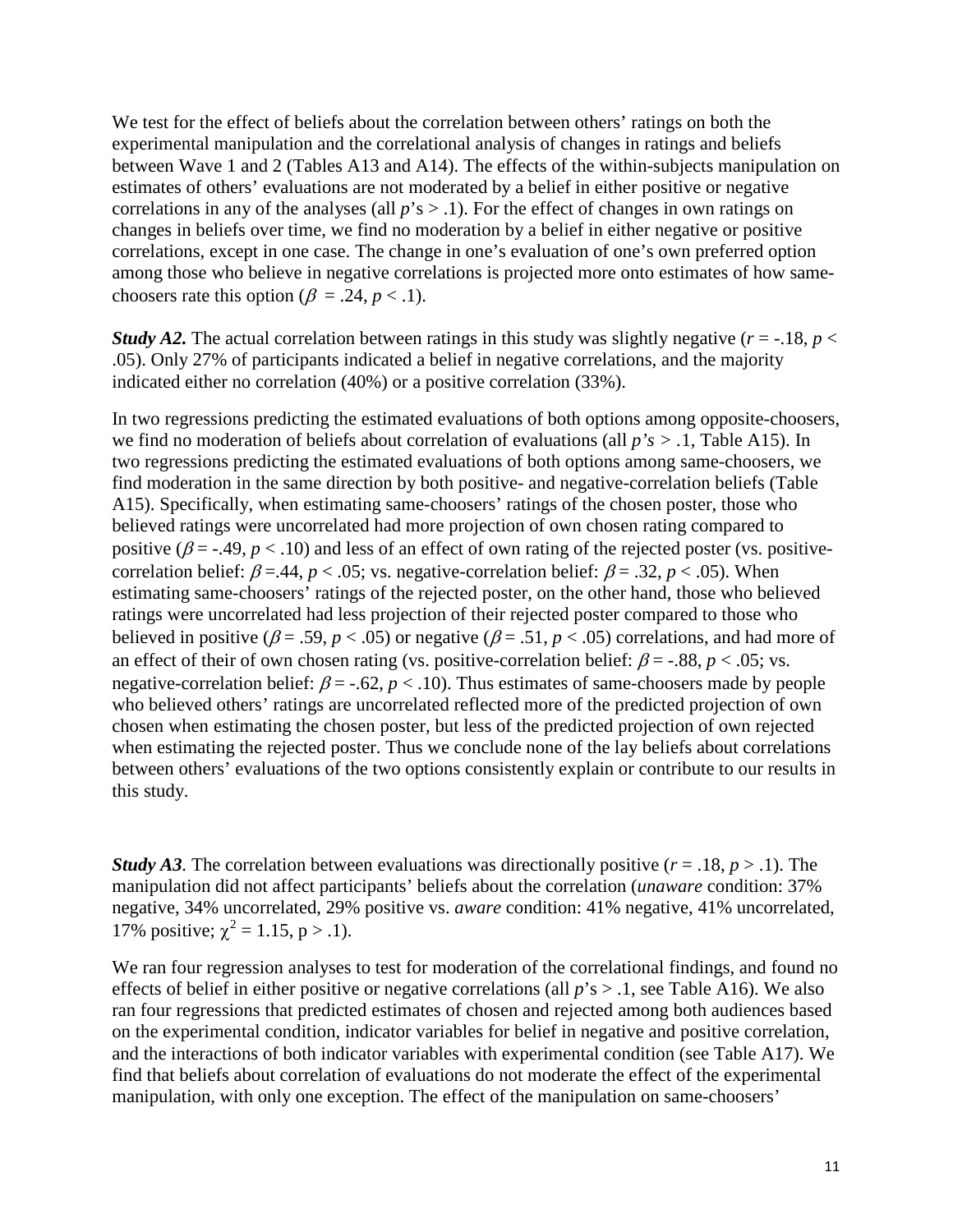estimates of the chosen option is weaker, however, for those who believe others' evaluations are negatively correlated ( $\beta = .92$ ,  $p < .05$ ). We conclude our results are not consistently accounted for by any belief in correlated evaluations.

### REFERENCES

- Biernat, Monica, Melvin Manis and Diane Kobrynowicz (1997) "Simultaneous Assimilation and Contrast Effects in Judgments of Self and Others," *Journal of Personality and Social Psychology*, 73 (2), 254-269.
- Critcher, Clayton R. and Dunning, David (2009) "Egocentric Pattern Projection: How Implicit Personality Theories Recapitulate the Geography of the Self" *Journal of Personality and Social Psychology*, 97(1), 1-16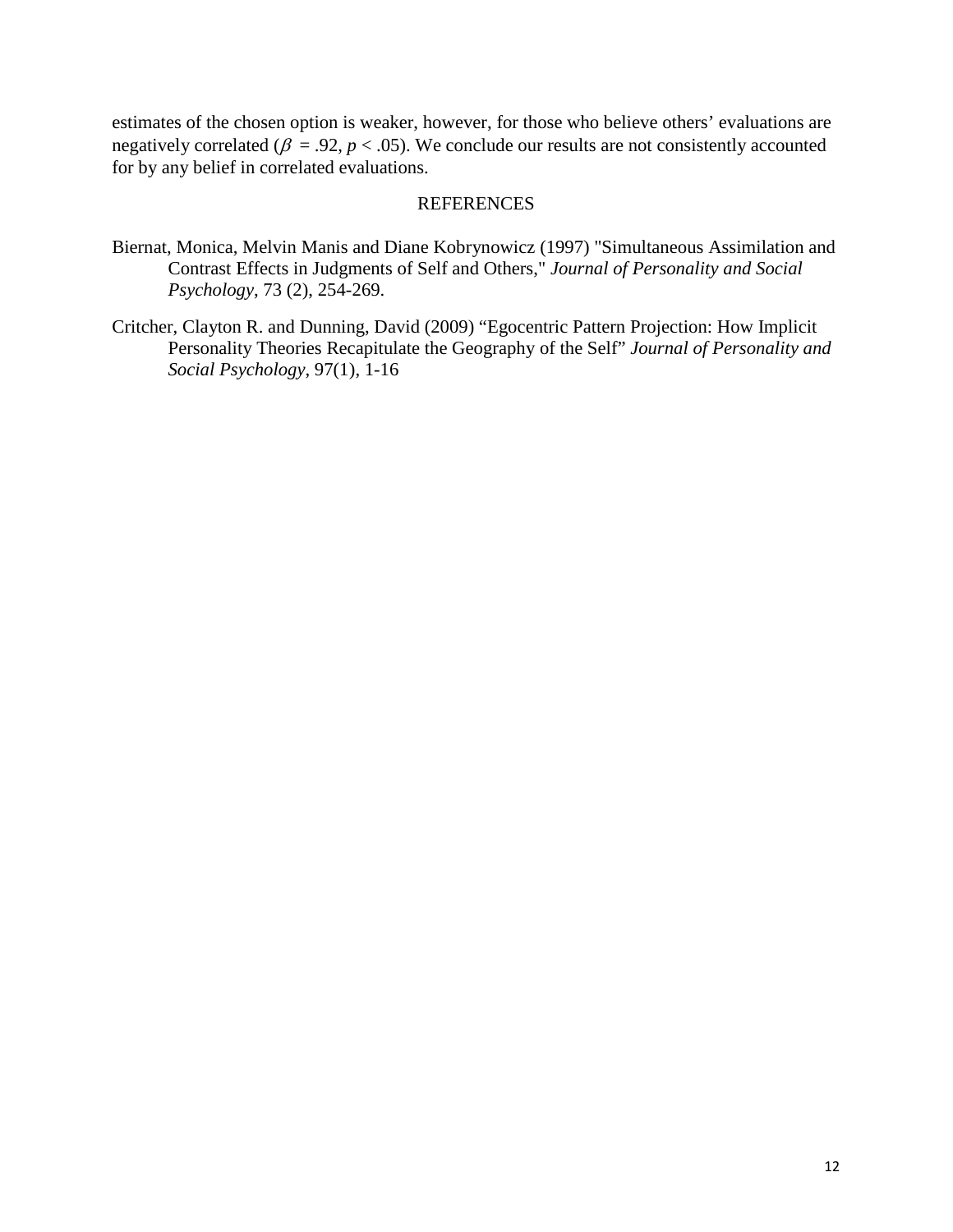### *FIGURES*

### Figure A1. Screen shot of distribution elicitation tool used in Study 1b.

| <b>Obama Supporters: Ratings of Obama</b>                                                                                                                                                                                                                                            |                                                                                                      |      |  |  |  |  |  |
|--------------------------------------------------------------------------------------------------------------------------------------------------------------------------------------------------------------------------------------------------------------------------------------|------------------------------------------------------------------------------------------------------|------|--|--|--|--|--|
| For this question, please think ONLY about the U of C student participants who support OBAMA.                                                                                                                                                                                        |                                                                                                      |      |  |  |  |  |  |
| Please think about how they would rate Obama's potential as President using the 9 point favorability scale below.<br>Using the bar chart below, please give your best estimates of the percentage of Obama supporters whose rating of Obama was in each of the following categories. |                                                                                                      |      |  |  |  |  |  |
|                                                                                                                                                                                                                                                                                      | What percentage of Obama supporters do you think reported each favorability level when rating Obama? |      |  |  |  |  |  |
| 49 - Very Favorable to Obama                                                                                                                                                                                                                                                         |                                                                                                      | 45.6 |  |  |  |  |  |
| $^{\circ}$ 8                                                                                                                                                                                                                                                                         |                                                                                                      | 29.3 |  |  |  |  |  |
| $^{\circ}$ 7                                                                                                                                                                                                                                                                         |                                                                                                      | 9.9  |  |  |  |  |  |
| $^{\circ}$ 6                                                                                                                                                                                                                                                                         |                                                                                                      | 7.8  |  |  |  |  |  |
| <b>△5</b> - Neutral                                                                                                                                                                                                                                                                  |                                                                                                      | 5.1  |  |  |  |  |  |
| €4                                                                                                                                                                                                                                                                                   |                                                                                                      | 2.0  |  |  |  |  |  |
| $^{\circ}$ 3                                                                                                                                                                                                                                                                         |                                                                                                      | 0.2  |  |  |  |  |  |
| $^{\circ}$ 2                                                                                                                                                                                                                                                                         |                                                                                                      | 0.2  |  |  |  |  |  |
| 1 - Very Unfavorable to<br>Obama                                                                                                                                                                                                                                                     |                                                                                                      | 0.0  |  |  |  |  |  |
| Save                                                                                                                                                                                                                                                                                 |                                                                                                      |      |  |  |  |  |  |

Note: The bar chart tool was custom programmed to automatically adjust the other bars in tandem, to ensure the total added to 100%. Participants could also "lock" bars if they wanted to give a fixed value to a specific bar, and freeze it from further adjustments when they changed the value of other bars. To ensure participants were comfortable using the bar chart tool, they were given a practice task in which they were told the relative popularity of ice cream flavors and asked to adjust the bar chart accordingly.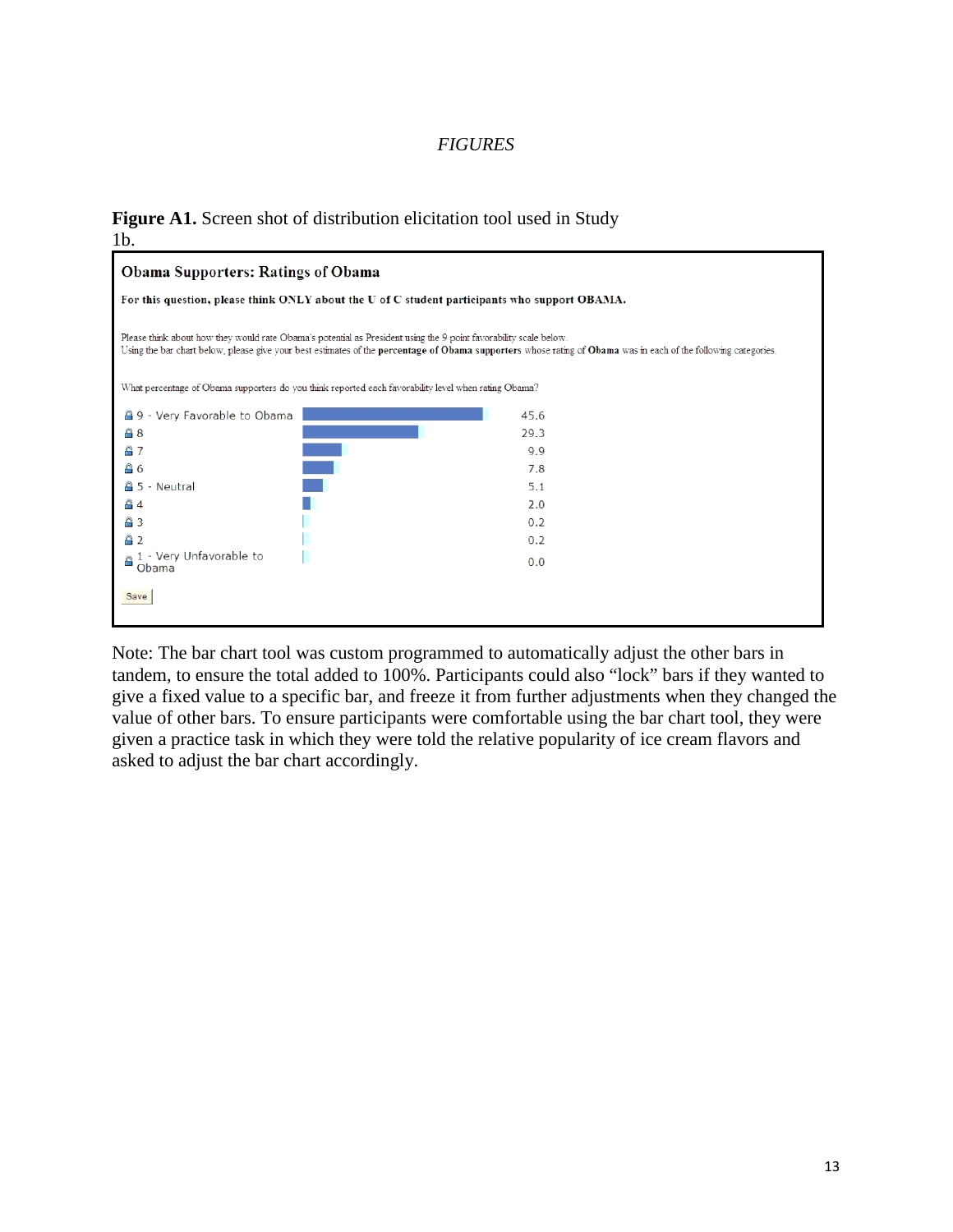|                               |                                                                          |                                                                       |           | (DETAILS) |
|-------------------------------|--------------------------------------------------------------------------|-----------------------------------------------------------------------|-----------|-----------|
| <b>Technical Details</b>      |                                                                          |                                                                       |           |           |
| <b>Brand Name</b>             | Sony                                                                     | Panasonic                                                             |           |           |
| Price                         | \$120                                                                    | \$120                                                                 |           |           |
| Optical Sensor Resolution:    | 14.1 MP                                                                  | 14.1 MP                                                               |           |           |
| Optical Sensor                |                                                                          | CCD                                                                   |           |           |
| Technology:                   | Super HAD CCD                                                            |                                                                       |           |           |
| Optical zoom:                 | 4 x<br>$F/2.7 - 5.7$                                                     | 8x<br>$F/3$ , 3-5.9                                                   |           |           |
| Aperture Range:               |                                                                          |                                                                       |           |           |
| Minimum focal length:         | 4.7 millimeters                                                          | 5 millimeters                                                         |           |           |
| Maximum focal length:         | 18.8 millimeters                                                         | 40 millimeters                                                        |           |           |
| Lens Type:                    | Zoom lens                                                                | Zoom lens                                                             |           |           |
| Optical Sensor Size:          | $1/2.3$ <sup>**</sup>                                                    | 1/2.33"                                                               |           |           |
| Included Flash Type:          | Built-in flash                                                           | Built-in flash                                                        |           |           |
| Display Size:                 | 3.0 inches                                                               | 2.7 inches                                                            |           |           |
| Light Sensitivity:            | ISO 100 to 3200                                                          | ISO 100 to 1600                                                       |           |           |
| Image types:                  | <b>JPEG</b>                                                              | <b>JPEG</b>                                                           |           |           |
| Shooting Modes:               | Frame movie mode                                                         | Frame movie mode                                                      |           |           |
| <b>Exposure Control Type:</b> | 10 specialty modes                                                       | 24 specialty modes                                                    |           |           |
| Viewfinder Type:              | none                                                                     | none                                                                  |           |           |
| Width:                        | 3.9 inches                                                               | 3.9 inches                                                            |           |           |
| Height:                       | 2.0 inches                                                               | 2.2 inches                                                            |           |           |
| Weight:<br>Other              | 4.5 ounces<br>Smile Shutter technology<br>automatically captures a smile | 5.5 ounces<br>Sonic Speed AF for quick<br>focusing on moving subjects |           |           |
| (NO DETAILS)                  |                                                                          | Brand                                                                 | Panasonic | Sony      |
|                               |                                                                          | Price                                                                 | \$120     | \$120     |

### **Figure A2: Cameras and characteristics in Study 4**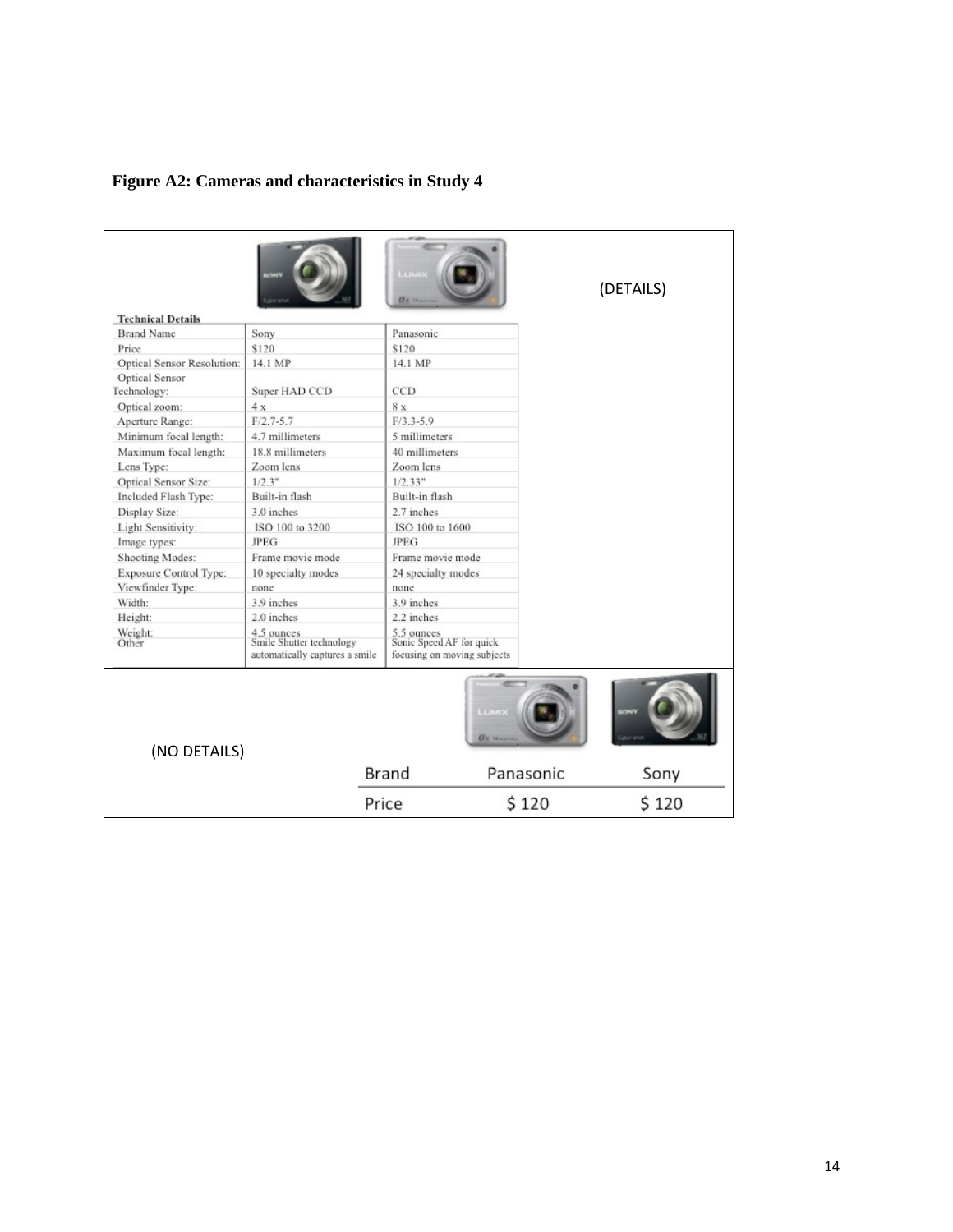### *TABLES*

### **Table A1.** Summary Statistics for Study 1

|                                          | Study 1a     | Study 1b  | Study 1c  |
|------------------------------------------|--------------|-----------|-----------|
| Percent Female                           | 46% (50)     | 53% (50)  | 55% (50)  |
| Percent Voting McCain                    | 0%           | 52% (50)  | 50% (50)  |
| McCain rating                            | 3.7(1.7)     | 5.2(3.1)  | 5.1(2.9)  |
| Obama Rating                             | 7.7(1.2)     | 4.8(3.6)  | 5.0(3.4)  |
| Relative McCain rating<br>(McCain-Obama) | $-4.06(1.8)$ | 0.34(5.9) | 0.04(5.5) |
| <b>Observations</b>                      | 72           | 351       | 153       |

Standard errors are in parentheses.

**Table A2**. Evidence for choice projection to general others: Estimate of % of choice A among others.

|                 | Study 1b   | Study A1   |
|-----------------|------------|------------|
| Own choice is A | $10.55***$ | $15.9***$  |
|                 | (1.34)     | (3.05)     |
| Constant        | 32.48***   | $21.16***$ |
|                 | (2.15)     | (3.83)     |
| Observations    | 351        | 159        |

\*\*\* significant at p<.01. Standard errors are in parentheses

**Table A3.** Projection of evaluations beyond projection of choice to general others

|                         | Study 1b   | Study A1   |
|-------------------------|------------|------------|
| Chose A                 | .418       | $8.64**$   |
|                         | (2.38)     | (4.28)     |
| Own A rating - B rating | $1.03***$  | 1.88**     |
|                         | (.204)     | (.79)      |
| Constant                | $47.57***$ | $32.53***$ |
|                         | (3.63)     | (6.10)     |
| <b>Observations</b>     | 351        | 159        |

\*\*\* significant at p<.01, \*\* significant at p<.05. Standard errors are in parentheses.

**Note:** We do not report these analyses for Studies 1a and 1c, because Study 1a had only Obama-choosers (i.e., everyone made the same choice) and candidate choices in Study 1c were the same as in Study 1b.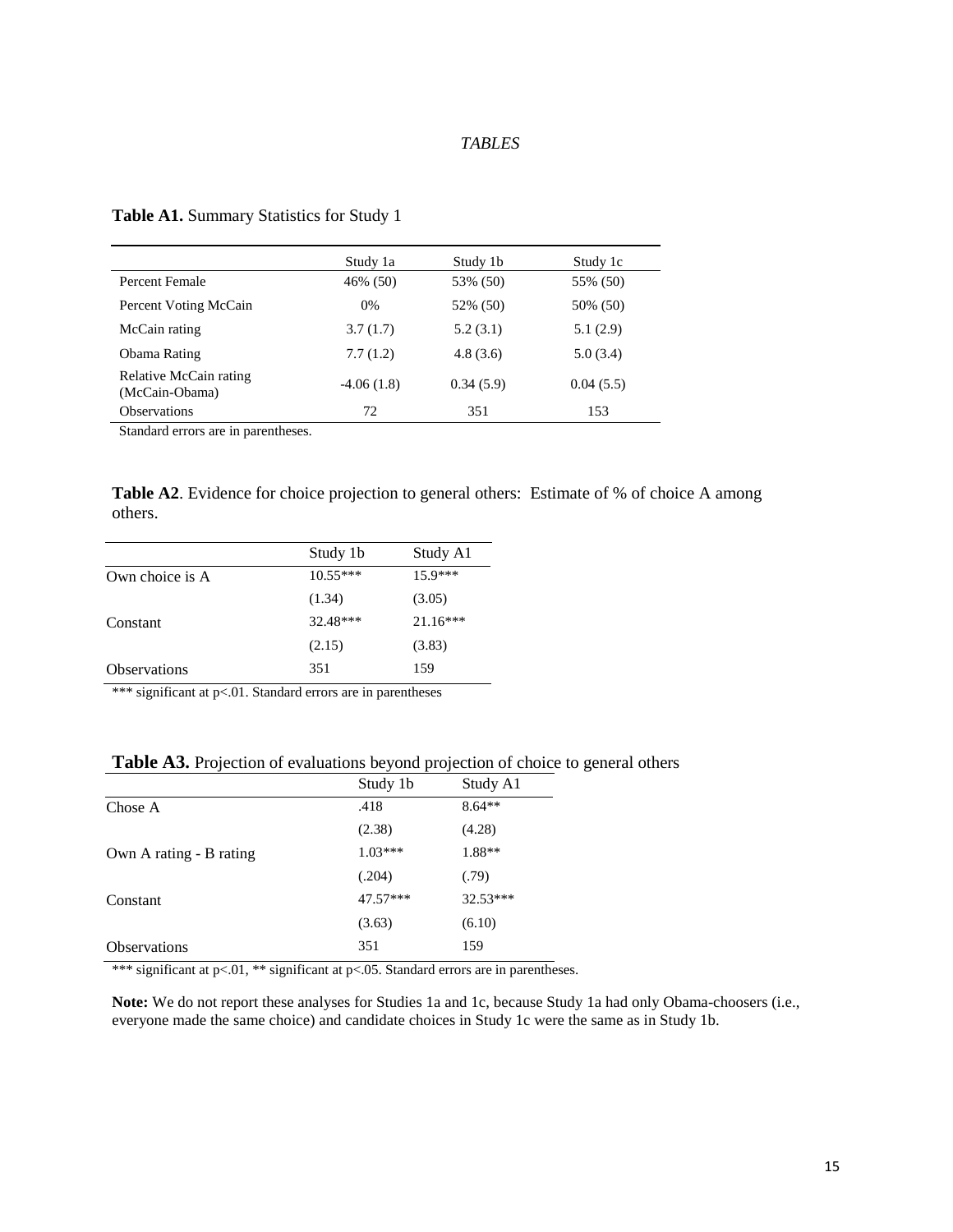| Target group: Same-choosers. |            | Estimated rating for <i>their chosen</i> option   |                                   |  |  |
|------------------------------|------------|---------------------------------------------------|-----------------------------------|--|--|
|                              | Study 3    |                                                   | Study 4 (Wave 1) Study 4 (Wave 2) |  |  |
| Own rating of one's          | $.538***$  | $.431***$                                         | .389***                           |  |  |
| chosen option                | (.081)     | (.050)                                            | (.047)                            |  |  |
| Own rating of one's          | $-.064$    | .013                                              | $-.002$                           |  |  |
| rejected option              | (.066)     | (.040)                                            | (.038)                            |  |  |
| Constant                     | $3.041***$ | $3.545***$                                        | 3.795***                          |  |  |
|                              | (.411)     | (.228)                                            | (.242)                            |  |  |
| Target group: Same-choosers. |            | Estimated rating for <i>their rejected</i> option |                                   |  |  |
|                              | Study 3    |                                                   | Study 4 (Wave 1) Study 4 (Wave 2) |  |  |
| Own rating of one's          | $-.042$    | $-.050$                                           | .059                              |  |  |
| chosen option                | (.107)     | (.082)                                            | (.068)                            |  |  |
| Own rating of one's          | $.734***$  | $.621***$                                         | $.705***$                         |  |  |
| rejected option              | (.087)     | (.065)                                            | (.055)                            |  |  |
| Constant                     | $.916*$    | $1.830***$                                        | $.663*$                           |  |  |
|                              | (.540)     | (.372)                                            | (.349)                            |  |  |
| Number of observations       | 89         | 274                                               | 274                               |  |  |

**Table A4.** Predicting estimated evaluations for typical same-chooser.

\*\*\* significant at p<.01, \*\* significant at p<.05, \* significant at p<.1. Standard errors are in parentheses.

| Table A5. Predicting estimated evaluations for typical opposite-chooser |  |  |  |
|-------------------------------------------------------------------------|--|--|--|
|-------------------------------------------------------------------------|--|--|--|

| Target group: Opposite-choosers. | Estimated rating for their chosen option |                                            |                  |
|----------------------------------|------------------------------------------|--------------------------------------------|------------------|
|                                  | Study 3                                  | Study 4 (Wave 1)                           | Study 4 (Wave 2) |
| Own rating of one's              | $472***$                                 | $.375***$                                  | .353***          |
| chosen option                    | (.092)                                   | (.052)                                     | (.058)           |
| Own rating of one's              | .01                                      | .015                                       | .022             |
| rejected option                  | (.076)                                   | (.042)                                     | (.047)           |
| Constant                         | 2.994 ***                                | $3.780***$                                 | 3.832***         |
|                                  | (.468)                                   | (.237)                                     | (.298)           |
| Target group: Opposite-choosers. |                                          | Estimated rating for their rejected option |                  |
|                                  | Study 3                                  | Study 4 (Wave 1)                           | Study 4 (Wave 2) |
| Own rating of one's              | .079                                     | .088                                       | .214***          |
| chosen option                    | (.105)                                   | (.083)                                     | (.072)           |
| Own rating of one's              | $.502***$                                | $.480***$                                  | $.554***$        |
| rejected option                  | (.086)                                   | (.066)                                     | (.058)           |
| Constant                         | $1.348**$                                | $1.745***$                                 | $.581**$         |
|                                  | (.533)                                   | (.379)                                     | (.368)           |
| Number of observations           | 89                                       | 274                                        | 274              |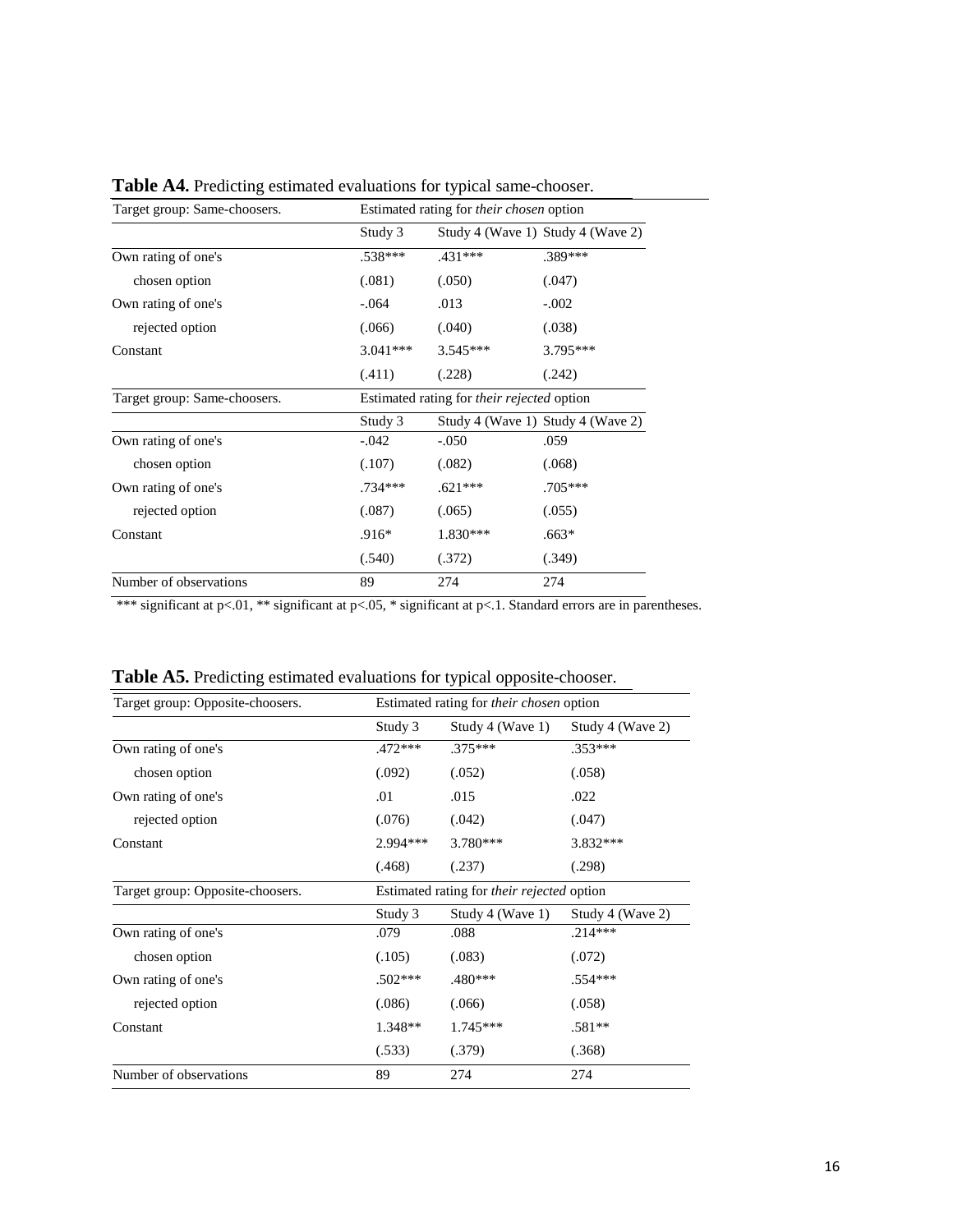\*\*\* significant at p<.01, \*\* significant at p<.05. Standard errors are in parentheses.

| Correlation between | Own ratings<br>$\text{(option A, B)}$ | Own ratings<br>(chosen, rejected) | Estimates of same<br>choosers' ratings<br>(chosen, rejected) | Estimates of opposite.<br>choosers' ratings<br>(chosen, rejected) |
|---------------------|---------------------------------------|-----------------------------------|--------------------------------------------------------------|-------------------------------------------------------------------|
| Study 1a*           | .22(.07)                              | .22(.07)                          | $-.55(.00)$                                                  | $-0.05(0.69)$                                                     |
| Study 1b (wave 1)   | $-.54(.00)$                           | .02(0.73)                         | .06(.23)                                                     | .12(.03)                                                          |
| Study 1c (wave 2)   | $-46(0.00)$                           | .05(.57)                          | .06(.49)                                                     | .08(.35)                                                          |
| Study 2             | $-15(0.09)$                           | .58(.00)                          | .61(.00)                                                     | .32(.00)                                                          |
| Study 3             | .14(.18)                              | .56(.00)                          | .43(.00)                                                     | .35(.00)                                                          |
| Study 4 (wave 1)    | .12(.06)                              | .63(.00)                          | .35(.00)                                                     | .36(.00)                                                          |
| Study 4 (wave 2)    | $-.08(.17)$                           | .50(.00)                          | .30(.00)                                                     | .29(.00)                                                          |

**Table A6.** Within-person correlations of responses.

Numbers in each cell are the correlation and the p-value in parentheses. \*Study 1a only included Obama voters.

| Target group: Same-choosers. |            |            | Mean estimated rating for <i>their chosen</i> option                                                                                        |
|------------------------------|------------|------------|---------------------------------------------------------------------------------------------------------------------------------------------|
| Variables                    | Study A1   | Study A2   | Study A3                                                                                                                                    |
|                              | Consoles   | Posters    | Cameras                                                                                                                                     |
| Own rating of one's          | $.381***$  | $.397***$  | .492***                                                                                                                                     |
| chosen option                | (.065)     | (.095)     | (.080)                                                                                                                                      |
| Own rating of one's          | $-.066$    | .083       | .015                                                                                                                                        |
| rejected option              | (.051)     | (.062)     | (.068)                                                                                                                                      |
| Constant                     | $1.476***$ | $3.144***$ | $3.191***$                                                                                                                                  |
|                              | (.223)     | (.508)     | (.445)                                                                                                                                      |
| Target group: Same-choosers. |            |            | Mean estimated rating for <i>their rejected</i> option                                                                                      |
|                              | Study A1   | Study A2   | Study A3                                                                                                                                    |
| Own rating of one's          | $-0.016$   | .237       | $-.277**$                                                                                                                                   |
| chosen option                | (.121)     | (.182)     | (.134)                                                                                                                                      |
| Own rating of one's          | $.472***$  | $.241**$   | $.781***$                                                                                                                                   |
| rejected option              | (.094)     | (.120)     | (.115)                                                                                                                                      |
| Constant                     | 2.329 ***  | 1.559      | $2.255***$                                                                                                                                  |
|                              | (.413)     | (.979)     | (.751)                                                                                                                                      |
| Number of observations       | 159        | 79         | 63                                                                                                                                          |
|                              |            |            | $***$ significant at $\approx 0.1$ . $**$ significant at $\approx 0.5$ , $*$ significant at $\approx 1$ . Ctandard among ang in nononthages |

**Table A7.** Predicting estimated average evaluations for same-choosers.

\*\*\* significant at p<.01, \*\* significant at p<.05, \* significant at p<.1. Standard errors are in parentheses.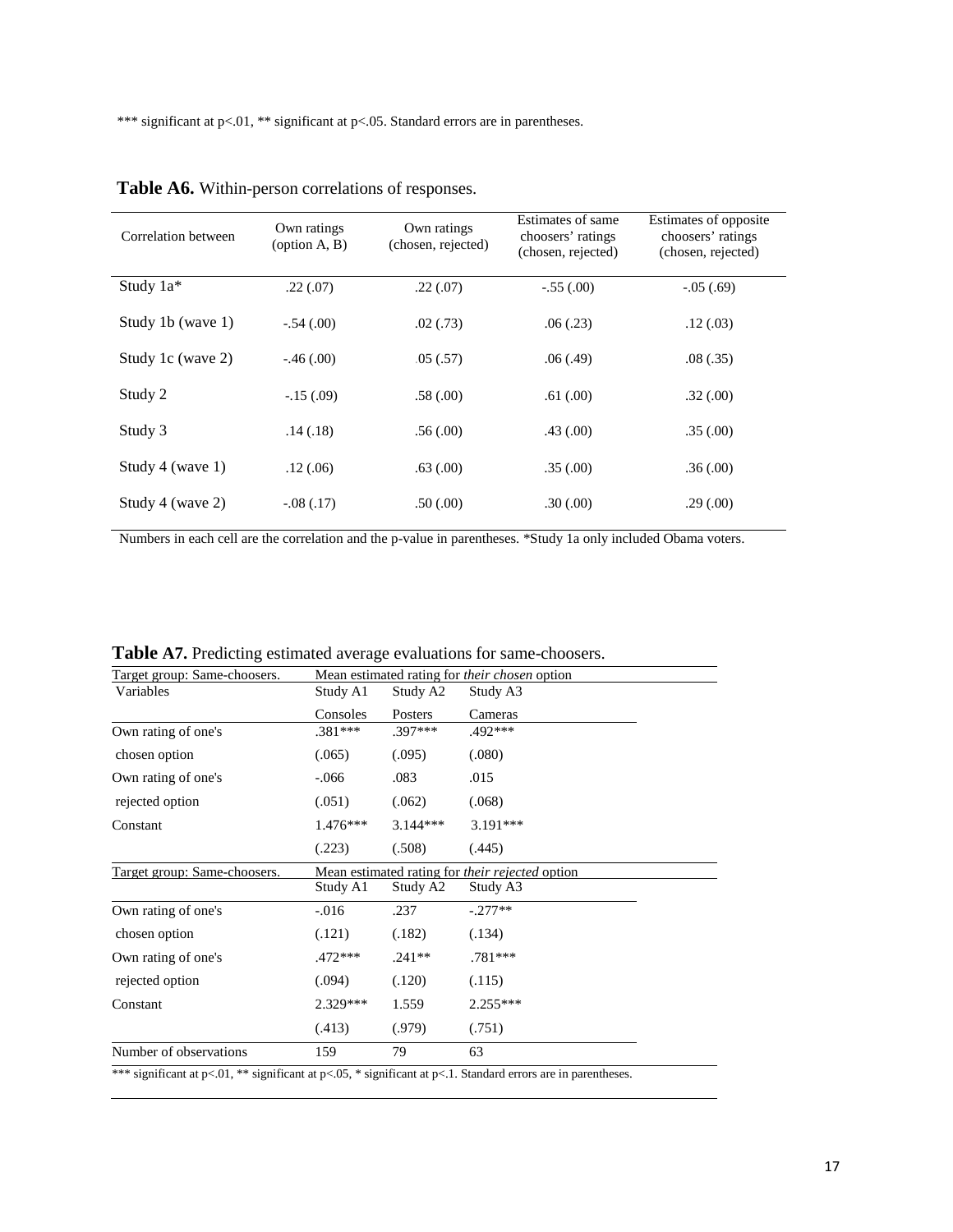| Target group: Opposite-choosers. | Mean estimated rating for their chosen option |                      |                                                        |  |  |
|----------------------------------|-----------------------------------------------|----------------------|--------------------------------------------------------|--|--|
| Variables                        | Study A1                                      | Study A <sub>2</sub> | Study A3                                               |  |  |
| Own rating of one's              | $.154***$                                     | $.319***$            | $.446***$                                              |  |  |
| chosen option                    | (.077)                                        | (.087)               | (.086)                                                 |  |  |
| Own rating of one's              | $.142***$                                     | $.108*$              | .104                                                   |  |  |
| rejected option                  | (.060)                                        | (.064)               | (.074)                                                 |  |  |
| Constant                         | $1.432***$                                    | $4.262***$           | 2.919 ***                                              |  |  |
|                                  | (.263)                                        | (.335)               | (.483)                                                 |  |  |
| Target group: Opposite-choosers. |                                               |                      | Mean estimated rating for <i>their rejected</i> option |  |  |
| Variables                        | Study A1                                      | Study A <sub>2</sub> | Study A3                                               |  |  |
| Own rating of one's              | .029                                          | .108                 | $-164$                                                 |  |  |
| chosen option                    | (.109)                                        | (.169)               | (.147)                                                 |  |  |
| Own rating of one's              | $.322***$                                     | $.250**$             | $.626***$                                              |  |  |
| rejected option                  | (.085)                                        | (.124)               | (.126)                                                 |  |  |
| Constant                         | $2.795***$                                    | $2.198***$           | $2.444***$                                             |  |  |
|                                  | (.372)                                        | (.860)               | (.822)                                                 |  |  |
| Number of observations           | 159                                           | 72                   | 63                                                     |  |  |

**Table A8.** Predicting average evaluations estimated for opposite-choosers.

\*\*\* significant at p<.01, \*\* significant at p<.05, \* significant at p<.1. Standard errors are in parentheses.

|                   | <b>Estimate for Same-Choosers:</b> |                | <b>Estimate for Opposite-Choosers:</b> |                |
|-------------------|------------------------------------|----------------|----------------------------------------|----------------|
|                   | their chosen                       | their rejected | their chosen                           | their rejected |
| Chosen            | $.421**$                           | $-.178$        | $.473***$                              | .119           |
|                   | (.164)                             | (.256)         | (.170)                                 | (.275)         |
| Rejected          | $-.049$                            | .499***        | .079                                   | .424**         |
|                   | (.116)                             | (.180)         | (.119)                                 | (.193)         |
| Poscor            | .332                               | $-2.014$       | .515                                   | $-1.504$       |
|                   | (1.007)                            | (1.567)        | (1.040)                                | (1.685)        |
| Negcor            | .160                               | $-.635$        | .552                                   | 1.838          |
|                   | (.987)                             | (1.535)        | (1.020)                                | (1.651)        |
| Poscor x Chosen   | $-.167$                            | .233           | $-.045$                                | .390           |
|                   | (.212)                             | (.330)         | (.219)                                 | (.355)         |
| Negcor x Chosen   | .013                               | .011           | $-.018$                                | $-.355$        |
|                   | (.207)                             | (.322)         | (.214)                                 | (.346)         |
| Poscor x Rejected | .186                               | .177           | $-.025$                                | $-.150$        |
|                   | (.172)                             | (.267)         | (.177)                                 | (.287)         |
| Negcor x Rejected | $-.045$                            | .039           | $-.100$                                | $-.070$        |
|                   | (.149)                             | (.232)         | (.154)                                 | (.250)         |
| Constant          | $3.674***$                         | $2.910**$      | 2.859***                               | 1.516          |

**Table A9.** Moderation by beliefs about others' correlations in ratings (Study 2)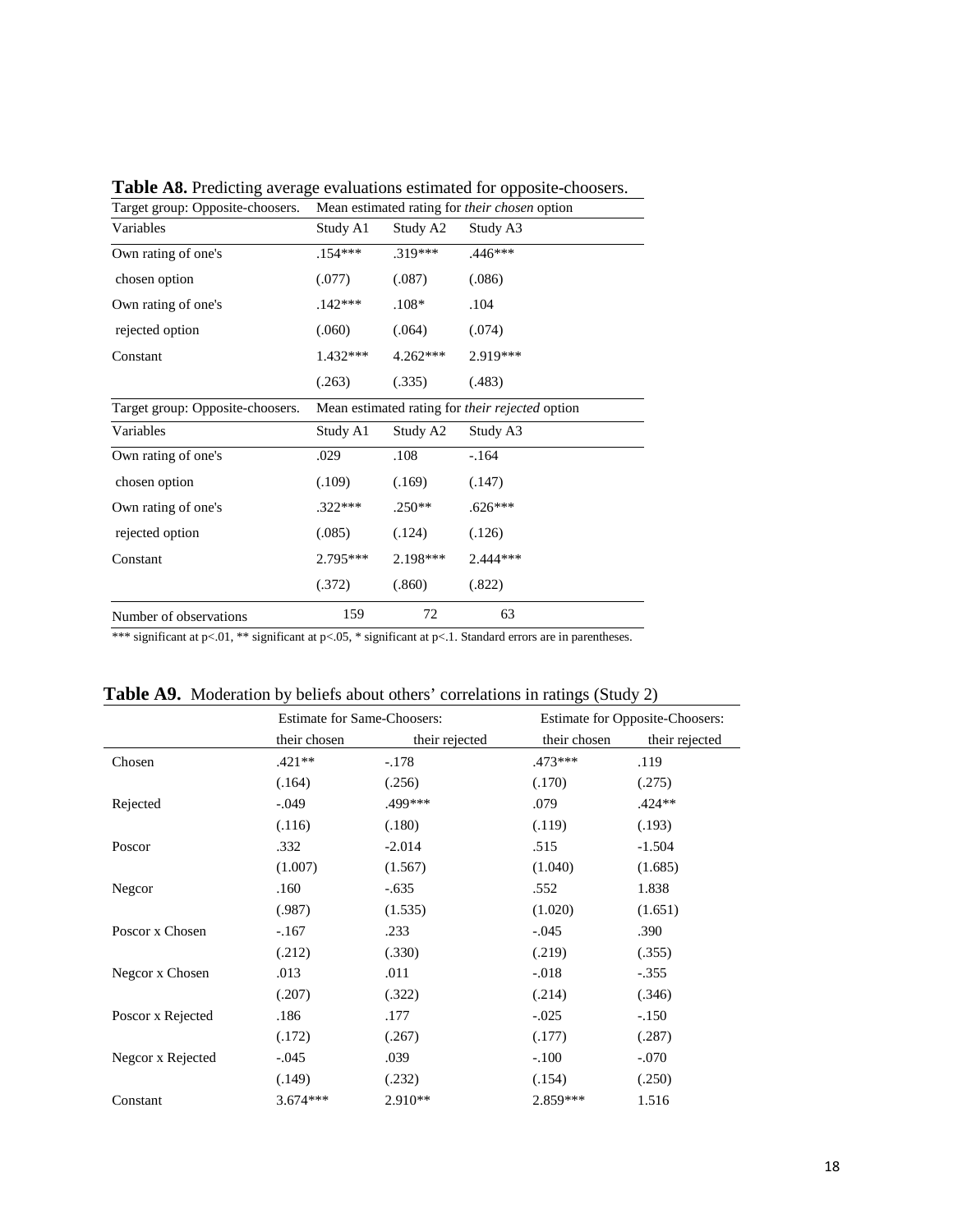| 1.128<br>ر 1 کال<br>$\cdots$<br>the contract of the contract of the contract of |
|---------------------------------------------------------------------------------|
|---------------------------------------------------------------------------------|

N=123 \*\*\* significant at p<.01, \*\* significant at p<.05, \* significant at p<.1. Standard errors are in parentheses.

|                      | <b>Estimate for Same-Choosers:</b> |                | Estimate for Opposite-Choosers: |                |
|----------------------|------------------------------------|----------------|---------------------------------|----------------|
|                      | their chosen                       | their rejected | their chosen                    | their rejected |
| Chosen               | $.316**$                           | $-.278$        | .297                            | $-.015$        |
|                      | (.143)                             | (.227)         | (.280)                          | (.419)         |
| Rejected             | $-.028$                            | .869***        | .188                            | .441           |
|                      | (.127)                             | (.202)         | (.200)                          | (.298)         |
| Similar              | $-1.137$                           | $-.819$        | $-.698$                         | $-1.871$       |
|                      | (1.068)                            | (1.691)        | (1.392)                         | (2.080)        |
| Polarized            | .132                               | .186           | $-.256$                         | $-1.831$       |
|                      | (.965)                             | (1.528)        | (1.355)                         | (2.025)        |
| Similar x Chosen     | .175                               | .447           | .242                            | .426           |
|                      | (.217)                             | (.343)         | (.309)                          | (.462)         |
| Polarized x Chosen   | .039                               | .168           | .103                            | .040           |
|                      | (.188)                             | (.299)         | (.303)                          | (.453)         |
| Similar x Rejected   | .049                               | $-.361$        | $-.210$                         | $-.178$        |
|                      | (.157)                             | (.248)         | (.219)                          | (.327)         |
| Polarized x Rejected | $-.057$                            | $-.285$        | $-.106$                         | .128           |
|                      | (.158)                             | (.251)         | (.215)                          | (.322)         |
| Constant             | 4.203***                           | 1.799          | $3.623***$                      | 2.615          |
|                      | (.746)                             | (1.183)        | (1.227)                         | (1.833)        |

**Table A10.** Moderation by open-ended characterization of others' correlations in ratings (Study 2)

N=123 \*\*\* significant at p<.01, \*\* significant at p<.05, \* significant at p<.1. Standard errors are in parentheses.

|  |  | Table A11. Moderation of manipulation by beliefs about others' correlations in ratings (Study 3) |  |  |
|--|--|--------------------------------------------------------------------------------------------------|--|--|
|--|--|--------------------------------------------------------------------------------------------------|--|--|

|                            | Estimated Chosen - Rejected | <b>Estimated Chosen - Rejected</b> |
|----------------------------|-----------------------------|------------------------------------|
|                            | For Same-Choosers:          | For Opposite-Choosers:             |
| Reasons                    | $.895***$                   | .789***                            |
|                            | (.340)                      | (.284)                             |
| Poscor                     | $-.295$                     | $-.310$                            |
|                            | (.345)                      | (.287)                             |
| Negcor                     | $1.030**$                   | $1.150***$                         |
|                            | (0.463)                     | (0.386)                            |
| Poscor x Reasons           | $-.401$                     | $-.254$                            |
|                            | (.491)                      | (.410)                             |
| Negcor x Reasons           | $-.720$                     | $-.805$                            |
|                            | (.628)                      | (.524)                             |
| Constant                   | $1.684***$                  | $1.421***$                         |
|                            | (.240)                      | (.200)                             |
| Number of observations: 89 |                             |                                    |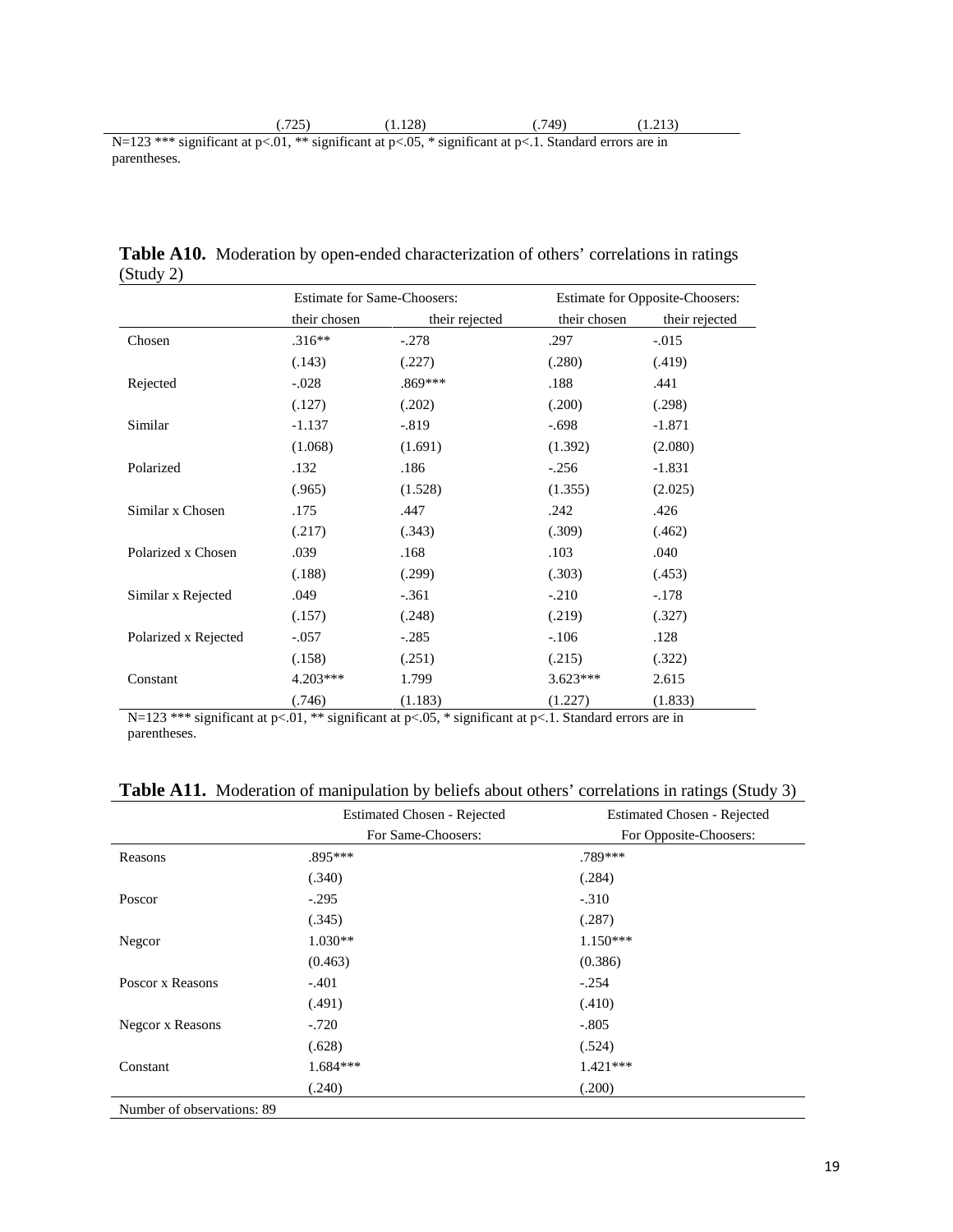\*\*\* significant at p<.01, \*\* significant at p<.05. Standard errors are in parentheses.

|                   | <b>Estimate for Same-Choosers:</b> |                | Estimate for Opposite-Choosers: |                |
|-------------------|------------------------------------|----------------|---------------------------------|----------------|
|                   | their chosen                       | their rejected | their chosen                    | their rejected |
| Chosen            | $.482***$                          | .130           | .239                            | .114           |
|                   | (.148)                             | (.184)         | (.163)                          | (.170)         |
| Rejected          | $-.111$                            | $.793***$      | .114                            | $.531**$       |
|                   | (.125)                             | (.155)         | (.137)                          | (.144)         |
| Poscor            | $-.969$                            | 2.077          | $-1.546$                        | 1.179          |
|                   | (1.013)                            | (1.262)        | (1.118)                         | (1.167)        |
| Negcor            | .127                               | 1.525          | .576                            | .339           |
|                   | (1.383)                            | (1.722)        | (1.527)                         | (1.594)        |
| Poscor x Chosen   | .124                               | $-.051$        | $.436**$                        | .179           |
|                   | (.195)                             | (.243)         | (.215)                          | (.224)         |
| Negcor x Chosen   | $-.077$                            | $-.405$        | .114                            | $-.179$        |
|                   | (.239)                             | (.298)         | (.264)                          | (.276)         |
| Poscor x Rejected | .034                               | $-.348$        | $-.221$                         | $-.405**$      |
|                   | (.168)                             | (.209)         | (.185)                          | (.193)         |
| Negcor x Rejected | .024                               | .159           | .114                            | .054           |
|                   | (.213)                             | (.265)         | (.264)                          | (.245)         |
| Constant          | $3.648***$                         | $-.372$        | 3.895***                        | .974           |
|                   | (.836)                             | (1.041)        | (.923)                          | (.964)         |

**Table A12.** Moderation by beliefs about others' correlations in ratings (Study 3)

Number of observations: 89

\*\*\* significant at p<.01, \*\* significant at p<.05, \* significant at p<.1. Standard errors are in parentheses.

|                 |                                    | <b>Estimate for Same-Choosers:</b> |                             | <b>Estimate for Opposite-Choosers:</b> |
|-----------------|------------------------------------|------------------------------------|-----------------------------|----------------------------------------|
|                 | $\Delta$ their chosen              | $\Delta$ their rejected            | $\Delta$ their chosen       | $\Delta$ their rejected                |
| Baseline change | $-.012$                            | $-214**$                           | $-.071$                     | $-190*$                                |
|                 | $\sim$ $\sim$ $\sim$ $\sim$ $\sim$ | $\sim$ $\sim$ $\sim$ $\sim$ $\sim$ | $\sim$ $\sim$ $\sim$ $\sim$ | $\sim$ $\sim$ $\sim$ $\sim$            |

**Table A13.** Moderation of manipulation by beliefs about others' correlations in ratings (Study 4)

|                             |                       | езиннате тот манне-стноветъ. |                       | Estimate for Opposite-Choosers. |  |
|-----------------------------|-----------------------|------------------------------|-----------------------|---------------------------------|--|
|                             | $\Delta$ their chosen | $\Delta$ their rejected      | $\Delta$ their chosen | $\Delta$ their rejected         |  |
| Baseline change             | $-.012$               | $-.214**$                    | $-.071$               | $-.190*$                        |  |
| (i.e. constant)             | (0.065)               | (0.095)                      | (0.072)               | (0.101)                         |  |
| Poscor                      | $-.110$               | .027                         | $-.031$               | $-.015$                         |  |
|                             | (0.086)               | (0.127)                      | (0.096)               | (0.135)                         |  |
| Negcor                      | $-.048$               | $-.207$                      | .071                  | $-.050$                         |  |
|                             | (0.092)               | (0.135)                      | (0.102)               | (0.143)                         |  |
| Number of observations: 274 |                       |                              |                       |                                 |  |

\*\* significant at p<.05, \* significant at p<.1. Standard errors are in parentheses.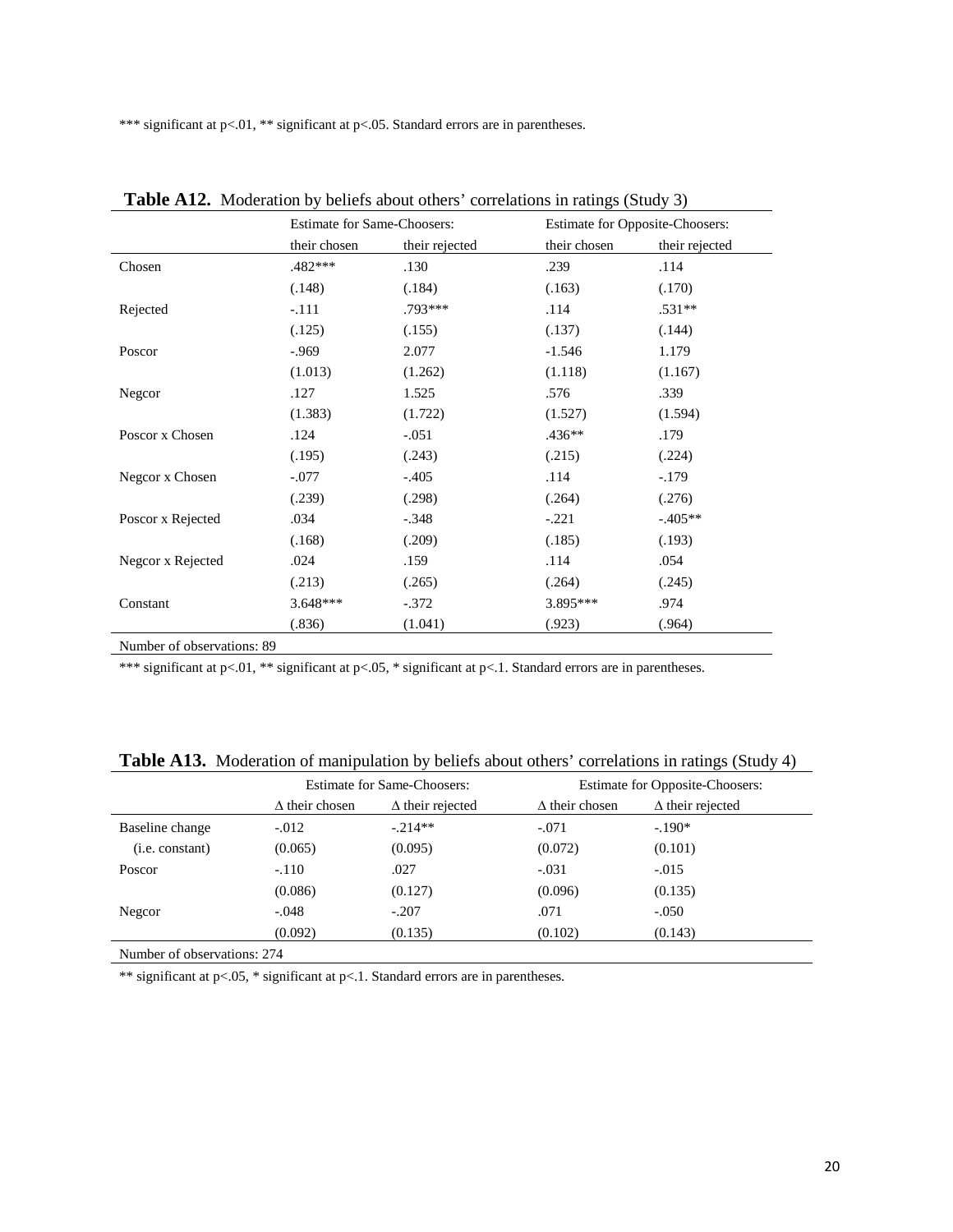|                                                                                                                    | <b>Estimate for Same-Choosers:</b> |                         | Estimate for Opposite-Choosers: |                                 |
|--------------------------------------------------------------------------------------------------------------------|------------------------------------|-------------------------|---------------------------------|---------------------------------|
|                                                                                                                    | $\Delta$ their chosen              | $\Delta$ their rejected | $\Delta$ their chosen           | $\Delta$ their rejected         |
| $\triangle$ Chosen                                                                                                 | .106                               | .052                    | $.189*$                         | .247                            |
|                                                                                                                    | (0.101)                            | (0.146)                 | (0.113)                         | (0.153)                         |
| $\Delta$ Rejected                                                                                                  | .062                               | $.392***$               | .002                            | $.385***$                       |
|                                                                                                                    | (0.08)                             | (0.116)                 | (0.09)                          | (0.121)                         |
| Poscor                                                                                                             | $-.107$                            | $-.136$                 | $-.003$                         | $-.010$                         |
|                                                                                                                    | (0.086)                            | (0.138)                 | (0.107)                         | (0.145)                         |
| Negcor                                                                                                             | $-.108$                            | $-.026$                 | $-.020$                         | $-.070$                         |
|                                                                                                                    | (0.096)                            | (0.124)                 | (0.096)                         | (0.13)                          |
| Poscor x AChosen                                                                                                   | $-.045$                            | $-.173$                 | .047                            | $-.096$                         |
|                                                                                                                    | (0.139)                            | (0.199)                 | (0.154)                         | (0.209)                         |
| Negcor $x \Delta$ Chosen                                                                                           | $.238*$                            | $-.032$                 | $-.174$                         | $-.089$                         |
|                                                                                                                    | (0.138)                            | (0.159)                 | (0.123)                         | (0.167)                         |
| Poscor $x \Delta$ Rejected                                                                                         | .034                               | .025                    | $-.208$                         | $-.160$                         |
|                                                                                                                    | (0.116)                            | (0.201)                 | (0.156)                         | (0.211)                         |
| Negcor $x \Delta$ Rejected                                                                                         | $-162$                             | $-.227$                 | .165                            | $-.270$                         |
|                                                                                                                    | (0.11)                             | (0.167)                 | (0.13)                          | (0.176)                         |
| Constant                                                                                                           | .000                               | $-.140$                 | $-.071$                         | $-.117$                         |
| Number of observational 274 *** significant at $n \times 0.1$ * significant at $n \times 1$ . Ctorologic among any | (0.065)                            | (0.094)                 | (0.073)                         | (0.098)<br>$\ldots$ nononthonor |

**Table A14.** Moderation of analysis of change in evaluations and change in beliefs by beliefs about others' correlations in ratings (Study 4)

Number of observations: 274. \*\*\* significant at p<.01, \* significant at p<.1. Standard errors are in parentheses.

|  |  |  | Table A15. Moderation by beliefs about others' correlations in ratings (Study A2) |  |  |
|--|--|--|-----------------------------------------------------------------------------------|--|--|
|--|--|--|-----------------------------------------------------------------------------------|--|--|

|                   | <b>Estimate for Same-Choosers:</b> |                | <b>Estimate for Opposite-Choosers:</b> |                |
|-------------------|------------------------------------|----------------|----------------------------------------|----------------|
|                   | their chosen                       | their rejected | their chosen                           | their rejected |
| Chosen            | $.590***$                          | .539**         | $.397***$                              | $-.111$        |
|                   | (0.137)                            | (0.22)         | (0.131)                                | (0.259)        |
| Rejected          | $-.115$                            | $-.259$        | .117                                   | $.447**$       |
|                   | (0.099)                            | (0.159)        | (0.108)                                | (0.214)        |
| Poscor            | .886                               | 2.592          | 1.331                                  | $-.390$        |
|                   | (1.534)                            | (2.461)        | (1.045)                                | (2.075)        |
| Negcor            | .135                               | .156           | 1.492                                  | $-1.154$       |
|                   | (1.124)                            | (1.804)        | (1.147)                                | (2.276)        |
| Poscor x Chosen   | $-0.493*$                          | $-.876**$      | $-.118$                                | .491           |
|                   | (0.255)                            | (0.409)        | (0.216)                                | (0.429)        |
| Negcor x Chosen   | $-.231$                            | $-.619*$       | $-.265$                                | .290           |
|                   | (0.21)                             | (0.337)        | (0.211)                                | (0.42)         |
| Poscor x Rejected | $.444**$                           | $.592**$       | $-.062$                                | $-.492$        |
|                   | (0.176)                            | (0.283)        | (0.156)                                | (0.31)         |
| Negcor x Rejected | $.319**$                           | $.505**$       | .063                                   | $-.167$        |
|                   | (0.143)                            | (0.23)         | (0.169)                                | (0.336)        |
| Constant          | $2.846***$                         | $2.307*$       | 2.868***                               | $2.537**$      |
|                   | (0.733)                            | (1.177)        | (0.589)                                | (1.169)        |